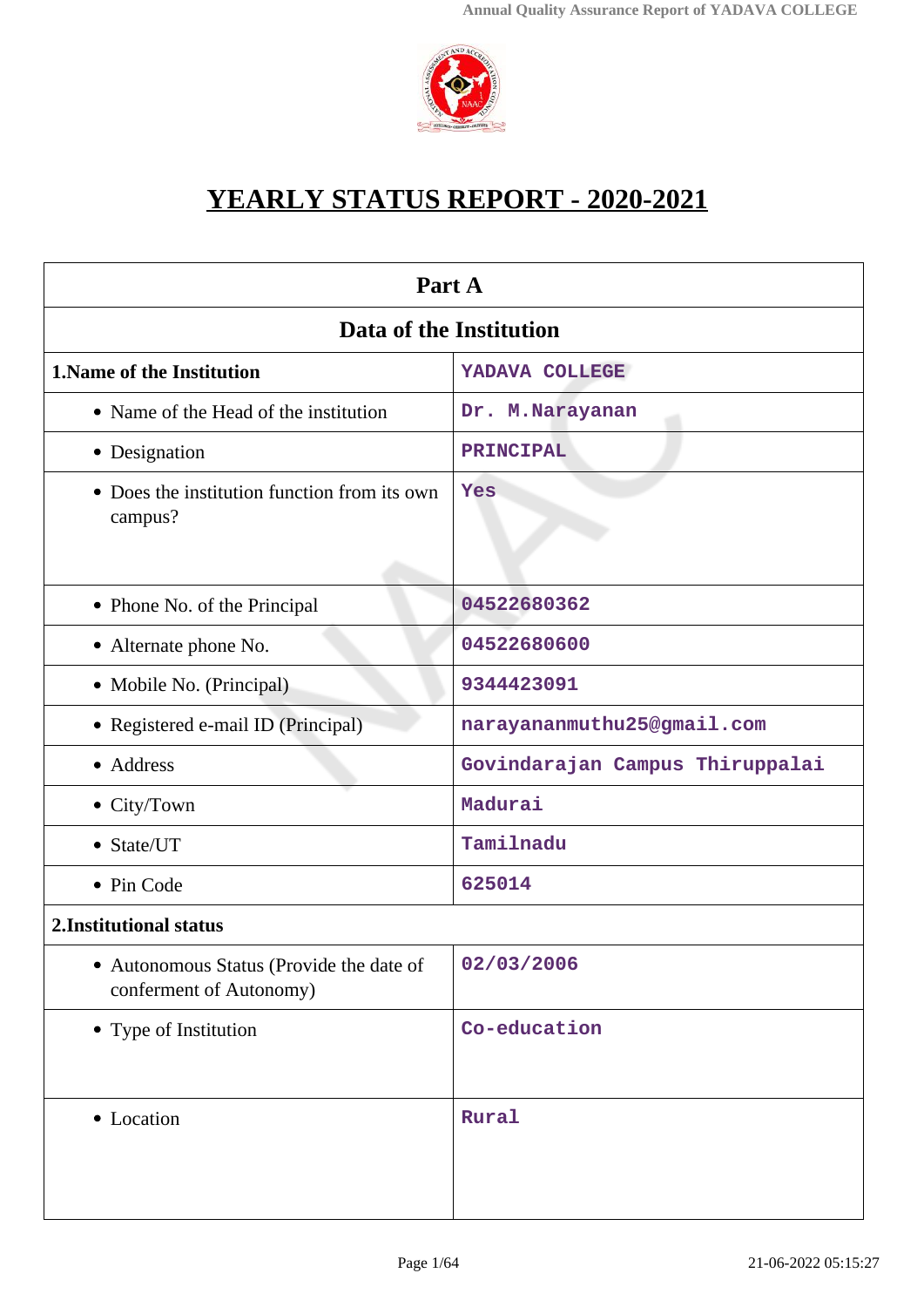| • Financial Status                                                                                                                                                                               |                                                                                      | UGC 2f and $12(B)$                                                   |       |                                                                        |  |                                |  |             |
|--------------------------------------------------------------------------------------------------------------------------------------------------------------------------------------------------|--------------------------------------------------------------------------------------|----------------------------------------------------------------------|-------|------------------------------------------------------------------------|--|--------------------------------|--|-------------|
|                                                                                                                                                                                                  |                                                                                      |                                                                      |       |                                                                        |  |                                |  |             |
|                                                                                                                                                                                                  | • Name of the IQAC Co-ordinator/Director                                             |                                                                      |       | Dr. A.D. Paranthaman                                                   |  |                                |  |             |
| • Phone No.                                                                                                                                                                                      |                                                                                      |                                                                      |       | 04522680800                                                            |  |                                |  |             |
| • Mobile No:                                                                                                                                                                                     |                                                                                      |                                                                      |       | 9629158259                                                             |  |                                |  |             |
| • IQAC e-mail ID                                                                                                                                                                                 |                                                                                      |                                                                      |       | iqacyc69@gmail.com                                                     |  |                                |  |             |
| 3. Website address (Web link of the AQAR<br>(Previous Academic Year)                                                                                                                             |                                                                                      |                                                                      |       | https://yadavacollege.org/wp-cont<br>ent/uploads/2021/11/2019-2020.pdf |  |                                |  |             |
| 4. Was the Academic Calendar prepared for<br>that year?                                                                                                                                          |                                                                                      |                                                                      |       | Yes                                                                    |  |                                |  |             |
| • if yes, whether it is uploaded in the<br>Institutional website Web link:                                                                                                                       |                                                                                      | http://www.yadavacollege.org/Acad<br>emic%20calendar%202020-2021.pdf |       |                                                                        |  |                                |  |             |
| <b>5. Accreditation Details</b>                                                                                                                                                                  |                                                                                      |                                                                      |       |                                                                        |  |                                |  |             |
| Cycle                                                                                                                                                                                            | Grade                                                                                | <b>CGPA</b>                                                          |       | Year of<br>Accreditation                                               |  | Validity from                  |  | Validity to |
| Cycle 1                                                                                                                                                                                          | $\mathbf{A}$                                                                         |                                                                      | 89.30 | 2004                                                                   |  | 16/09/2004                     |  | 15/09/2009  |
| Cycle 2                                                                                                                                                                                          | A                                                                                    | 3.50                                                                 |       | 2011                                                                   |  | 08/01/2011                     |  | 07/01/2016  |
| <b>6. Date of Establishment of IQAC</b>                                                                                                                                                          |                                                                                      | 20/10/2004                                                           |       |                                                                        |  |                                |  |             |
| 7. Provide the list of Special Status conferred by Central and/or State Government on the<br>Institution/Department/Faculty/School (UGC/CSIR/DST/DBT/ICMR/TEQIP/World Bank/CPE<br>of UGC, etc.)? |                                                                                      |                                                                      |       |                                                                        |  |                                |  |             |
| <b>Institution/Depart</b><br>ment/Faculty/Sch<br>ool                                                                                                                                             | Scheme                                                                               |                                                                      |       | <b>Funding Agency</b>                                                  |  | Year of Award<br>with Duration |  | Amount      |
| <b>NIL</b>                                                                                                                                                                                       | <b>NIL</b>                                                                           | <b>NIL</b>                                                           |       |                                                                        |  | Nil                            |  | $\mathbf 0$ |
| 8. Provide details regarding the composition of the IQAC:                                                                                                                                        |                                                                                      |                                                                      |       |                                                                        |  |                                |  |             |
|                                                                                                                                                                                                  | • Upload the latest notification regarding the<br>composition of the IQAC by the HEI |                                                                      |       | <b>View File</b>                                                       |  |                                |  |             |

| 9. No. of IQAC meetings held during the year | 3 |  |
|----------------------------------------------|---|--|
| composition of the IQAC by the HEI           |   |  |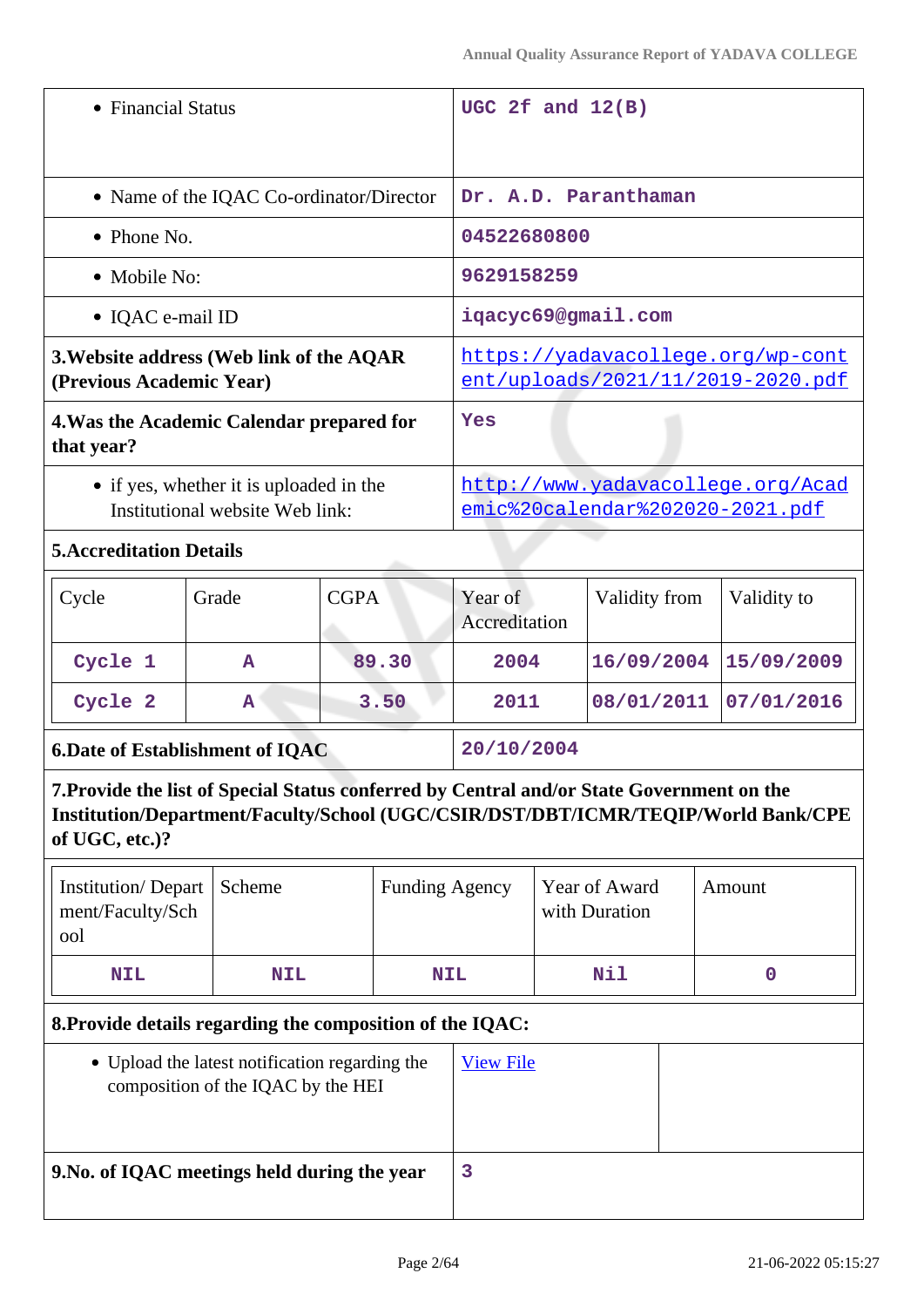| • Were the minutes of IQAC meeting(s) and<br>compliance to the decisions taken<br>uploaded on the institutional website?                                                                                                                                                                                                                                                                                                                                                                                                                                                                                                                                                                       | Yes                                                                    |  |
|------------------------------------------------------------------------------------------------------------------------------------------------------------------------------------------------------------------------------------------------------------------------------------------------------------------------------------------------------------------------------------------------------------------------------------------------------------------------------------------------------------------------------------------------------------------------------------------------------------------------------------------------------------------------------------------------|------------------------------------------------------------------------|--|
| • If No, please upload the minutes of the<br>meeting(s) and Action Taken Report                                                                                                                                                                                                                                                                                                                                                                                                                                                                                                                                                                                                                | No File Uploaded                                                       |  |
| 10. Did IQAC receive funding from any<br>funding agency to support its activities during<br>the year?                                                                                                                                                                                                                                                                                                                                                                                                                                                                                                                                                                                          | <b>No</b>                                                              |  |
| • If yes, mention the amount                                                                                                                                                                                                                                                                                                                                                                                                                                                                                                                                                                                                                                                                   |                                                                        |  |
| 11. Significant contributions made by IQAC during the current year (maximum five bullets)                                                                                                                                                                                                                                                                                                                                                                                                                                                                                                                                                                                                      |                                                                        |  |
| 1. IQAC conducts National Webinar on 10.11.2020 - NAAC - Re<br>Accreditation for 3rd Cycle. Dr. N.S. Dharmadhikari delivers a<br>special lecture on NAAC - Re Accreditation Process during post covid<br>scenario. 2. IQAC and Women Empowerment and welfare Cell organizes<br>webinar on "International Day for The Elimination of Violence<br>against Women" special lecture deliver by Tmt. T.K. Lilly Grace,<br>Assistant Commissioner of police, Madurai. on 25.11.2020 3. IQAC<br>conducts National Webinar on 03.12.2020 -Copyright and Patent Laws:<br>An Overview for Teaching Staff.<br>12. Plan of action chalked out by IQAC at the beginning of the academic year towards quality |                                                                        |  |
| enhancement and the outcome achieved by the end of the academic year:                                                                                                                                                                                                                                                                                                                                                                                                                                                                                                                                                                                                                          |                                                                        |  |
| Plan of Action<br>Due to Covid We are planning to<br>conduct Online Classes for UG                                                                                                                                                                                                                                                                                                                                                                                                                                                                                                                                                                                                             | Achievements/Outcomes<br>Students Benefitted Through<br>online Classes |  |
| and PG Students                                                                                                                                                                                                                                                                                                                                                                                                                                                                                                                                                                                                                                                                                |                                                                        |  |
| Planning to Submit AQAR and SSR                                                                                                                                                                                                                                                                                                                                                                                                                                                                                                                                                                                                                                                                | Prepared files in the respective<br>departments                        |  |
| Preparation towards proposed<br>academic Autonomy                                                                                                                                                                                                                                                                                                                                                                                                                                                                                                                                                                                                                                              | Autonomy Committee Plan to Visit                                       |  |
| Renovating of Computer<br>Laboratory                                                                                                                                                                                                                                                                                                                                                                                                                                                                                                                                                                                                                                                           | purchase of new computer.                                              |  |
| COVID-19 vaccination                                                                                                                                                                                                                                                                                                                                                                                                                                                                                                                                                                                                                                                                           | vaccinated all the student of<br>the College.                          |  |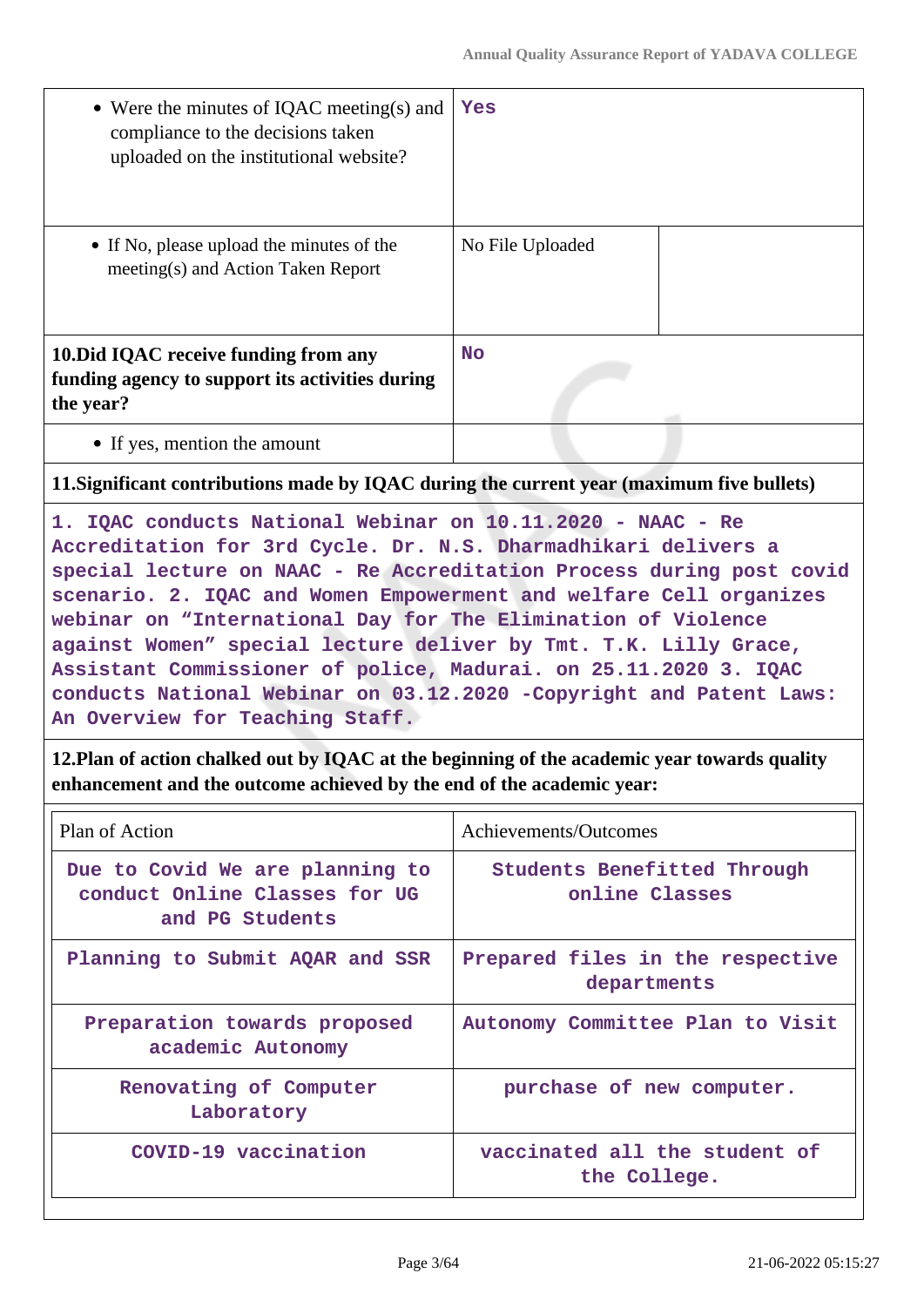| 13. Was the AQAR placed before the statutory<br>body?        | <b>No</b>          |
|--------------------------------------------------------------|--------------------|
| • Name of the statutory body                                 |                    |
|                                                              |                    |
| Name of the statutory body                                   | Date of meeting(s) |
| <b>NIL</b>                                                   | Nil                |
| 14. Was the institutional data submitted to<br><b>AISHE?</b> | Yes                |
| • Year                                                       |                    |
| Year                                                         | Date of Submission |
| 2021                                                         | 29/04/2022         |

# **Extended Profile**

# **1.Programme**

1.1

Number of programmes offered during the year:

| <b>File Description</b>                 | <b>Documents</b> |
|-----------------------------------------|------------------|
| Institutional Data in Prescribed Format | <b>View File</b> |

### **2.Student**

# 2.1

Total number of students during the year:

| <b>File Description</b>                 | <b>Documents</b> |
|-----------------------------------------|------------------|
| Institutional data in Prescribed format | <b>View File</b> |

2.2

Number of outgoing / final year students during the year:

**3288**

**1151**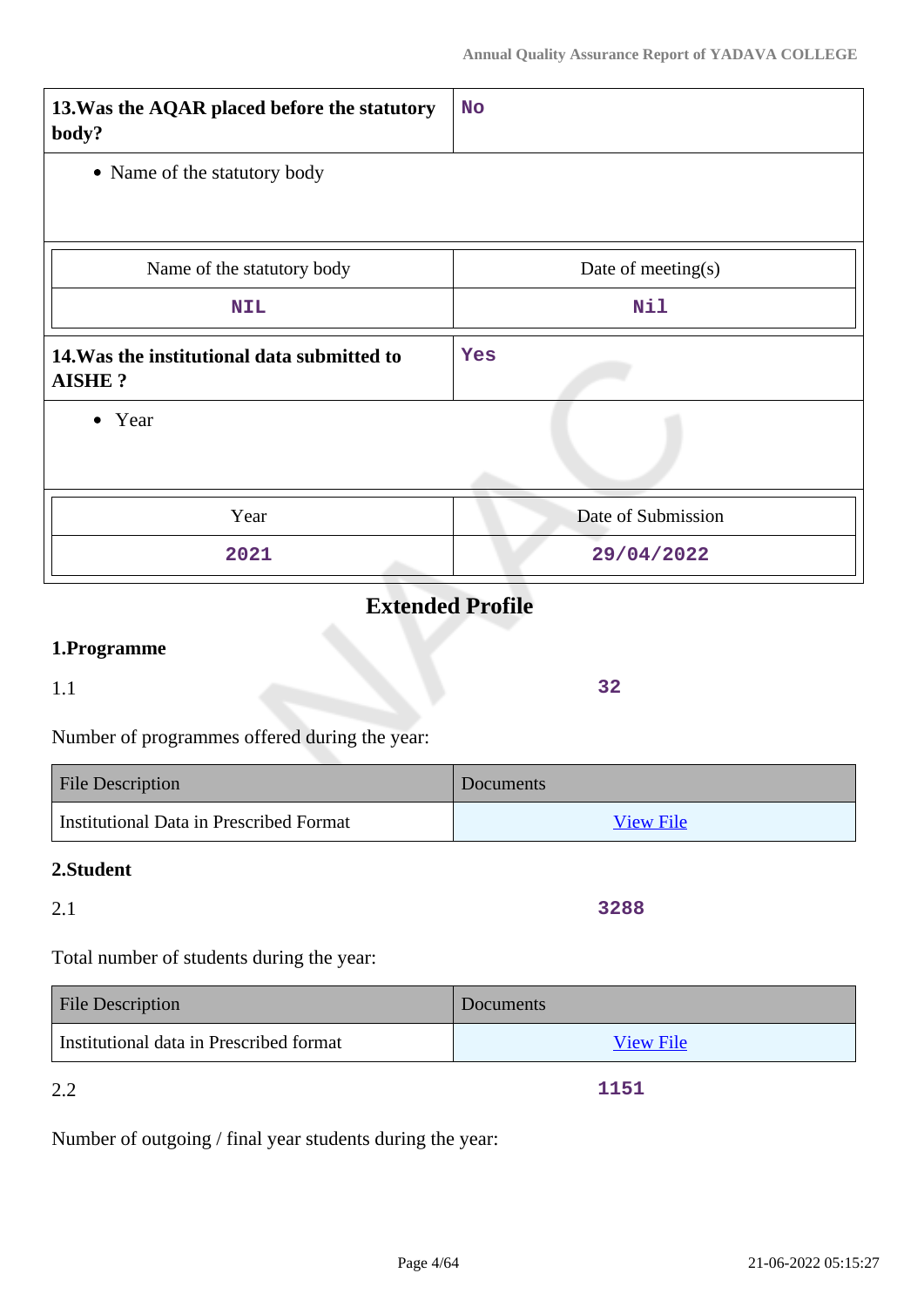| <b>File Description</b>                 | <b>Documents</b> |
|-----------------------------------------|------------------|
| Institutional Data in Prescribed Format | <b>View File</b> |

2.3

**3288**

Number of students who appeared for the examinations conducted by the institution during the year:

| <b>File Description</b>                 | <b>Documents</b> |
|-----------------------------------------|------------------|
| Institutional Data in Prescribed Format | <b>View File</b> |

### **3.Academic**

3.1

**825**

Number of courses in all programmes during the year:

| <b>File Description</b>                        | Documents        |
|------------------------------------------------|------------------|
| <b>Institutional Data in Prescribed Format</b> | <b>View File</b> |
| 3.2                                            | 146              |

3.2

Number of full-time teachers during the year: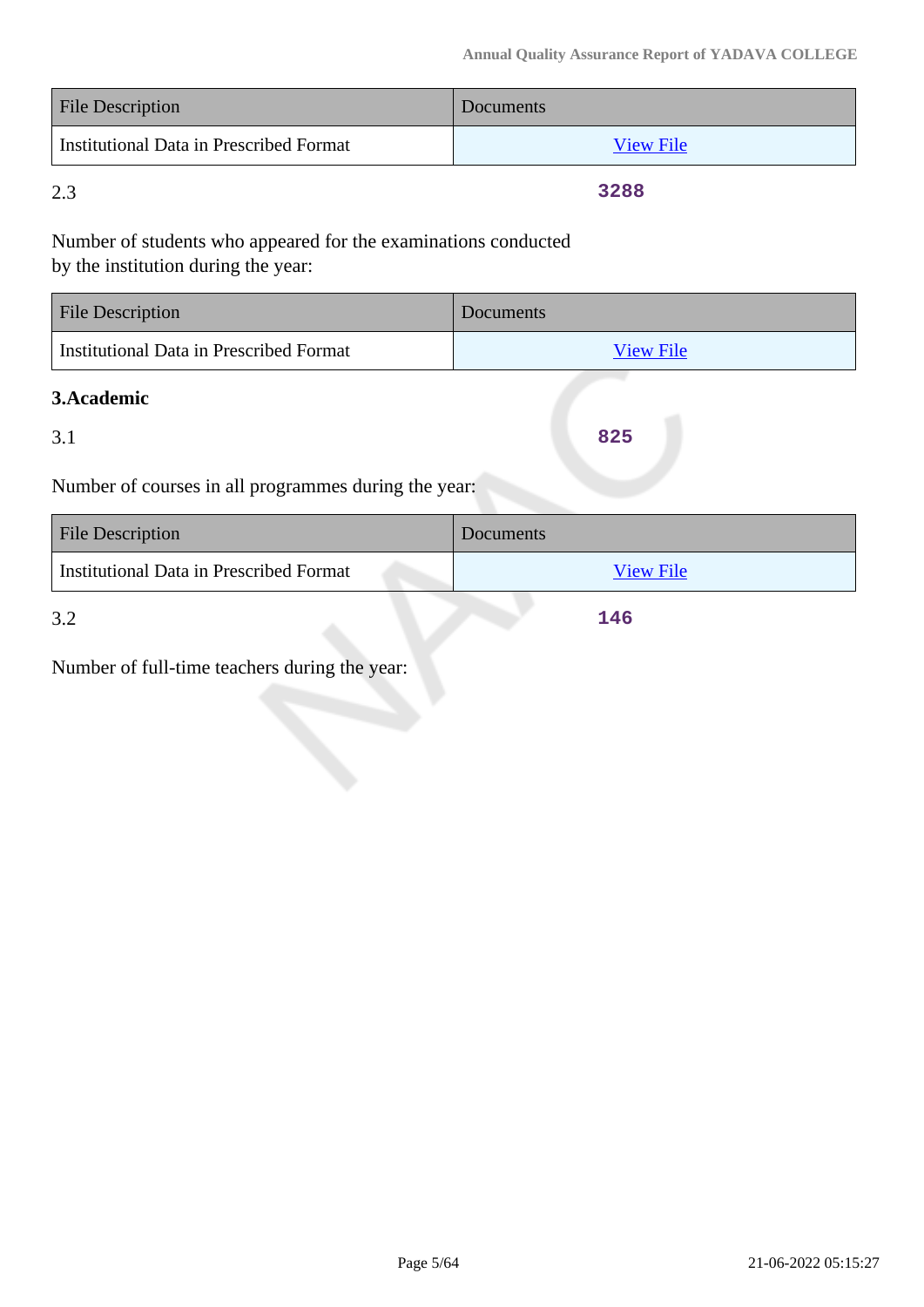| <b>Extended Profile</b>                                                                               |           |                  |
|-------------------------------------------------------------------------------------------------------|-----------|------------------|
| 1.Programme                                                                                           |           |                  |
| 1.1                                                                                                   |           | 32               |
| Number of programmes offered during the year:                                                         |           |                  |
| <b>File Description</b>                                                                               | Documents |                  |
| <b>Institutional Data in Prescribed Format</b>                                                        |           | <b>View File</b> |
| 2.Student                                                                                             |           |                  |
| 2.1                                                                                                   |           | 3288             |
| Total number of students during the year:                                                             |           |                  |
| <b>File Description</b>                                                                               | Documents |                  |
| Institutional data in Prescribed format                                                               |           | <b>View File</b> |
| 2.2                                                                                                   |           | 1151             |
| Number of outgoing / final year students during the year:                                             |           |                  |
| <b>File Description</b>                                                                               | Documents |                  |
| <b>Institutional Data in Prescribed Format</b>                                                        |           | <b>View File</b> |
| 2.3                                                                                                   |           | 3288             |
| Number of students who appeared for the examinations<br>conducted by the institution during the year: |           |                  |
| <b>File Description</b>                                                                               | Documents |                  |
| <b>Institutional Data in Prescribed Format</b>                                                        |           | <b>View File</b> |
| 3.Academic                                                                                            |           |                  |
| 3.1                                                                                                   |           | 825              |
| Number of courses in all programmes during the year:                                                  |           |                  |
| <b>File Description</b>                                                                               | Documents |                  |
| <b>Institutional Data in Prescribed Format</b>                                                        |           | <b>View File</b> |
|                                                                                                       |           |                  |

 $\overline{\phantom{a}}$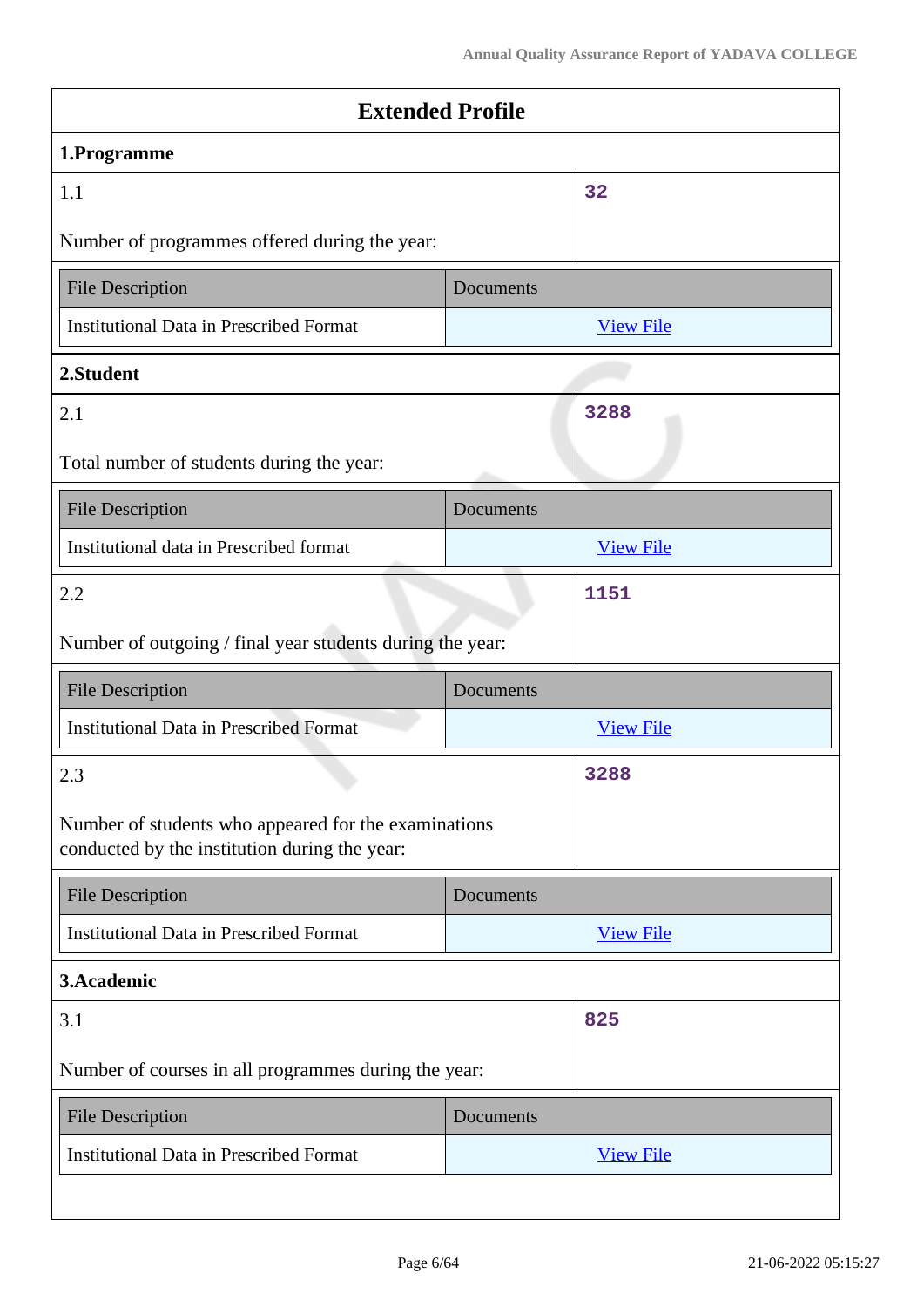| 3.2                                                                                               | 146              |  |
|---------------------------------------------------------------------------------------------------|------------------|--|
| Number of full-time teachers during the year:                                                     |                  |  |
| <b>File Description</b>                                                                           | Documents        |  |
| <b>Institutional Data in Prescribed Format</b>                                                    | <b>View File</b> |  |
| 3.3                                                                                               | 146              |  |
| Number of sanctioned posts for the year:                                                          |                  |  |
| 4.Institution                                                                                     |                  |  |
| 4.1                                                                                               | 1008             |  |
| Number of seats earmarked for reserved categories as per<br>GOI/State Government during the year: |                  |  |
| 4.2                                                                                               | 101              |  |
| Total number of Classrooms and Seminar halls                                                      |                  |  |
| 4.3                                                                                               | 350              |  |
| Total number of computers on campus for academic purposes                                         |                  |  |
| 4.4                                                                                               | 65.92            |  |
| Total expenditure, excluding salary, during the year (INR in<br>Lakhs):                           |                  |  |
| Part B                                                                                            |                  |  |
| <b>CURRICULAR ASPECTS</b>                                                                         |                  |  |
| 1.1 - Curriculum Design and Development                                                           |                  |  |

1.1.1 - Curricula developed and implemented have relevance to the local, national, regional and global developmental needs which are reflected in Programme Outcomes (POs), Programme Specific Outcomes (PSOs) and Course Outcomes (COs) of the various Programmes offered by the Institution.

**The institution ensures effective curriculum delivery through a well planned and documented process which has relevance to the regional/ national/ global developmental needs. Major curriculum revision has been carried out every three years for PG/ UG programmes respectively. Each programme has a well-defined objective which is reflected in the Programme Outcomes (POs) and Programme Specific Outcomes (PSOs) and Course Outcomes (COs) which**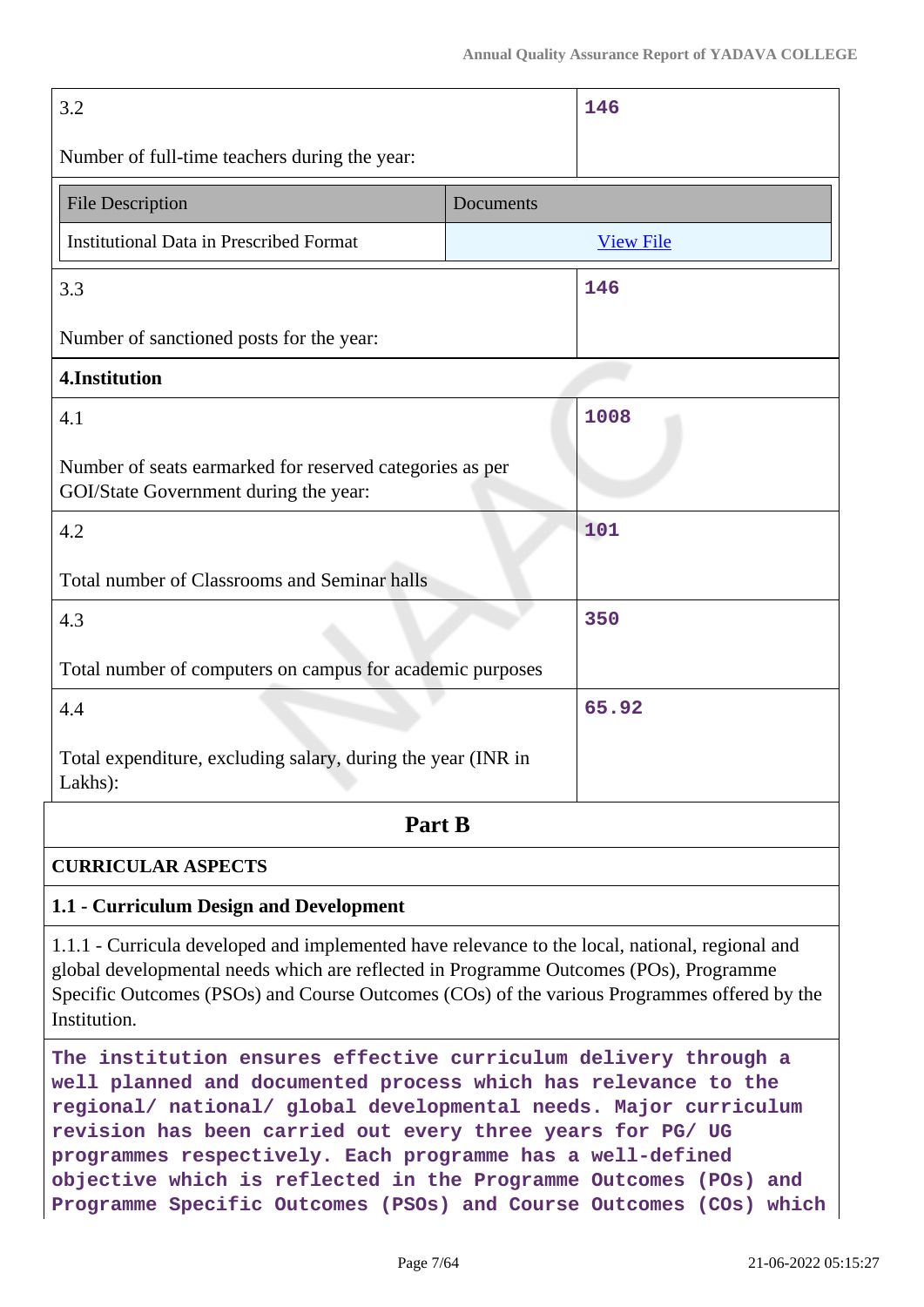**in turn is reflected in the syllabus. Effective curriculum implementation has been ensured through proper infrastructures in terms of labs which are well equipped. The development of soft skills, language and presentation skills through Language Lab and personality development are part of the curricula. Due to global pandemic Covid-19 online learning can be termed as panacea for the crisis. Certificate, Diploma and PG Diploma courses to augment employability skills, NSS / NCC etc., included as compulsory component for all UG programmes. Every department has Board of Studies to guide and monitor curriculum preparation. All these have been placed before Board of Studies for deliberation and eventually for approval of Academic Council. Submission of revised syllabus to AC which houses diversified representatives for evaluation/ suggestion and approval.**

| <b>File Description</b>                  | Documents                               |
|------------------------------------------|-----------------------------------------|
| Upload additional information,<br>if any | View File                               |
| Link for additional information          | https://yadavacollege.org/?page_id=2711 |

### **1.1.2 - Number of Programmes where syllabus revision was carried out during the year**

| 32                                                  |           |  |  |  |
|-----------------------------------------------------|-----------|--|--|--|
| <b>File Description</b>                             | Documents |  |  |  |
| Minutes of relevant Academic<br>Council/BOS meeting | View File |  |  |  |
| Details of syllabus revision<br>during the year     | View File |  |  |  |
| Any additional information                          | View File |  |  |  |

# **1.1.3 - Number of courses focusing on employability/entrepreneurship/ skill development offered by the Institution during the year**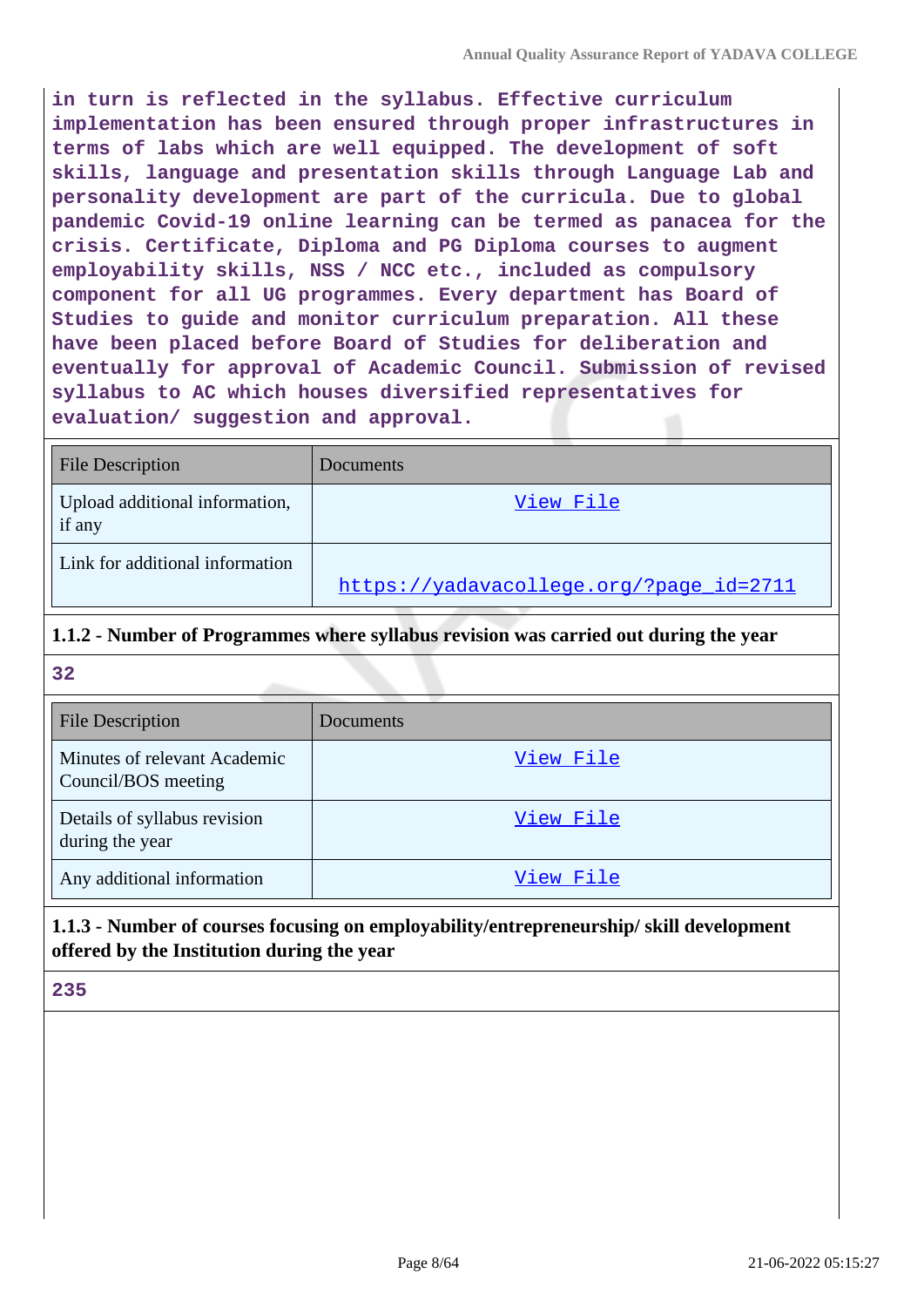| <b>File Description</b>                                                                             | Documents        |
|-----------------------------------------------------------------------------------------------------|------------------|
| Curriculum / Syllabus of such<br>courses                                                            | View File        |
| Minutes of the Boards of<br>Studies/Academic Council<br>meetings with approval for these<br>courses | View File        |
| MoUs with relevant<br>organizations for these courses,<br>if any                                    | No File Uploaded |
| Any additional information                                                                          | View File        |

### **1.2 - Academic Flexibility**

### **1.2.1 - Number of new courses introduced across all programmes offered during the year**

**0**

| <b>File Description</b>                                    | Documents        |
|------------------------------------------------------------|------------------|
| Minutes of relevant Academic<br>Council/BoS meetings       | No File Uploaded |
| Any additional information                                 | No File Uploaded |
| Institutional data in prescribed<br>format (Data Template) | No File Uploaded |

# **1.2.2 - Number of Programmes offered through Choice Based Credit System (CBCS)/Elective Course System**

| $\frac{1}{2}$ |  |
|---------------|--|
| ×             |  |
| ٩<br>۰.       |  |
|               |  |

| <b>File Description</b>                                 | Documents |
|---------------------------------------------------------|-----------|
| Minutes of relevant Academic<br>Council/BoS meetings    | View File |
| Any additional information                              | View File |
| List of Add on /Certificate<br>programs (Data Template) | View File |

### **1.3 - Curriculum Enrichment**

1.3.1 - Institution integrates cross-cutting issues relevant to Professional Ethics, Gender, Human Values, Environment and Sustainability, and Human Values into the curriculum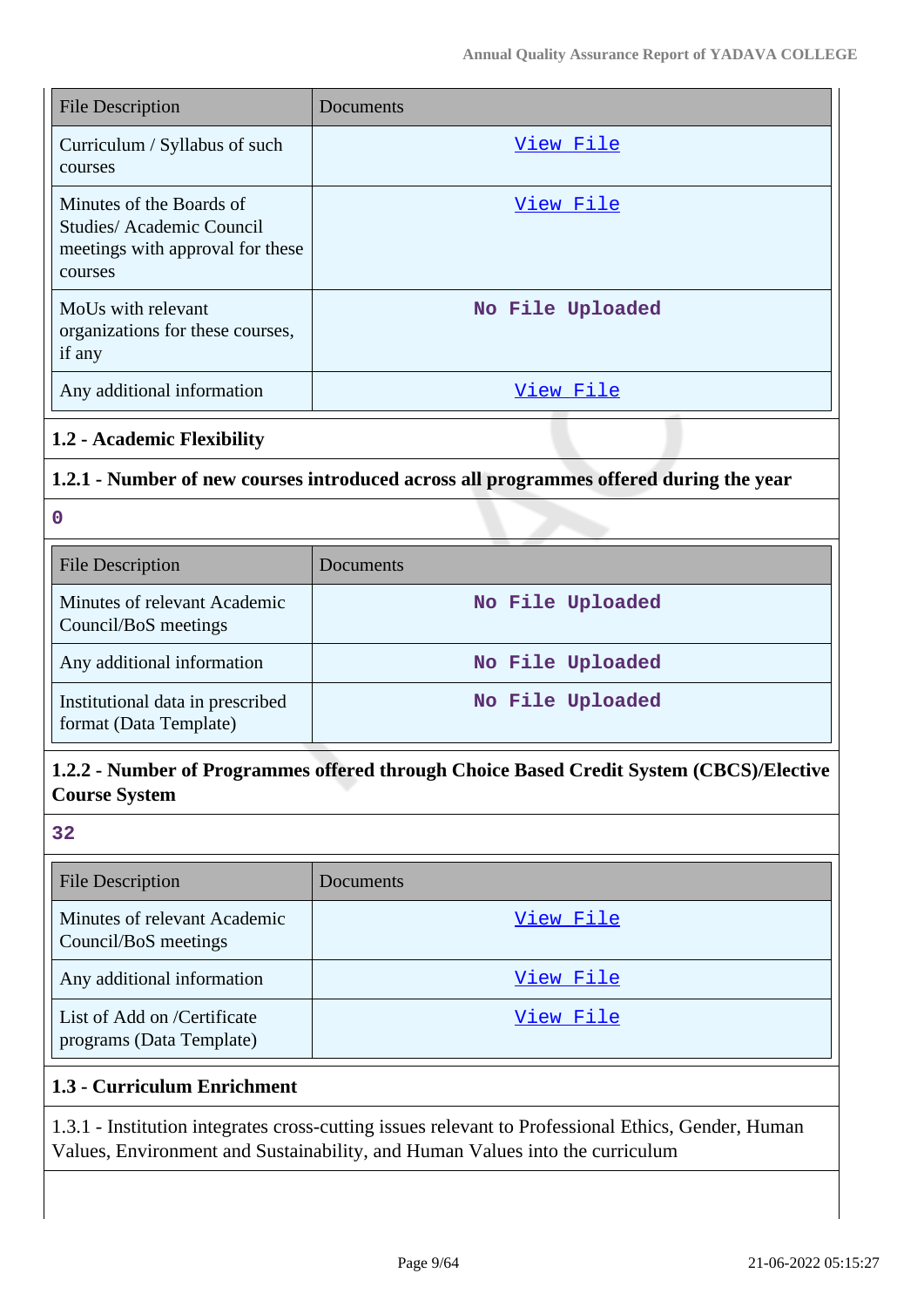#### **Environment and Sustainability:**

**Environment Awareness to the young people is inevitable. A course on the Environmental Studies is mandatory to all UG students to create awareness on the Natural Environment, so as to be protected and create world peace and pollution free Universe.**

**Value Education:** 

**Value Education offered is mandatory to all UG students' to study the stresses on human values, ethics and societal issues.**

**As an extension activity, the department conducts various events and visit homes of the needy. A few events are:**

- **Personality development**
- **Community service**
- **Visiting old age home: and Orphanage**
- **Health check up**
- **Distributed food to the poor**

#### **Soft Skills:**

**Soft Skills and Personality Development courses inculcate leadership, communication, time management and other professional qualities to the students.**

**General Knowledge** 

**General Knowledge paper is introduced as a part IV compulsory in curriculum. To impart the extensive knowledge about general awareness and contemporary issues at local, regional, national and international level. It gives knowledge for all recruitments and competitive examinations.**

| <b>File Description</b>                                                                                                                                                                      | Documents |
|----------------------------------------------------------------------------------------------------------------------------------------------------------------------------------------------|-----------|
| Upload the list and description<br>of the courses which address<br>issues related to Gender,<br>Environment and Sustainability,<br>Human Values and Professional<br>Ethics in the curriculum | View File |
| Any additional information                                                                                                                                                                   | View File |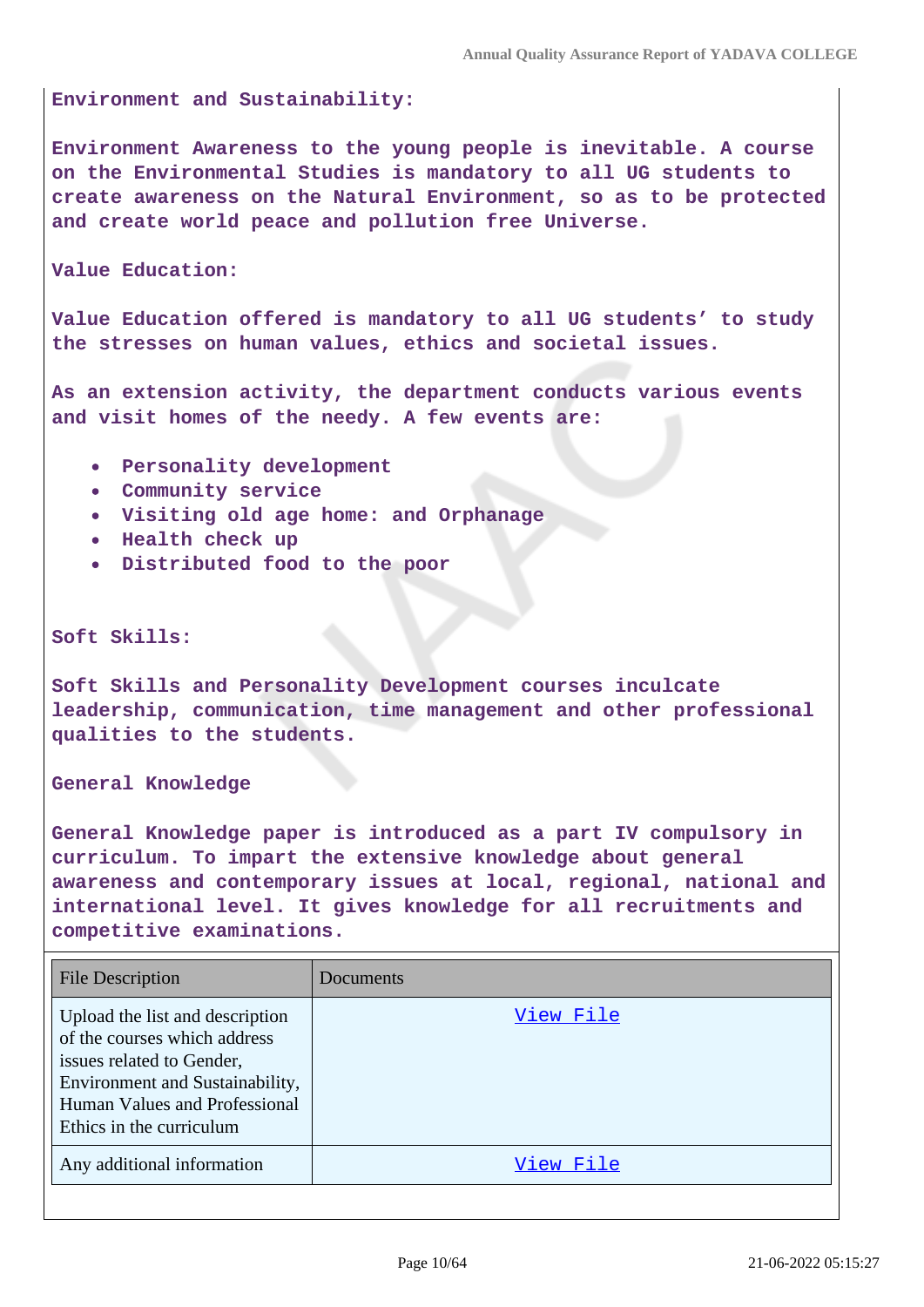# **1.3.2 - Number of value-added courses for imparting transferable and life skills offered during the year**

#### **47**

| <b>File Description</b>                                           | Documents |
|-------------------------------------------------------------------|-----------|
| List of value-added courses                                       | View File |
| Brochure or any other document<br>relating to value-added courses | View File |
| Any additional information                                        | View File |

# **1.3.3 - Number of students enrolled in the courses under 1.3.2 above**

### **1238**

| <b>File Description</b>    | Documents |
|----------------------------|-----------|
| List of students enrolled  | View File |
| Any additional information | View File |

# **1.3.4 - Number of students undertaking field work/projects/ internships / student projects**

**229**

| <b>File Description</b>                                                                                        | Documents |
|----------------------------------------------------------------------------------------------------------------|-----------|
| List of programmes and number<br>of students undertaking field<br>projects / internships / student<br>projects | View File |
| Any additional information                                                                                     | View File |

### **1.4 - Feedback System**

| 1.4.1 - Structured feedback and review of the $ B - \text{Any } 3$ of the above |  |  |  |
|---------------------------------------------------------------------------------|--|--|--|
| syllabus (semester-wise / year-wise) is                                         |  |  |  |
| obtained from 1) Students 2) Teachers 3)                                        |  |  |  |
| <b>Employers and 4) Alumni</b>                                                  |  |  |  |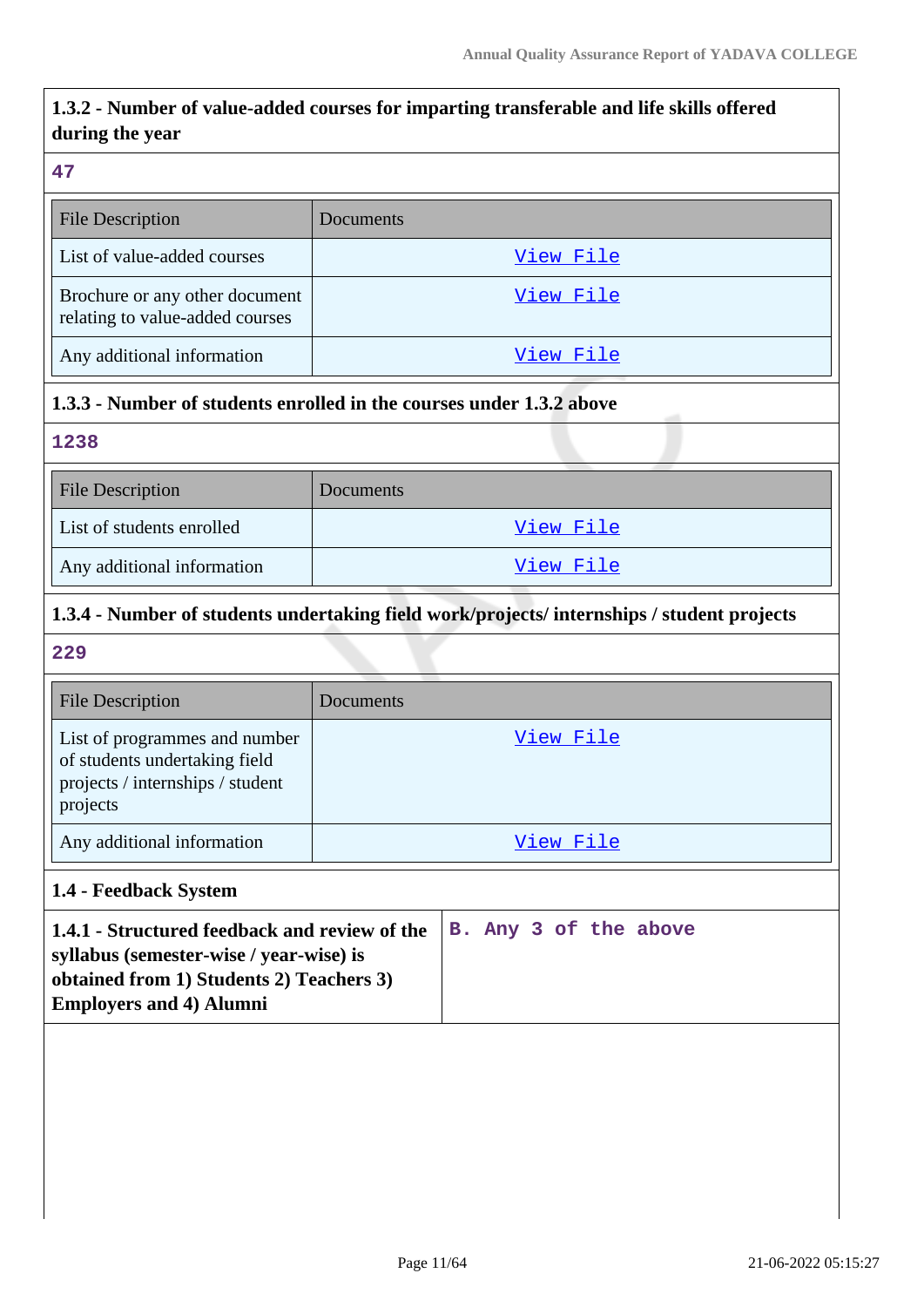| <b>File Description</b>                                                                                                                                                        | Documents                                                                        |  |  |  |  |
|--------------------------------------------------------------------------------------------------------------------------------------------------------------------------------|----------------------------------------------------------------------------------|--|--|--|--|
| Provide the URL for<br>stakeholders' feedback report                                                                                                                           | https://www.yadavacollege.org/Complete%20F<br>eedback%20Analysis%202020-2021.pdf |  |  |  |  |
| <b>Upload the Action Taken Report</b><br>of the feedback as recorded by<br>the Governing Council /<br>Syndicate / Board of<br>Management                                       | No File Uploaded                                                                 |  |  |  |  |
| Any additional information                                                                                                                                                     | View File                                                                        |  |  |  |  |
| 1.4.2 - The feedback system of the Institution<br>comprises the following                                                                                                      | C. Feedback collected and<br>analysed                                            |  |  |  |  |
| <b>File Description</b>                                                                                                                                                        | Documents                                                                        |  |  |  |  |
| Provide URL for stakeholders'<br>feedback report                                                                                                                               | https://www.yadavacollege.org/Complete%20F<br>eedback%20Analysis%202020-2021.pdf |  |  |  |  |
| Any additional information                                                                                                                                                     | View File                                                                        |  |  |  |  |
| <b>TEACHING-LEARNING AND EVALUATION</b>                                                                                                                                        |                                                                                  |  |  |  |  |
| 2.1 - Student Enrollment and Profile                                                                                                                                           |                                                                                  |  |  |  |  |
| 2.1.1 - Enrolment of Students                                                                                                                                                  |                                                                                  |  |  |  |  |
|                                                                                                                                                                                | 2.1.1.1 - Number of students admitted (year-wise) during the year                |  |  |  |  |
| 1001                                                                                                                                                                           |                                                                                  |  |  |  |  |
| <b>File Description</b>                                                                                                                                                        | Documents                                                                        |  |  |  |  |
| Any additional information                                                                                                                                                     | View File                                                                        |  |  |  |  |
| Institutional data in prescribed<br>format                                                                                                                                     | <u>View File</u>                                                                 |  |  |  |  |
| 2.1.2 - Number of seats filled against reserved categories (SC, ST, OBC, Divyangjan, etc.) as<br>per the reservation policy during the year (exclusive of supernumerary seats) |                                                                                  |  |  |  |  |
| 1008                                                                                                                                                                           |                                                                                  |  |  |  |  |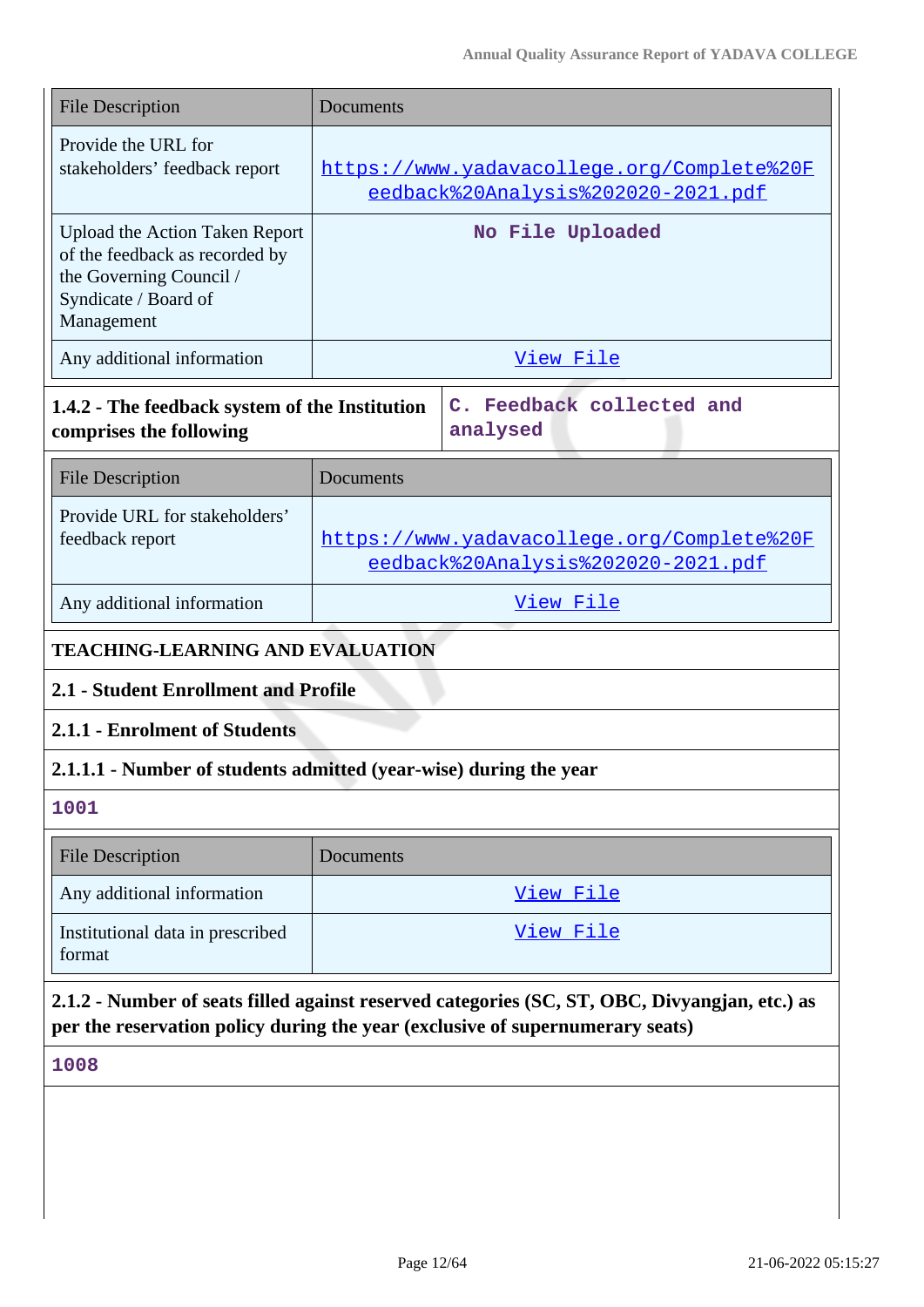| <b>File Description</b>                                          | <b>Documents</b> |
|------------------------------------------------------------------|------------------|
| Any additional information                                       | <u>View File</u> |
| Number of seats filled against<br>seats reserved (Data Template) | View File        |

#### **2.2 - Catering to Student Diversity**

2.2.1 - The institution assesses students' learning levels and organises special programmes for both slow and advanced learners.

**The Institutionalized Bridge Course is conducted for first undergraduate students after they have been accepted before the start of regular programs to make them comfortable for further learning. At the end of the bridge course, an entry level test is taken and accordingly students are categorized into slow learners, intermediate learners and advanced learners. The Semester plan contains the schedule of the Remedial programme which is conducted for slow learners. The institute offers remedial training for slow learners and an enrichment program for advanced learners.**

**The slow learners are recognized primarily based on their overall performance in every paper in the first centralized internal test.The mentor advises the assigned student as a mentee to him by the mentor counsel and motivates him to tackle the academic program.These students receive special coaching every working day after the lessons. They are also given extra lab hours to help them perform well in their subsequent semester exams. This measure helped a large number of slow and slow-achieving students to get good grades.**

**On the different hand, there are advanced learners who may want to obtain magnificent heights with applicable coaching. For them, enrichment programmes of a range of kinds have been organized.**

| <b>File Description</b>                  | Documents                                                                                                    |
|------------------------------------------|--------------------------------------------------------------------------------------------------------------|
| Upload any additional<br>information     | View File                                                                                                    |
| Paste link for additional<br>information | https://yadavacollege.org/wp-content/uploa<br>ds/2021/10/policy-of-identify-slow-and-<br>advance-leaners.pdf |

### **2.2.2 - Student – Teacher (full-time) ratio**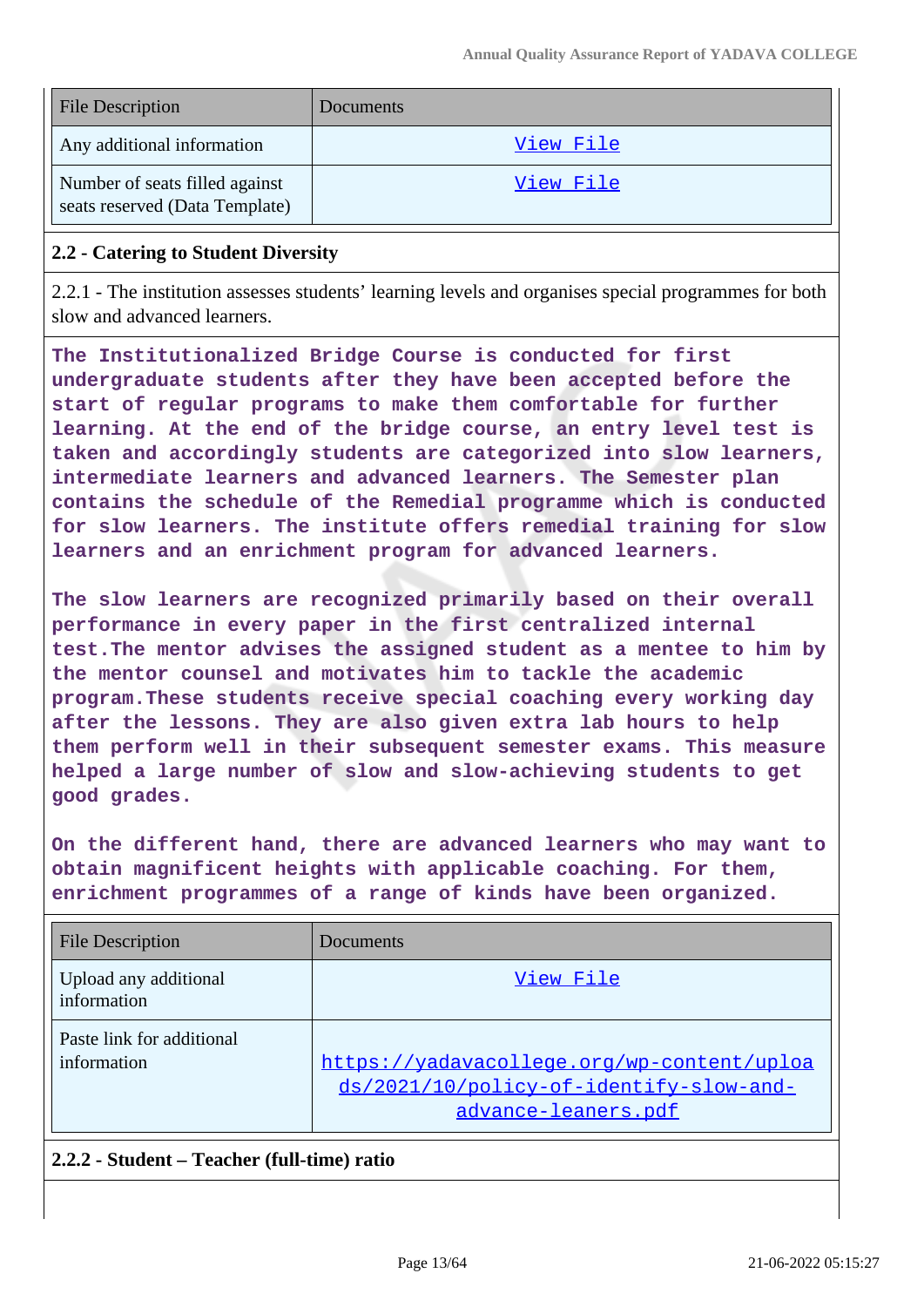| Year                                 | Number of Students | Number of Teachers |
|--------------------------------------|--------------------|--------------------|
| 05/08/2020                           | 3288               | 146                |
| <b>File Description</b>              | Documents          |                    |
| Upload any additional<br>information | View File          |                    |

### **2.3 - Teaching- Learning Process**

2.3.1 - Student-centric methods such as experiential learning, participative learning and problemsolving methodologies are used for enhancing learning experiences:

**Every faculty of Yadava College, has full-fledged training to follow Student-Centric approach in their class rooms. The Vision and Mission of our College mainly focused on overall development of student and each and every process is student oriented. Other than the traditional teaching methodologies the teacher has to focus on the 'Conceptual Clarity' of their subjects. The whole process of teaching and evaluation follow the all above mentioned methods. The teachers use their local context to explain the difficult topics in detail. The students can easily catch the concepts if they visualize it through ICT tools. There are many FDPs were conducted in college by CDT and IQAC, which are related to different and innovative teaching methodologies. These FDPs gives teachers motivate and tend to develop new ideas in teaching methodologies.**

**Problem Solving Skills:**

- **1. Case studies to develop Problem Solving Skills**
- **2. Logic approximation**

**Participative Learning:**

- **1. Guided group discussion to promote communication ability, generate ideas, interpersonal skills**
- **2. Listening and develop problem solving skills**
- **3. Puzzles, Drama, Debates and Games**

**Experimental Learning:**

- **1. Field/Industries visit for survey**
- **2. Audio visual learning language lab**
- **3. Models and exhibits to promote creativity and experimental learning**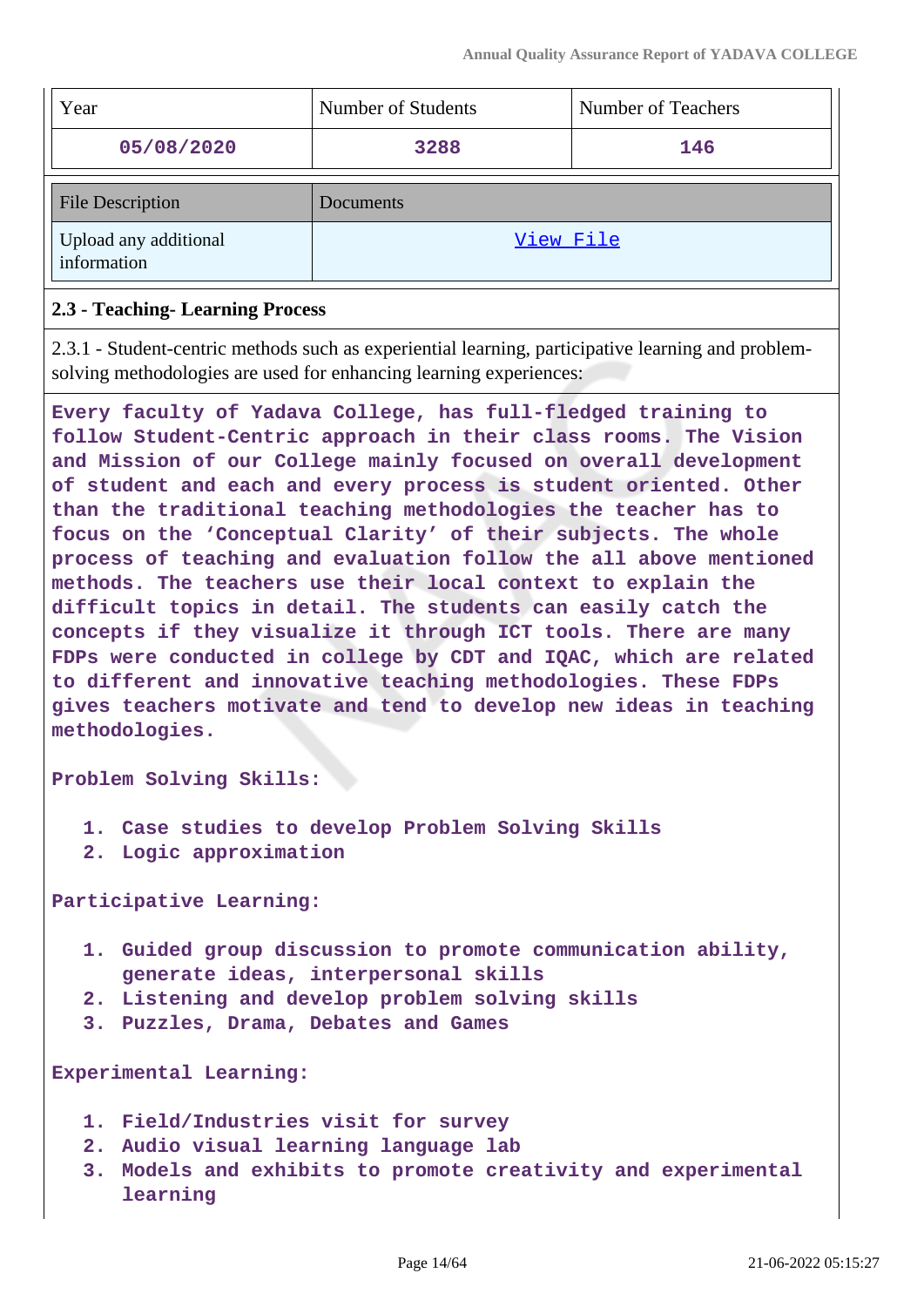#### **4. Book review, exhibition**

#### **5. Education tours**

| <b>File Description</b>              | Documents  |
|--------------------------------------|------------|
| Upload any additional<br>information | View File  |
| Link for additional Information      | <b>Nil</b> |

2.3.2 - Teachers use ICT-enabled tools including online resources for effective teaching and learning

**In the digital era, the education field also undergoes its obsession and hence the teachers must utilize relevant technologies to enrich teaching learning processes. There are 16 ICT enabled hall which comprises the facilities of WIFI, Projector, and Computers. Every department is provided with a laptop or PC along with printer. There are 4 smart classroom which is utilized by 77 faculty in rotation basis. In addition to that, the college has well equipped computer labs with internal LAN. Other than the traditional classroom teaching, faculty of every department take classes through various platforms like whatsapp application, video, audio messages, text messages, zoom meeting, google meet, youtube, and web based references. During Covid – 19 pandemic both students and staff used ICT enabled tools and techniques extensively for effective teaching and learning. Further the same trend being continued during post Covid period also.**

**The development of E – content is ongoing process by the faculty members of the college. Also they are well aware in E- content delivery and usage. The College also has good collection of Educational CDs and DVDs in the central library. These resources can be used by both staff and students on demand.**

| <b>File Description</b>                                                                                                                  | Documents                                                                      |
|------------------------------------------------------------------------------------------------------------------------------------------|--------------------------------------------------------------------------------|
| Provide link for webpage<br>describing ICT enabled tools<br>including online resources for<br>effective teaching and learning<br>process | https://yadavacollege.org/wp-content/uploa<br>ds/2022/05/2.3.2-Additional1.pdf |
| Upload any additional<br>information                                                                                                     | View File                                                                      |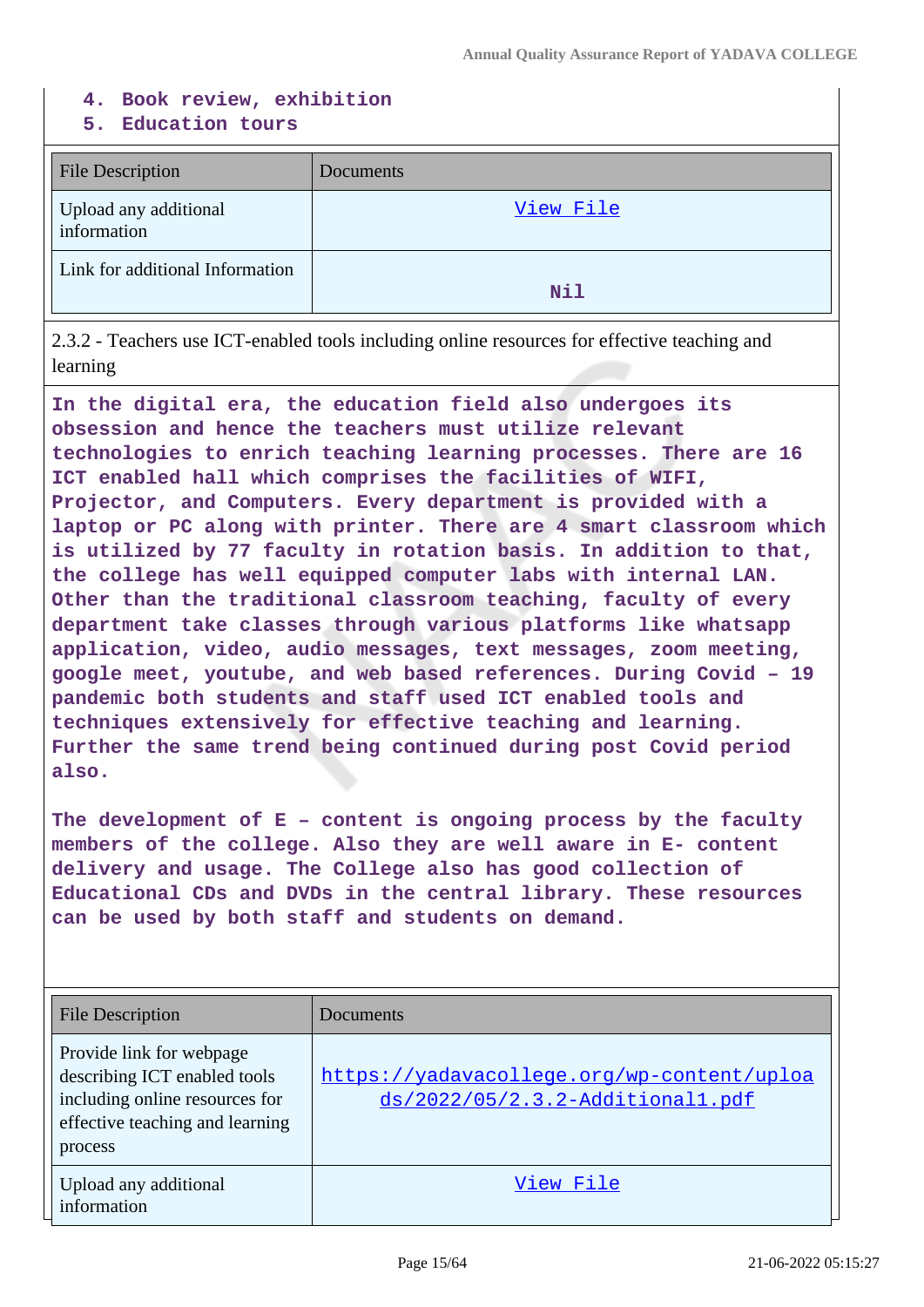### **2.3.3 - Ratio of students to mentor for academic and other related issues**

#### **2.3.3.1 - Number of mentors**

#### **132**

| <b>File Description</b>                                                           | Documents |
|-----------------------------------------------------------------------------------|-----------|
| Upload year-wise number of<br>students enrolled and full-time<br>teachers on roll | View File |
| Circulars with regard to<br>assigning mentors to mentees                          | View File |

2.3.4 - Preparation and adherence to Academic Calendar and Teaching Plans by the institution

**The Calendar Committee formed by group of faculty, prepare the Academic Calendar every year. The important dates and events of the current academic year are scheduled and displayed in the handbook. The scheduled events includes the reopening and last working day of every semester, dates of internal assessment tests and model exams. Also it contain the national holidays, festivals and midterm break. Then it is distributed to all faculty and students. The handbook also attached with no dues slips for 2 semester, which is used by students in end of each semester.**

**The department organize a meeting at very beginning of each semester to frame timetable and work allotment. Each and every class assigned with a particular faculty as in-charge for that class for the whole year. The meeting agenda and resolution are recorded in department minutes.**

**The details about lesson plan is also discussed in department meeting. The class in-charge faculty must maintain the records of number of subjects, syllabi of each subjects and the faculty list who handles those subjects. The head of the department verifies whether the syllabus is uniformly distributed for the assessments and hours allotted for each units.**

| <b>File Description</b>                                               | Documents |
|-----------------------------------------------------------------------|-----------|
| Upload the Academic Calendar<br>and Teaching Plans during the<br>year | View File |

### **2.4 - Teacher Profile and Quality**

**2.4.1 - Number of full-time teachers against sanctioned posts during the year**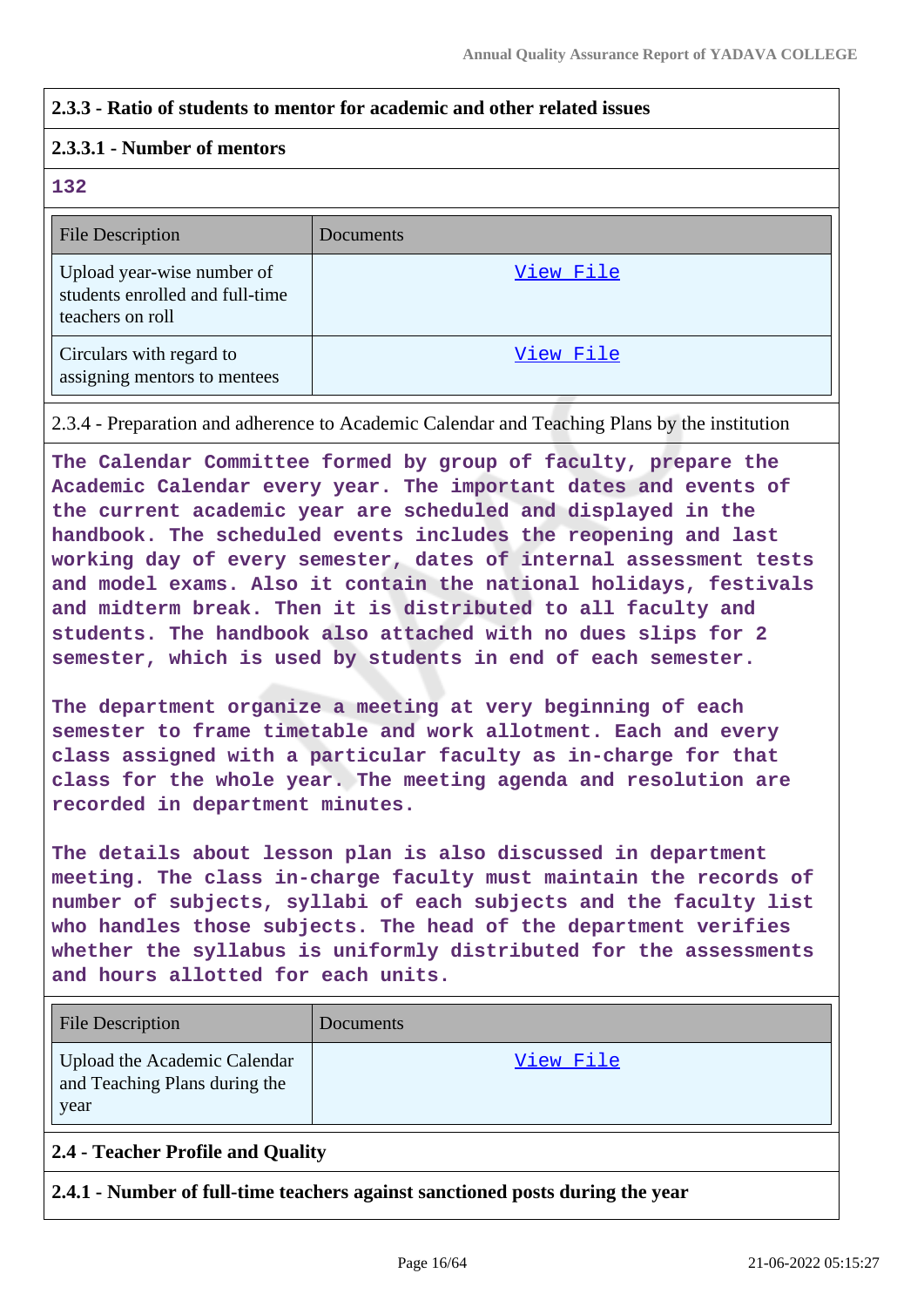| <b>File Description</b>                                                   | Documents |
|---------------------------------------------------------------------------|-----------|
| Year-wise full-time teachers and<br>sanctioned posts for the year         | View File |
| List of the faculty members<br>authenticated by the Head of<br><b>HEI</b> | View File |
| Any additional information                                                | View File |

# **2.4.2 - Number of full-time teachers with PhD/ D.M. / M.Ch. / D.N.B Super-Specialty / DSc / DLitt during the year**

#### **59**

| <b>File Description</b>                                                                                                                                        | Documents |
|----------------------------------------------------------------------------------------------------------------------------------------------------------------|-----------|
| List of number of full-time<br>teachers with PhD./ D.M./<br>M.Ch. / D.N.B Super-Specialty /<br>D.Sc. / D.Litt. and number of<br>full-time teachers for 5 years | View File |
| Any additional information                                                                                                                                     | View File |

# **2.4.3 - Total teaching experience of full-time teachers in the same institution: (Full-time teachers' total teaching experience in the current institution)**

#### **1519**

| <b>File Description</b>                                                                             | Documents |
|-----------------------------------------------------------------------------------------------------|-----------|
| List of teachers including their<br>PAN, designation, Department<br>and details of their experience | View File |
| Any additional information                                                                          | View File |

### **2.5 - Evaluation Process and Reforms**

### **2.5.1 - Number of days from the date of last semester-end/ year- end examination till the declaration of results during the year**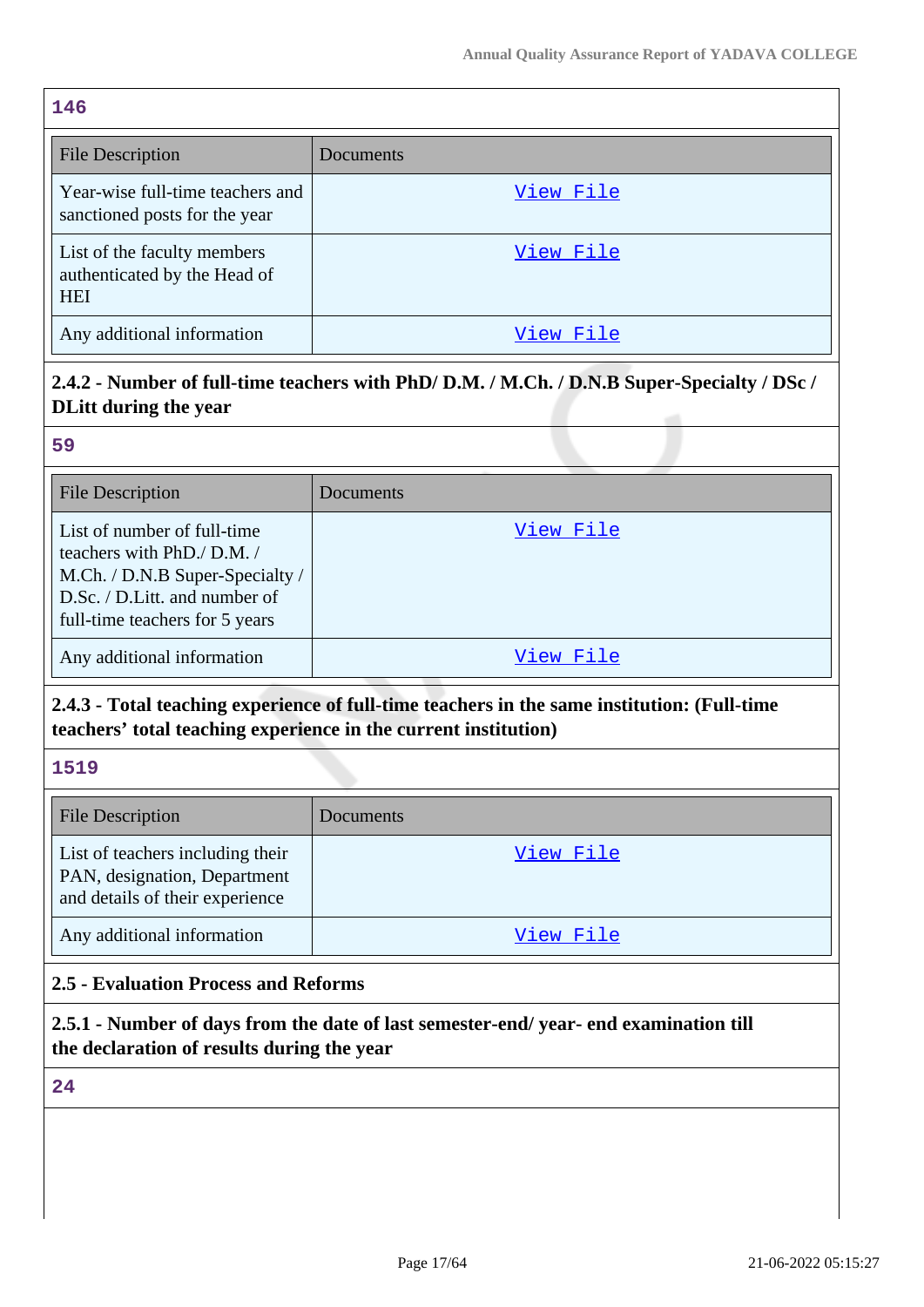| <b>File Description</b>                                                                                                     | Documents |
|-----------------------------------------------------------------------------------------------------------------------------|-----------|
| List of Programmes and the date<br>of last semester-end / year-end<br>examinations and the date of<br>declaration of result | View File |
| Any additional information                                                                                                  | View File |

### **2.5.2 - Number of students' complaints/grievances against evaluation against the total number who appeared in the examinations during the year**

**83**

| <b>File Description</b>                                                                                      | Documents        |
|--------------------------------------------------------------------------------------------------------------|------------------|
| Upload the number of<br>complaints and total number of<br>students who appeared for<br>exams during the year | View File        |
| Upload any additional<br>information                                                                         | No File Uploaded |

2.5.3 - IT integration and reforms in the examination procedures and processes including Continuous Internal Assessment (CIA) have brought in considerable improvement in the Examination Management System (EMS) of the Institution

**Continuous internal assessment with weightage of 25 percent which is continued by end semester external assessment with weightage of 75 percent. Internal assessment is based on performance in periodical unit test which is conducted in classroom level, assignments, seminars and centralized internal tests conducted in every semester.**

**Theoretical and practical exams are held at the end of the semester in the months of November and April.Performances in practical examinations are evaluated through an external examiner and the course teacher. An external expert is appointed as question setter for theory examination and the single valuation scheme is followed for answer script which is evaluated by external examinar.**

**The examination area as usual functions with surprisingly computerized atmosphere. Students are enrolled with a digit code informing year of admitted, class, number of semesters etc.he exact details of each individual student in their academic excellence are fed into the computer system of the examination. The internal assessment grades are entered through the intranet**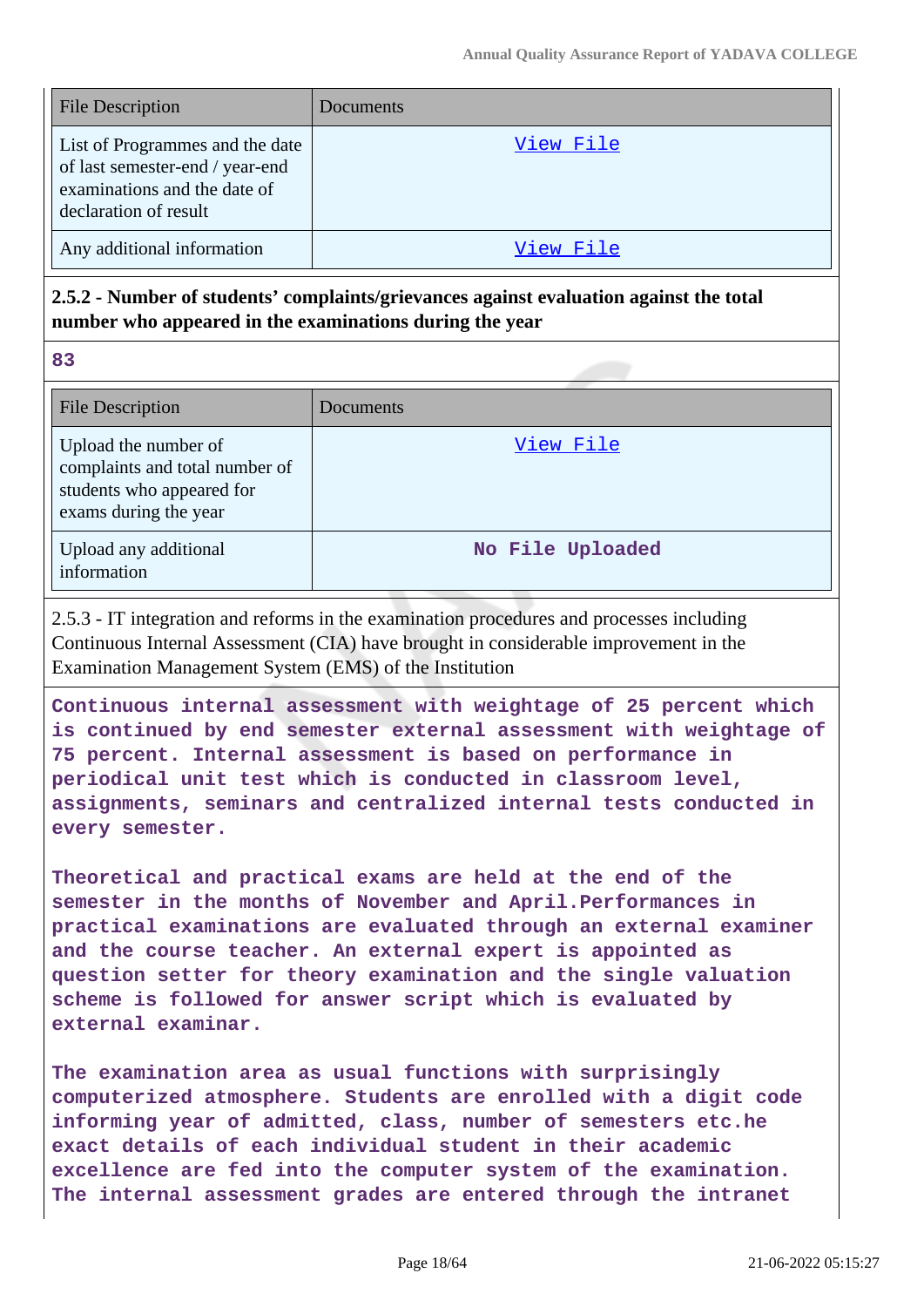**which is available in each department and the external assessment grades are entered against each student.**

**The controller of Examination is equipped with fully automated system for data processing and generation of Examination Application, Hall ticket, Result and Mark Statement.**

| <b>File Description</b>                  | Documents  |
|------------------------------------------|------------|
| Upload any additional<br>information     | View File  |
| Paste link for additional<br>Information | <b>Nil</b> |

#### **2.6 - Student Performance and Learning Outcomes**

2.6.1 - Programme Outcomes and Course Outcomes for all Programmes offered by the institution are stated and displayed on the website and communicated to teachers and students

**CBCS Allows students to choose the courses of their choice when pursuing a particular programme, CBCS Bridging the learning gap between what is taught in class and what students eventually gain through achievement assessment Knowing the different levels by graduates.**

**CBCS is a student-centered learning model that helps teachers deliver course content and conduct assessment, keeping in mind the expected outcome of the specific program. CBCS improves students' employability as well as helping them absorb the necessary skills into their personality**

**Program Outcomes (PO) are narrower statements that describe the skills that the students are expected to have by graduation. The abilities includes, a) Problem Analysis – ability to identify, formulate conduct research, analyze complex problem, b) Communication – ability to communicate effectively on complex activities with the community and with the society at large.**

**Course Outcomes (CO) are precise results of each course that can be completed by students on completion of that course. Course Outcomes are framed by the course instructor based totally on the content material and the have an impact on of that path on the outdoor world. Each subject need to have five COs applicable to the course.**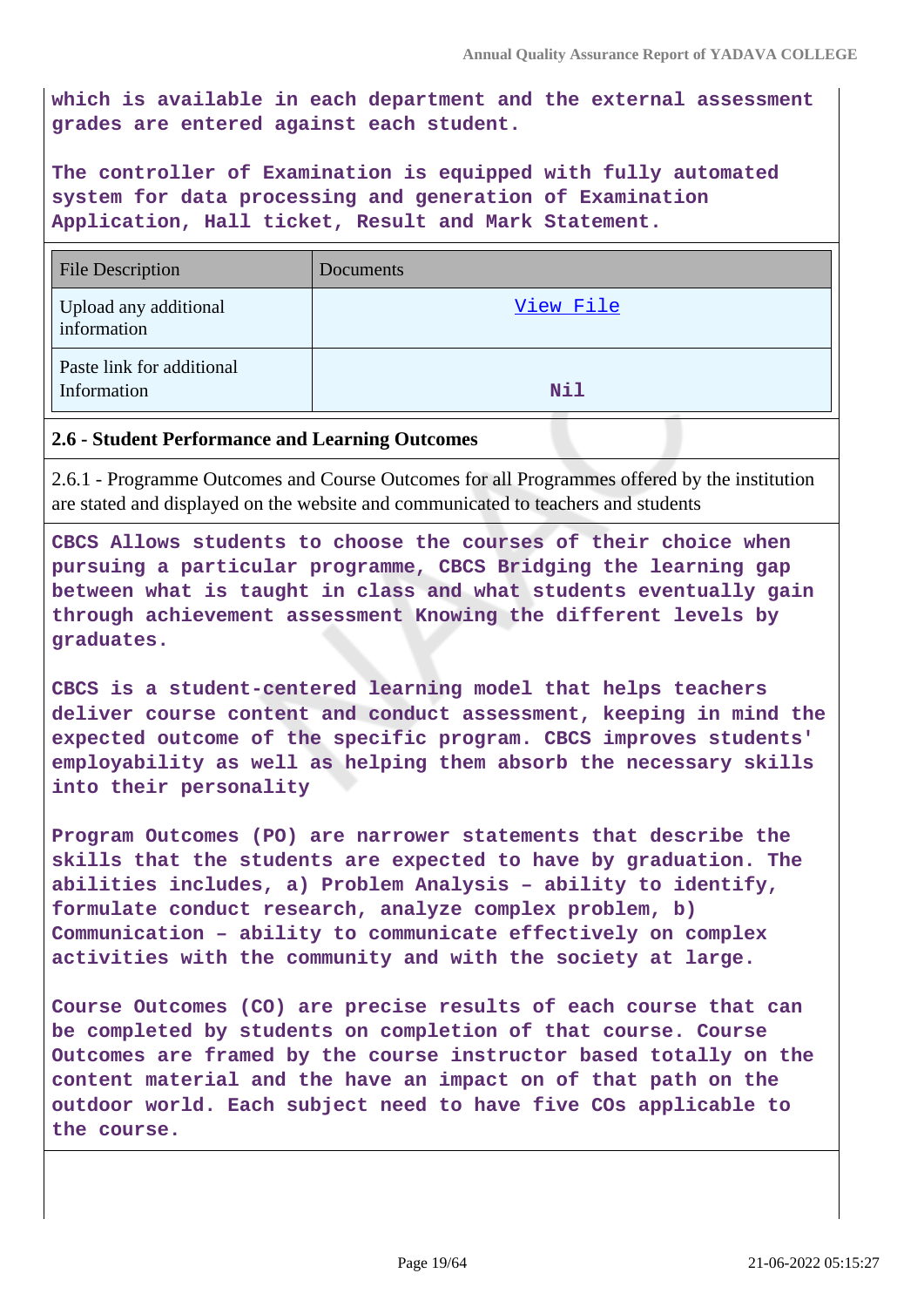| <b>File Description</b>                                     | Documents                                                                                |
|-------------------------------------------------------------|------------------------------------------------------------------------------------------|
| Upload COs for all courses<br>(exemplars from the Glossary) | No File Uploaded                                                                         |
| Upload any additional<br>information                        | No File Uploaded                                                                         |
| Link for additional Information                             | https://yadavacollege.org/ProgrammesCourse<br>s%200utcomes-%202015-2018.pdf? t=163329577 |

2.6.2 - Attainment of Programme Outcomes and Course Outcomes as evaluated by the institution

**The Course Outcomes (CO) are measured via the overall performance of the college students in the internal and terminal examination. The end result evaluation achieved in every semester disclose the ranges of outcomes.**

**The Programme Outcomes (PO) are evaluated through the quantum of students progressing to higher studies and getting placements. The records shows these two parameters constantly increase.**

**As per the University guidelines, 25% marks in each course are awarded through internal assessment and 75% marks externally through end-semester examination. The university further stipulates that internal assessment be based on attendance (5%), class test (10%) and assignments or class seminars (10%). Following these guidelines, the faculty evaluates students on a continuous basis, providing opportunities to students to improve their performance. Each internal test is conducted for 25 marks. At the end, a model test is conducted for 75 marks in which the understanding as perceived by the students is evaluated.**

**To make the student understand the concept well and to provide with enough time to prepare, the syllabus is distributed equally for the internal test and model test. Assignments are given to students as individual or group assignment to measure directly the outcomes of programme and course.**

| <b>File Description</b>                  | Documents  |
|------------------------------------------|------------|
| Upload any additional<br>information     | View File  |
| Paste link for additional<br>Information | <b>Nil</b> |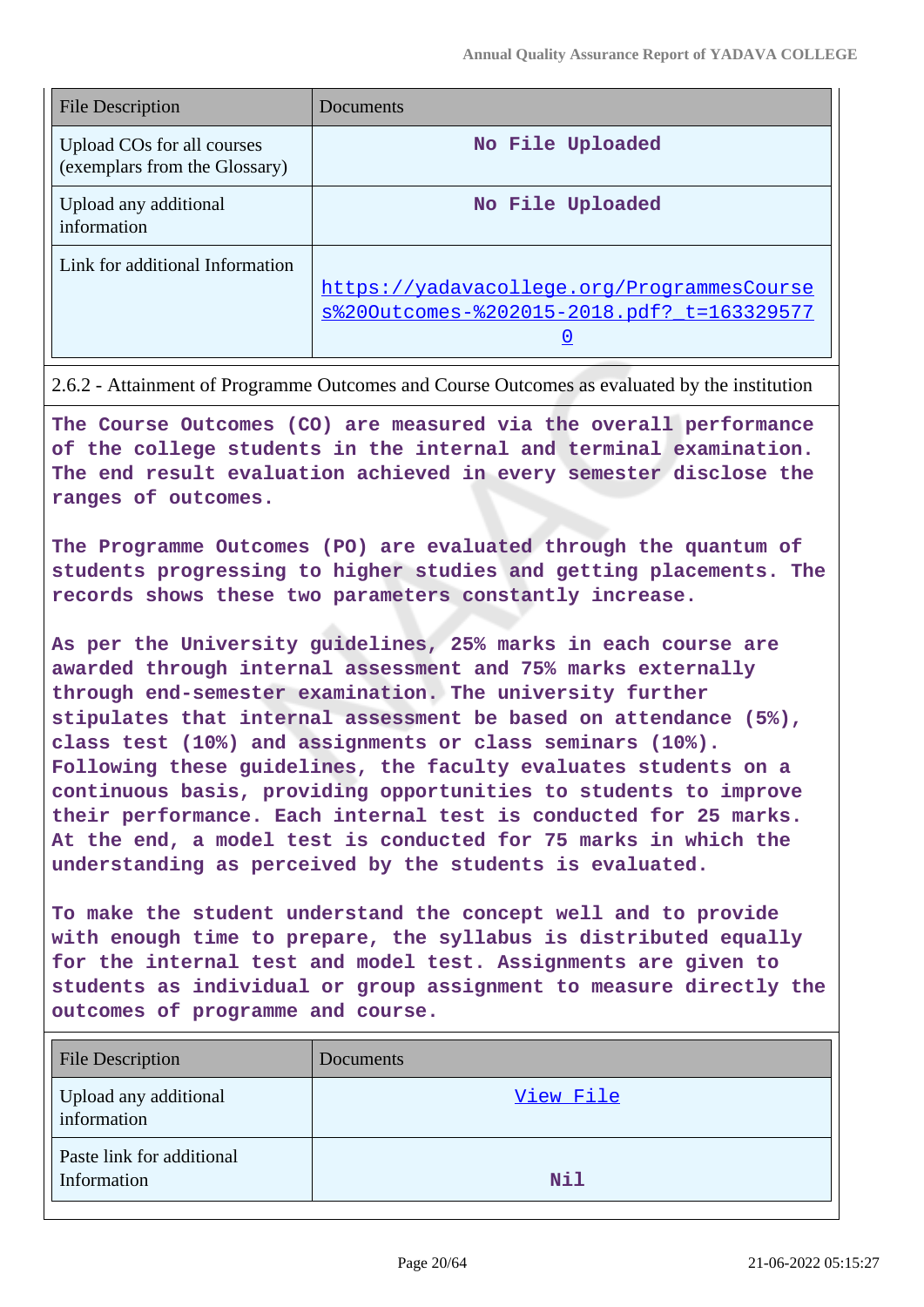### **2.6.3 - Pass Percentage of students**

# **2.6.3.1 - Total number of final year students who passed in the examinations conducted by Institution**

#### **1062**

| <b>File Description</b>                                                                                        | Documents  |
|----------------------------------------------------------------------------------------------------------------|------------|
| Upload list of Programmes and<br>number of students appear for<br>and passed in the final year<br>examinations | View File  |
| Upload any additional<br>information                                                                           | View File  |
| Paste link for the annual report                                                                               | <b>Nil</b> |

#### **2.7 - Student Satisfaction Survey**

**2.7.1 - Student Satisfaction Survey (SSS) on overall institutional performance (Institution may design its own questionnaire). Results and details need to be provided as a weblink**

[https://yadavacollege.org/wp-content/uploads/2022/05/Students-](https://yadavacollege.org/wp-content/uploads/2022/05/Students-Satisfaction-Survey.pdf)[Satisfaction-Survey.pdf](https://yadavacollege.org/wp-content/uploads/2022/05/Students-Satisfaction-Survey.pdf)

#### **RESEARCH, INNOVATIONS AND EXTENSION**

#### **3.1 - Promotion of Research and Facilities**

3.1.1 - The institution's research facilities are frequently updated and there is a well-defined policy for promotion of research which is uploaded on the institutional website and implemented

**Research has always been a predominant concern of the college. With three recognized research centres (Tamil, Zoology and Commerce) of Madurai Kamaraj University, and one non-research centre (English), the college shows constant interest in the research publications and projects. Seven recognized research supervisors add up 20 numbers in the current strength of the PhD Research Scholars.Out of them, Dr.M.Natarajan obtained his guideship during this year and registered one scholar.**

**The college motivates the scholars to publish their quality research articles in refereed journals, online and offline, national and international. Two books – Python Programming and Dairy Farming were authored by the faculty of Computer Science and Zoology respectively, and two chapters published in edited anthologies. Faculty members of Tamil, Chemistry and Zoology have**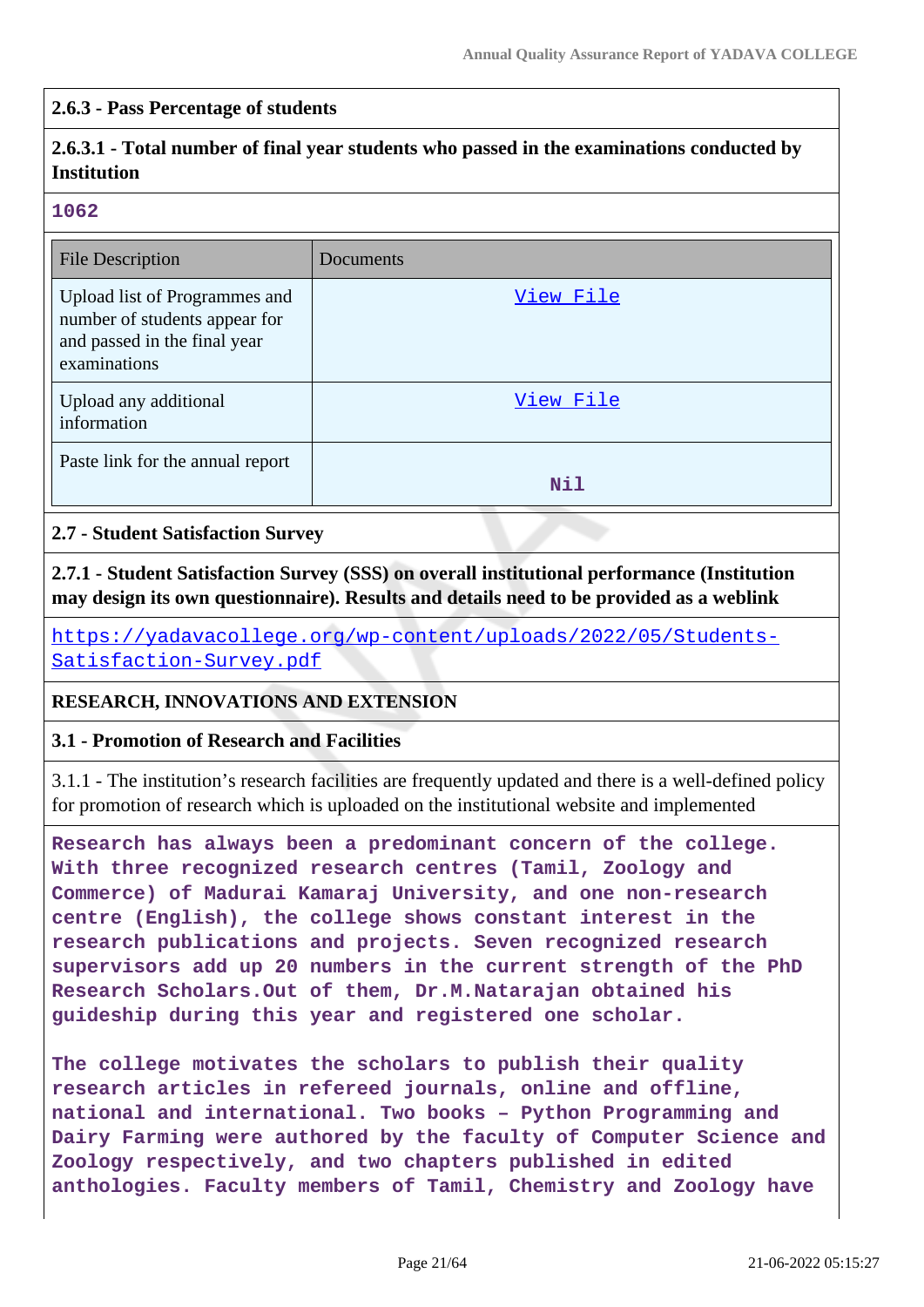**published their research journals through online mode.**

**In spite of the inconveniences caused by the declaration of national lockdown, the scholars are motivated to pursue their study uninterruptedly through many online programs. Research discussions and paper presentations in National and International forum through online were considered to be a motivating factor at this juncture. Many conferences, workshops and seminars were attended and exchange of ideas regarding research topics were made by the staff and the scholars.**

| <b>File Description</b>                                                                                                              | Documents                                                                         |
|--------------------------------------------------------------------------------------------------------------------------------------|-----------------------------------------------------------------------------------|
| Upload the Minutes of the<br>Governing Council/<br>Syndicate/Board of<br>Management related to research<br>promotion policy adoption | View File                                                                         |
| Provide URL of policy<br>document on promotion of<br>research uploaded on the<br>website                                             | https://yadavacollege.org/wp-content/uploa<br>ds/2021/09/research-policy.docx.pdf |
| Any additional information                                                                                                           | No File Uploaded                                                                  |

### **3.1.2 - The institution provides seed money to its teachers for research**

### **3.1.2.1 - Seed money provided by the institution to its teachers for research during the year (INR in lakhs)**

**0**

| <b>File Description</b>                                                                                              | Documents        |
|----------------------------------------------------------------------------------------------------------------------|------------------|
| Minutes of the relevant bodies<br>of the institution regarding seed<br>money                                         | No File Uploaded |
| Budget and expenditure<br>statements signed by the<br>Finance Officer indicating seed<br>money provided and utilized | View File        |
| List of teachers receiving grant<br>and details of grant received                                                    | No File Uploaded |
| Any additional information                                                                                           | No File Uploaded |

# **3.1.3 - Number of teachers who were awarded national / international fellowship(s) for advanced studies/research during the year**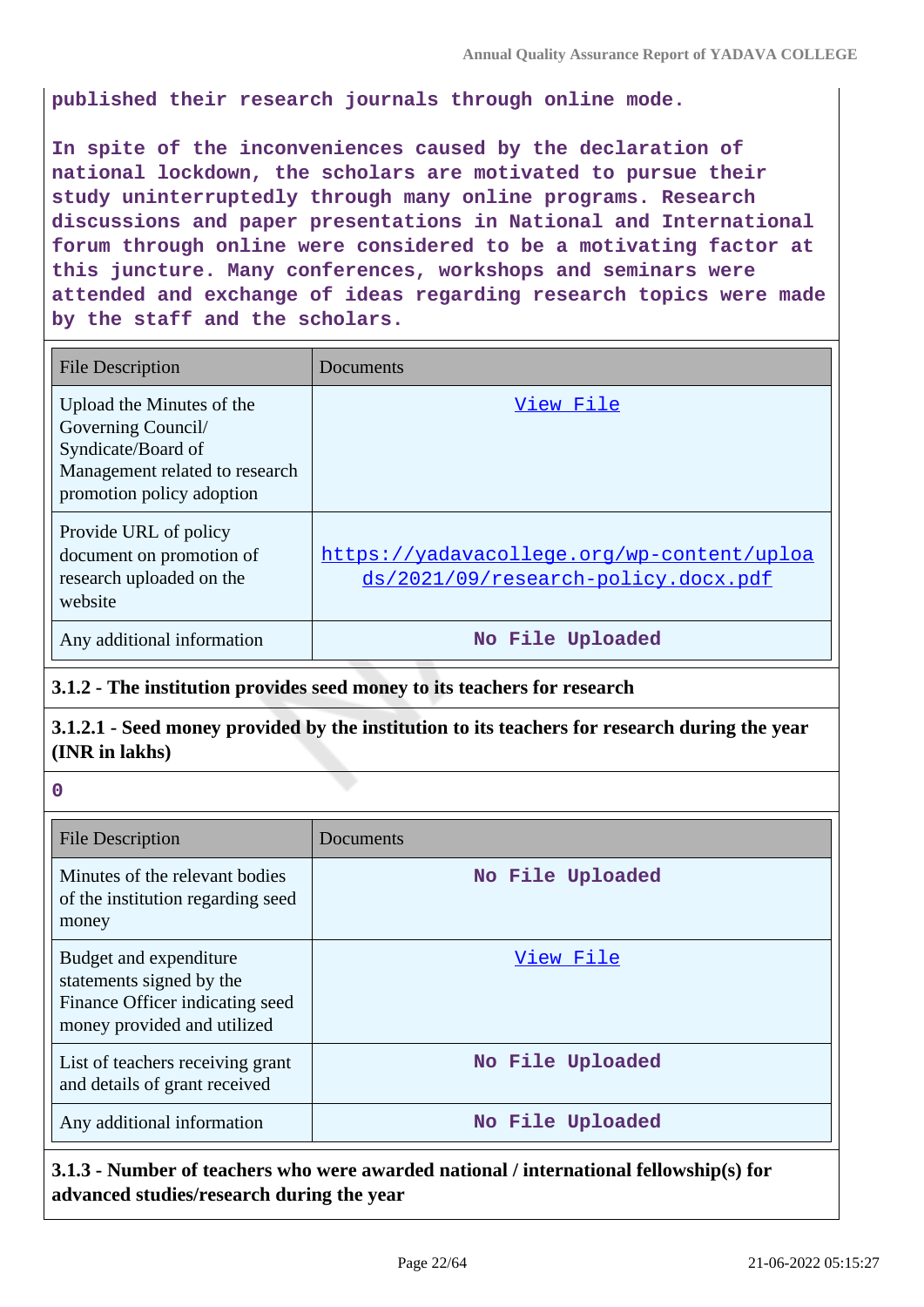| 0 |                                                                      |                  |
|---|----------------------------------------------------------------------|------------------|
|   | File Description                                                     | Documents        |
|   | e-copies of the award letters of<br>the teachers                     | No File Uploaded |
|   | List of teachers and details of<br>their international fellowship(s) | View File        |
|   | Any additional information                                           | No File Uploaded |

# **3.2 - Resource Mobilization for Research**

**3.2.1 - Grants received from Government and Non-Governmental agencies for research projects, endowments, Chairs during the year (INR in Lakhs)**

| $\rightarrow$ |          |  |
|---------------|----------|--|
| P.            |          |  |
|               |          |  |
|               |          |  |
|               | ۰.<br>۰. |  |

| <b>File Description</b>                                                                                                 | Documents        |
|-------------------------------------------------------------------------------------------------------------------------|------------------|
| e-copies of the grant award<br>letters for research projects<br>sponsored by non-governmental<br>agencies/organizations | View File        |
| List of projects and grant details                                                                                      | No File Uploaded |
| Any additional information                                                                                              | No File Uploaded |

### **3.2.2 - Number of teachers having research projects during the year**

**0**

| <b>File Description</b>                      | Documents        |
|----------------------------------------------|------------------|
| Upload any additional<br>information         | No File Uploaded |
| Paste link for additional<br>Information     | <b>Nil</b>       |
| List of research projects during<br>the year | View File        |

# **3.2.3 - Number of teachers recognised as research guides**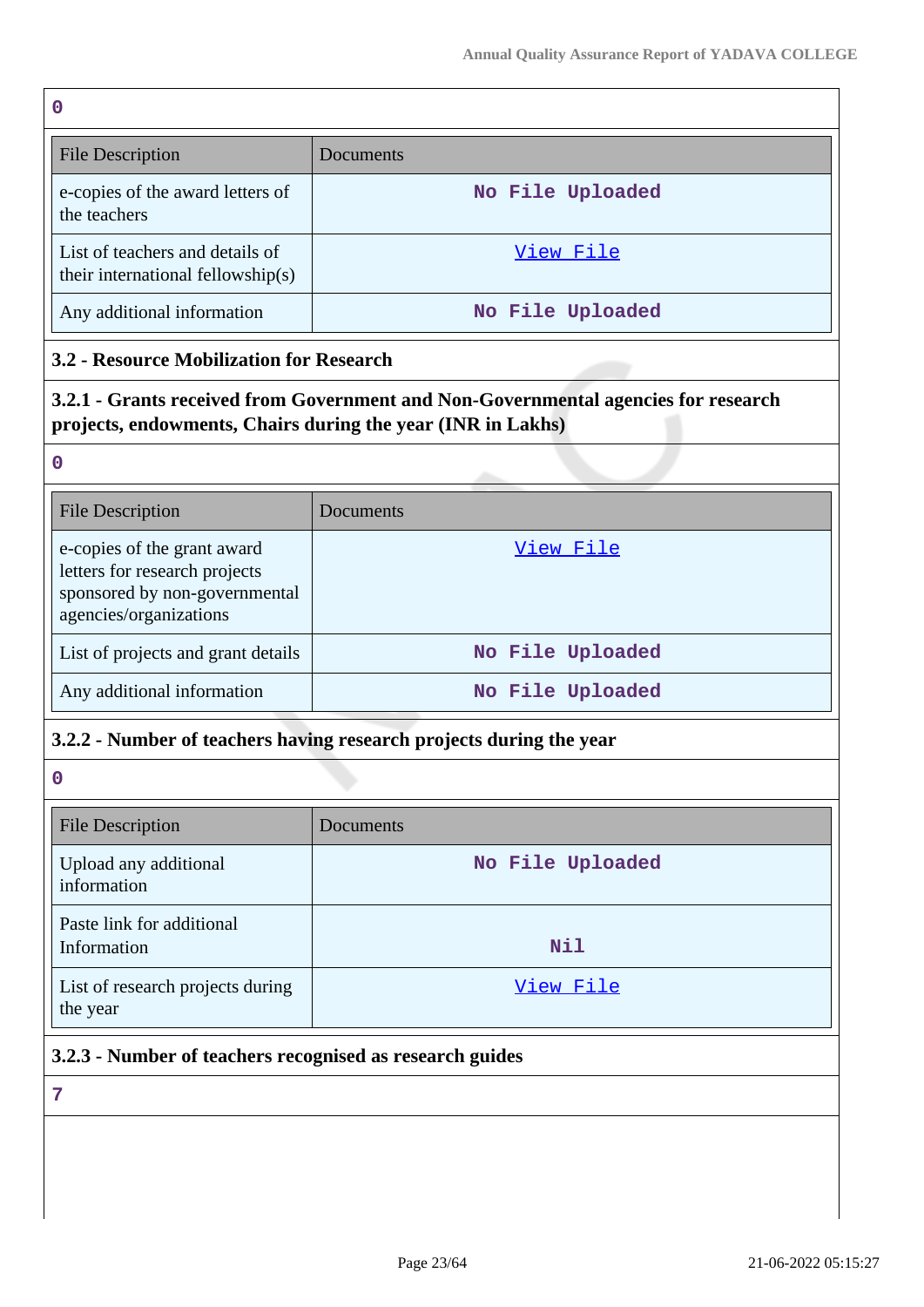| <b>File Description</b>                                                                     | Documents |
|---------------------------------------------------------------------------------------------|-----------|
| Upload copies of the letter of<br>the university recognizing<br>teachers as research guides | View File |
| Institutional data in Prescribed<br>format                                                  | View File |

### **3.2.4 - Number of departments having research projects funded by Government and Non-Government agencies during the year**

**0**

| <b>File Description</b>                             | Documents        |
|-----------------------------------------------------|------------------|
| Supporting document from<br><b>Funding Agencies</b> | View File        |
| Paste link to funding agencies'<br>website          | <b>Nil</b>       |
| Any additional information                          | No File Uploaded |

### **3.3 - Innovation Ecosystem**

3.3.1 - Institution has created an ecosystem for innovations and creation and transfer of knowledge supported by dedicated centres for research, entrepreneurship, community orientation, incubation, etc.

**The predominant work culture of the academic year paved way for sharing of knowledge across globe. The online mode had further extended the horizon and the departments concentrate on both modes of seeking information. Skill development programmes like "Mental Health", "Puratchiyalarkal Siddarhal" (Revolutionaries and Hermits), "Bird Watch" (Biodiversity Audit), and "Nathipola Oodikkondiru" (Flow Like a River), Research based programmes like "Writing an English Literature Dissertation" and "Solar Photovolatics Overview", entrepreneurship programmes such as "Career and Higher Education Opportunities in Physics", "Emerging Technologies for Self-Employment", "Management Careers for Everybody" and legal rights programmes like "Ethical Issues and Cyber Security in ICT" and "Elimination of Violence against Women" are some of the key take-away of this academic year. Besides, the ecosystem of the college is in many ways ambient for the beneficiaries with its bird watching and Vermiculture. The efforts taken by the departments provide a platform for the budding student intelligence to extend their knowledge and develop their area of interest.**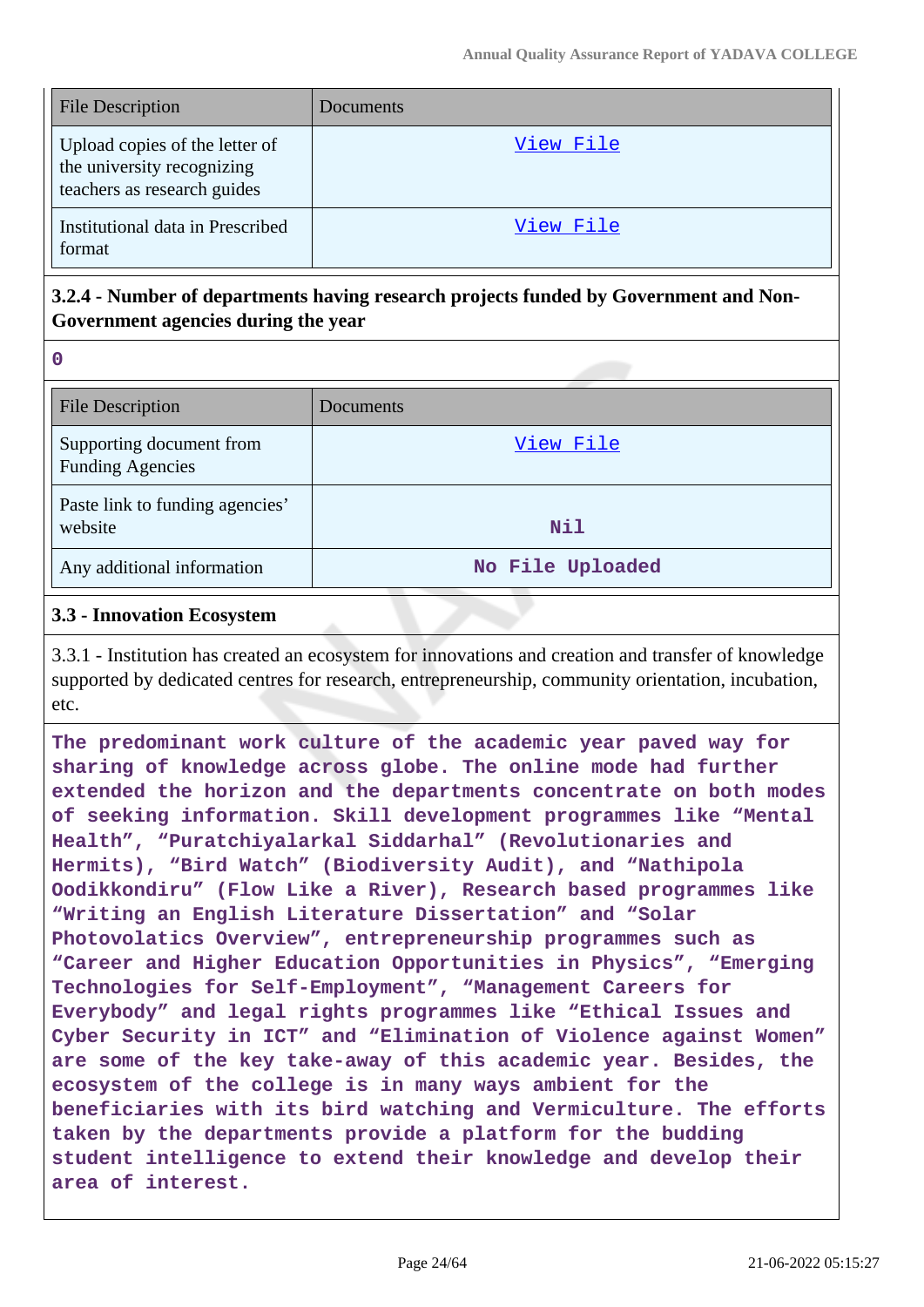| <b>File Description</b>                  | Documents        |
|------------------------------------------|------------------|
| Upload any additional<br>information     | No File Uploaded |
| Paste link for additional<br>information | <b>Nil</b>       |

# **3.3.2 - Number of workshops/seminars conducted on Research Methodology, Intellectual Property Rights (IPR), Entrepreneurship and Skill Development during the year**

**14**

| <b>File Description</b>                                 | Documents        |
|---------------------------------------------------------|------------------|
| Report of the events                                    | View File        |
| List of workshops/seminars<br>conducted during the year | View File        |
| Any additional information                              | No File Uploaded |

# **3.4 - Research Publications and Awards**

| 3.4.1 - The Institution ensures               |  |  | D. Any 1 of the above |
|-----------------------------------------------|--|--|-----------------------|
| implementation of its Code of Ethics for      |  |  |                       |
| Research uploaded in the website through the  |  |  |                       |
| <b>following: Research Advisory Committee</b> |  |  |                       |
| <b>Ethics Committee Inclusion of Research</b> |  |  |                       |
| Ethics in the research methodology course     |  |  |                       |
| work Plagiarism check through                 |  |  |                       |
| authenticated software                        |  |  |                       |

| <b>File Description</b>                                                                                                                                                                      | Documents |
|----------------------------------------------------------------------------------------------------------------------------------------------------------------------------------------------|-----------|
| Code of Ethics for Research,<br><b>Research Advisory Committee</b><br>and Ethics Committee<br>constitution and list of members<br>of these committees, software<br>used for plagiarism check | View File |
| Any additional information                                                                                                                                                                   | View File |

### **3.4.2 - Number of PhD candidates registered per teacher (as per the data given with regard to recognized PhD guides/ supervisors provided in Metric No. 3.2.3) during the year**

### **3.4.2.1 - Number of PhD students registered during the year**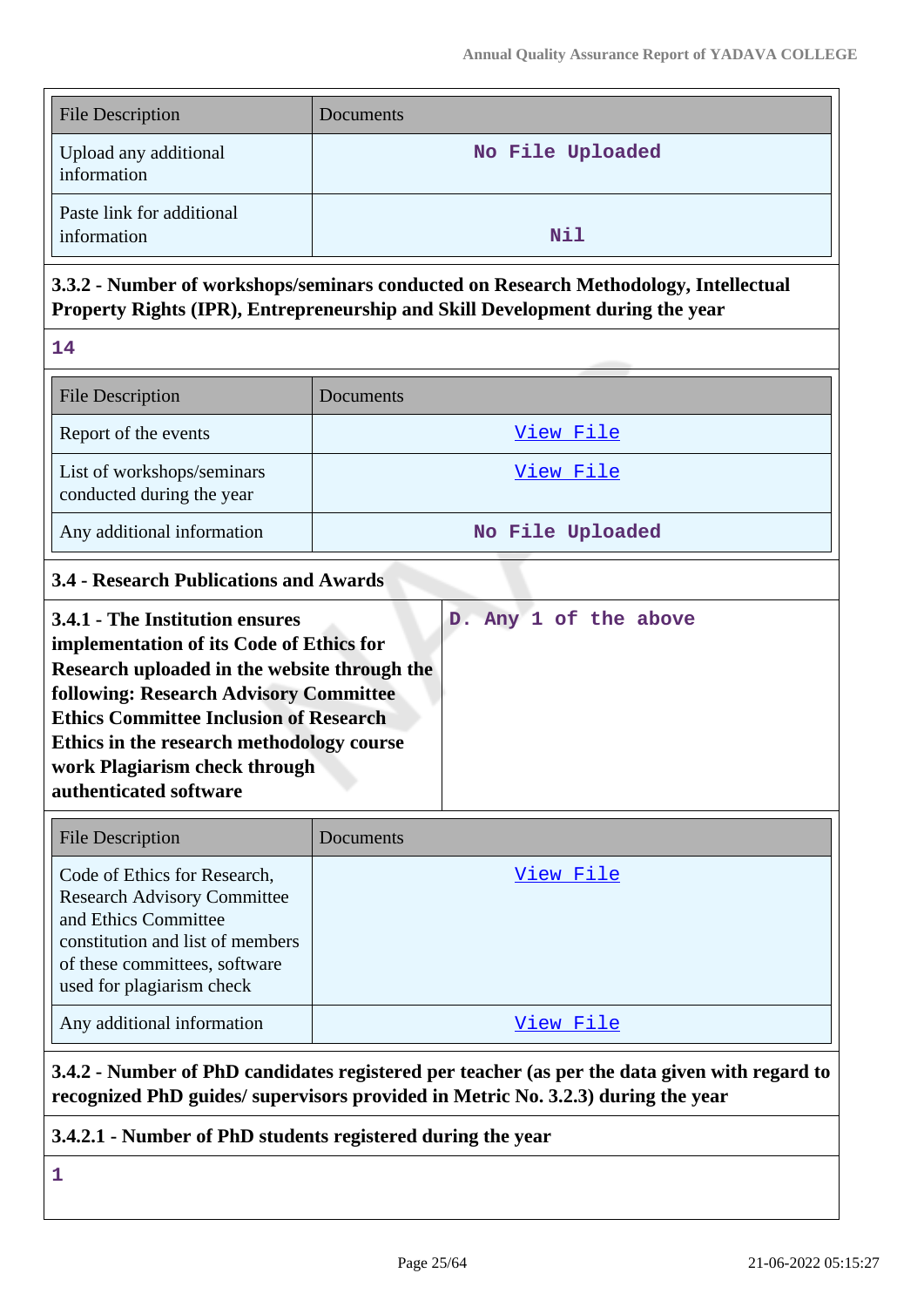| <b>File Description</b>                                                                                  | Documents                               |
|----------------------------------------------------------------------------------------------------------|-----------------------------------------|
| URL to the research page on<br><b>HEI</b> website                                                        | https://yadavacollege.org/?page_id=2647 |
| List of PhD scholars and details<br>like name of the guide, title of<br>thesis, and year of registration | View File                               |
| Any additional information                                                                               | View File                               |

# **3.4.3 - Number of research papers per teacher in CARE Journals notified on UGC website during the year**

| <b>File Description</b>                                                             | Documents |
|-------------------------------------------------------------------------------------|-----------|
| List of research papers by title,<br>author, department, and year of<br>publication | View File |
| Any additional information                                                          | View File |

# **3.4.4 - Number of books and chapters in edited volumes / books published per teacher during the year**

#### **4**

| <b>File Description</b>                  | Documents                                                   |
|------------------------------------------|-------------------------------------------------------------|
| Upload any additional<br>information     | View File                                                   |
| Paste link for additional<br>information | https://yadavacollege.org/3.4.4%20Final%20<br>$(1)$ . $pdf$ |

# **3.4.5 - Bibliometrics of the publications during the year based on average Citation Index in Scopus/ Web of Science/PubMed**

# **3.4.5.1 - Total number of Citations in Scopus during the year**

| <b>File Description</b>                              | <b>Documents</b> |
|------------------------------------------------------|------------------|
| Any additional information                           | No File Uploaded |
| Bibliometrics of the<br>publications during the year | No File Uploaded |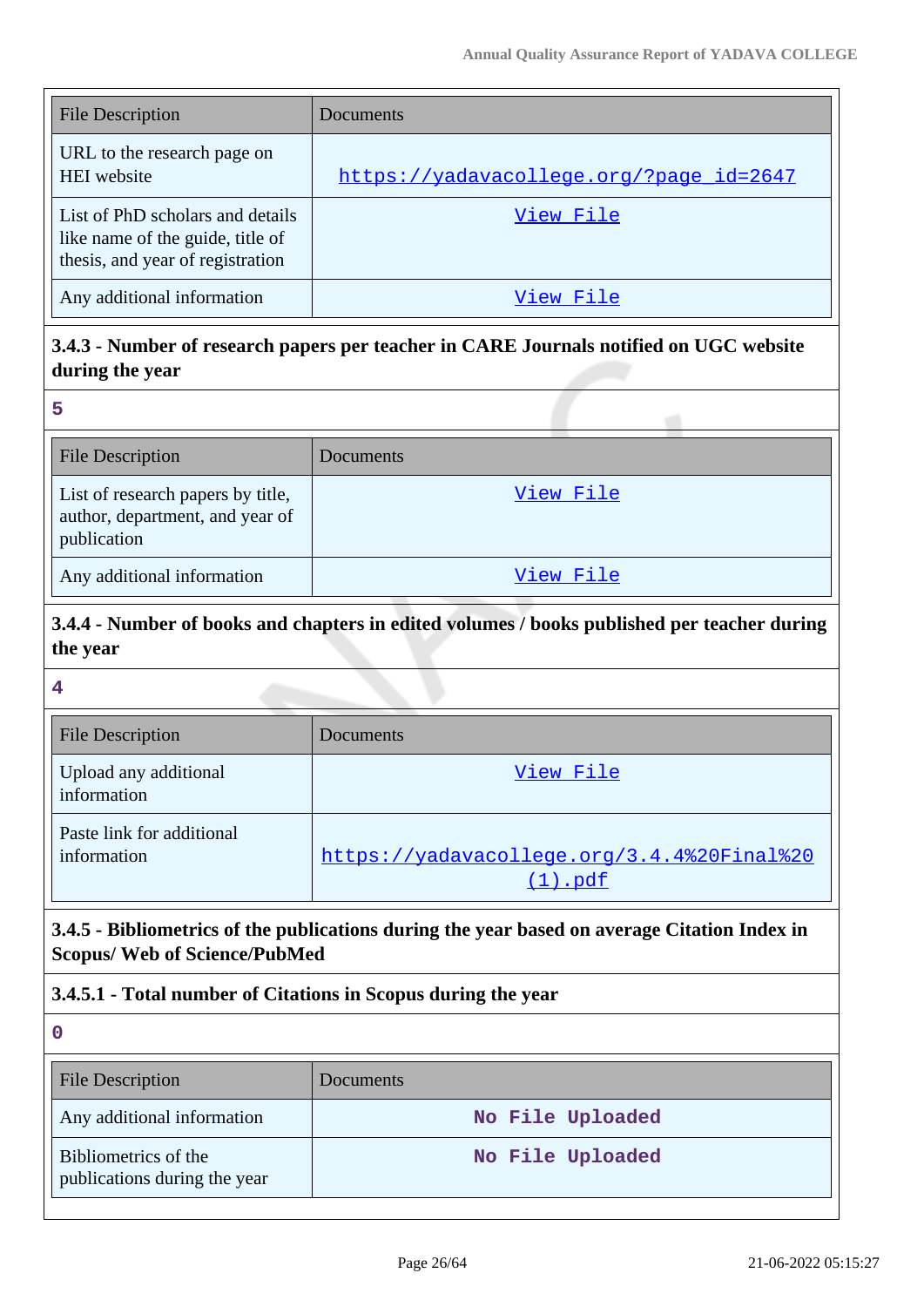**3.4.6 - Bibliometrics of the publications during the year based on Scopus/ Web of Science – h-Index of the University**

### **3.4.6.1 - h-index of Scopus during the year**

#### **0**

| <b>File Description</b>                                                                             | Documents        |
|-----------------------------------------------------------------------------------------------------|------------------|
| Bibiliometrics of publications<br>based on Scopus/Web of<br>Science - h-index of the<br>Institution | No File Uploaded |
| Any additional information                                                                          | No File Uploaded |

#### **3.5 - Consultancy**

**3.5.1 - Revenue generated from consultancy and corporate training during the year (INR in lakhs)**

**0**

| <b>File Description</b>                                                                                             | Documents        |
|---------------------------------------------------------------------------------------------------------------------|------------------|
| Audited statements of accounts<br>indicating the revenue generated<br>through consultancy and<br>corporate training | View File        |
| List of consultants and revenue<br>generated by them                                                                | No File Uploaded |
| Any additional information                                                                                          | No File Uploaded |

**3.5.2 - Total amount spent on developing facilities, training teachers and clerical/project staff for undertaking consultancy during the year**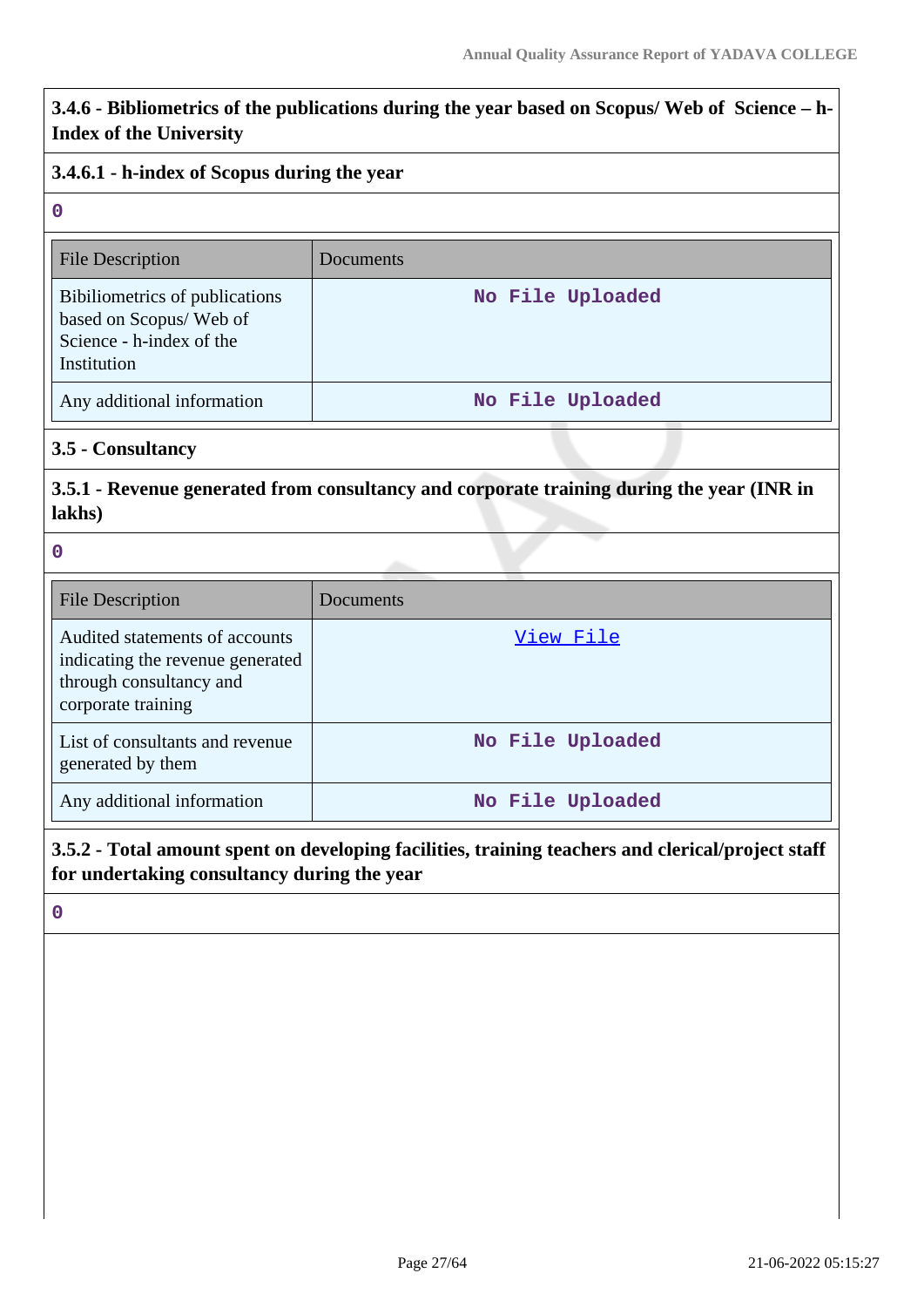| <b>File Description</b>                                                                                                                                             | Documents        |
|---------------------------------------------------------------------------------------------------------------------------------------------------------------------|------------------|
| Audited statements of accounts<br>indicating the expenditure<br>incurred on developing facilities<br>and training teachers and staff<br>for undertaking consultancy | View File        |
| List of training programmes,<br>teachers and staff trained for<br>undertaking consultancy                                                                           | No File Uploaded |
| List of facilities and staff<br>available for undertaking<br>consultancy                                                                                            | No File Uploaded |
| Any additional information                                                                                                                                          | No File Uploaded |

#### **3.6 - Extension Activities**

3.6.1 - Extension activities carried out in the neighbourhood sensitising students to social issues for their holistic development, and the impact thereof during the year

**Keeping up the motto of enriching the downtrodden society, the college extends its service to the rural villages around the college. With utmost dedication, Awareness Programme on Covid was conducted by the department of Tamil and multivitamin tablets were distributed.A couple of Health Awareness programmes, along with a dental camp, were organized by the Zoology department, the need and the benefits of Natural Cures was putforth by the department of Biochemistry, and the importance of Small Savings was highlighted by the department of Commerce - Retail Marketing.**

**Students participate wholeheartedly in these activities. The activities are focused on Kannanenthal, Kodimangalam, Koozhapandi and Chetikulam – the villages that are situated around the college. 125 students are involved and experienced the pleasure of serving the society. They volunteer themselves in organizing the programme, distributing the medicines and handouts and interacting and partaking with the needs of the society. Participating in these activities inculcate the responsibility and significance of inclusiveness, brotherhood and service in theminds of the young and the energetic student community.**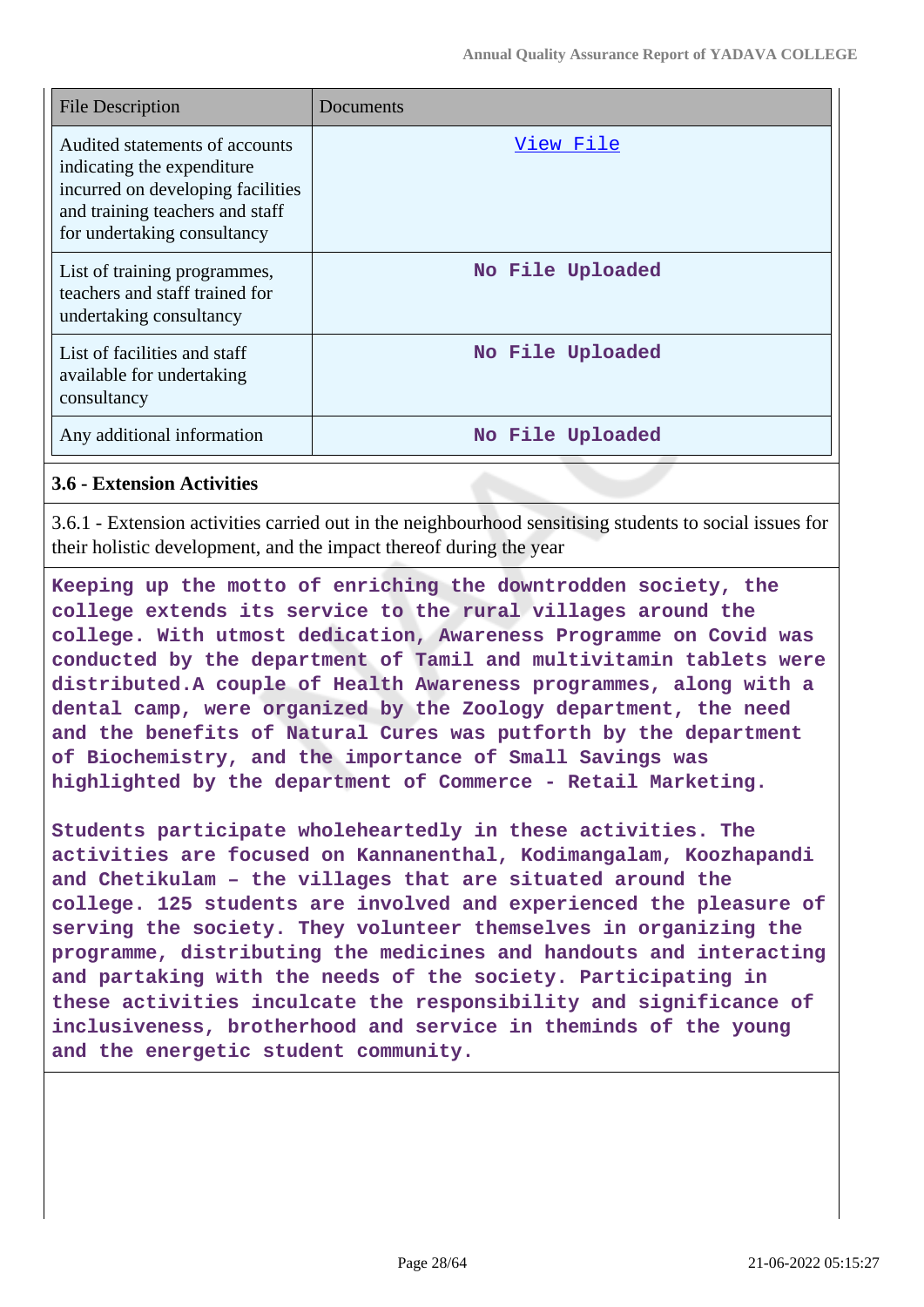| <b>File Description</b>                  | Documents        |
|------------------------------------------|------------------|
| Upload any additional<br>information     | No File Uploaded |
| Paste link for additional<br>information | <b>Nil</b>       |

**3.6.2 - Number of awards and recognition received by the Institution, its teachers and students for extension activities from Government / Government-recognised bodies during the year**

**0**

| <b>File Description</b>                                         | Documents        |
|-----------------------------------------------------------------|------------------|
| Number of awards for extension<br>activities in during the year | View File        |
| e-copy of the award letters                                     | No File Uploaded |
| Any additional information                                      | No File Uploaded |

**3.6.3 - Number of extension and outreach programmes conducted by the institution through NSS/NCC/Red Cross/YRC, etc. during the year (including Government-initiated programmes such as Swachh Bharat, AIDS Awareness, and Gender Sensitization and those organised in collaboration with industry, community and NGOs)**

**5**

| <b>File Description</b>         | Documents |
|---------------------------------|-----------|
| Reports of the events organized | View File |
| Any additional information      | View File |

### **3.6.4 - Number of students participating in extension activities listed in 3.6.3 during the year**

**125** File Description Documents Reports of the events and the vents of the events and the view File Any additional information and the state of the [View File](https://assessmentonline.naac.gov.in/storage/app/public/aqar/18520/18520_249_573.pdf?1655811925)

# **3.7 - Collaboration**

**3.7.1 - Number of collaborative activities during the year for research/ faculty exchange/ student exchange/ internship/ on-the-job training/ project work**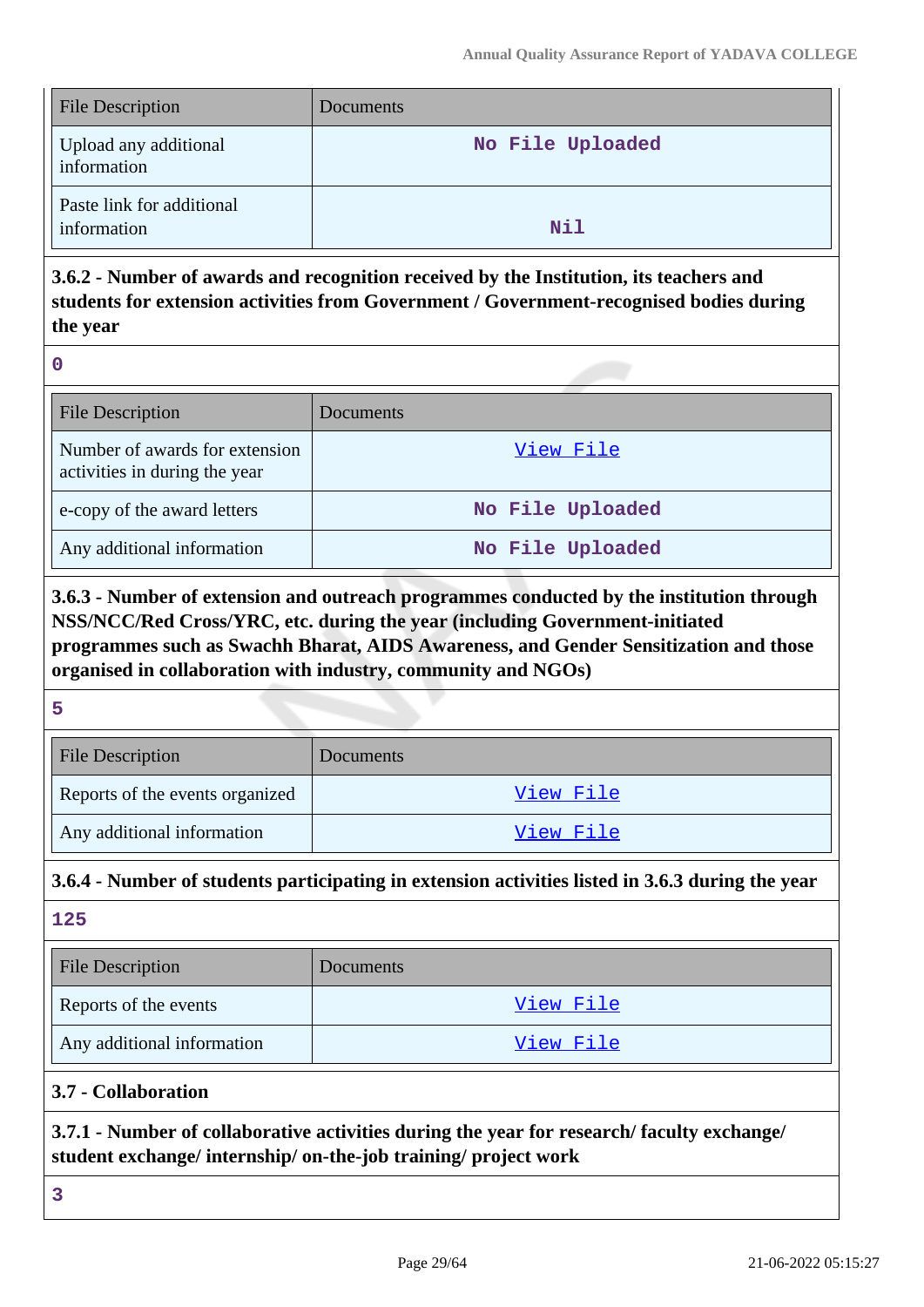| <b>File Description</b>                           | <b>Documents</b> |
|---------------------------------------------------|------------------|
| Copies of documents<br>highlighting collaboration | View File        |
| Any additional information                        | View File        |

# **3.7.2 - Number of functional MoUs with institutions of national and/or international importance, other universities, industries, corporate houses, etc. during the year (only functional MoUs with ongoing activities to be considered)**

**1**

| <b>File Description</b>                                                                                                              | Documents        |
|--------------------------------------------------------------------------------------------------------------------------------------|------------------|
| e-copies of the MoUs with<br>institution/industry/corporate<br>house                                                                 | View File        |
| Details of functional MoUs with<br>institutions of national,<br>international importance, other<br>institutions etc. during the year | View File        |
| Any additional information                                                                                                           | No File Uploaded |

### **INFRASTRUCTURE AND LEARNING RESOURCES**

### **4.1 - Physical Facilities**

4.1.1 - The Institution has adequate infrastructure and physical facilities for teaching-learning, viz., classrooms, laboratories, computing equipments, etc.

**College Campus expanding over 39.57 Acres, built up area 246086 Sq.ft.The Institution has 11 Buildings. The Institution maintains and utilizes the infrastructure facilities for teaching and learning environment. The college maintains 18 solar lamps with sensor around the campus, 32 CCTV surveillance,RO Water facilities and hostels for both Staffs and Students. Eco-friendly Green Campus. The Library is partially automated and equipped with 5559 ooks and has internet connectivity. The college has 95 classrooms with spacious, well furnished with adequate lighting, fans and Wi-Fi facilities. Some classrooms are equipped with LED Projector, Smart Board to help the learning process. The Institution has six science laboratories. It is stocked with needed resources to make experiments and research. The Institution has six Computer Labs with 370computers. The college provides a compulsory paper like NSS, NCC and Physical Education and also it functions in its respective rooms. The Auditoriums are two in numbers with a seating capacity of 900, 500 are used for College Day, Graduation**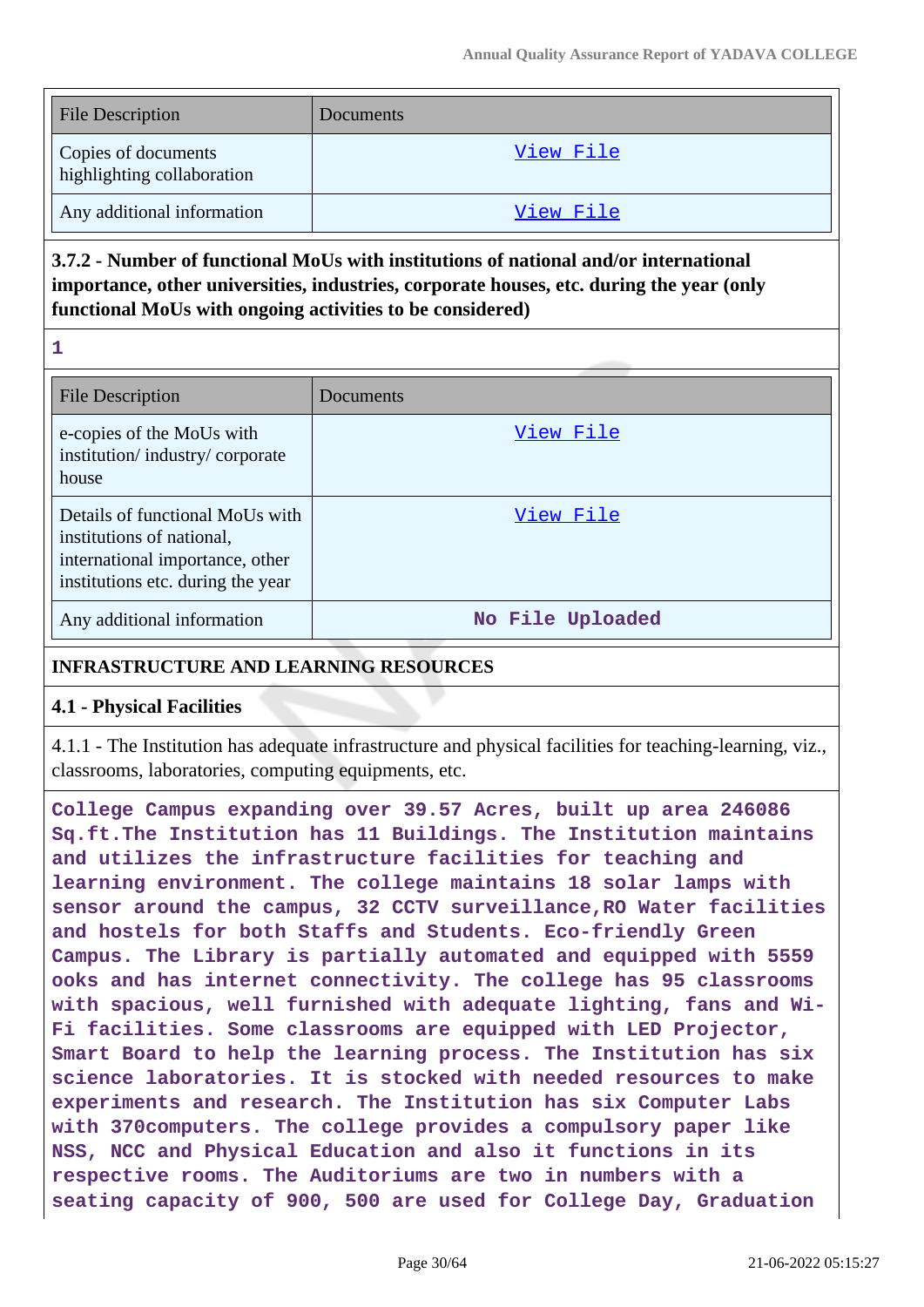**Day, and Inter - Collegiate Competitions. An Air-Conditioned Seminar Halls are also available with LCD Projector. Apart from the IQAC, Dean Office and Generator Room,Eveteasing Ragging Compliant Box, Suggestion Box, Green Box also available.**

| <b>File Description</b>                  | Documents                                                   |
|------------------------------------------|-------------------------------------------------------------|
| Upload any additional<br>information     | View File                                                   |
| Paste link for additional<br>information | https://yadavacollege.org/41.1%20view.pd<br>f? t=1633522386 |

4.1.2 - The institution has adequate facilities for cultural activities, yoga, sports and games (indoor and outdoor) including gymnasium, yoga centre, auditorium etc.)

**The Department of Physical education is equipped with following sports facilities for indoor, outdoor games.**

**Indoor Sports games:**

- **Table Tennis**
- **Carom Board**
- **Chess**
- **Chinese checkers**

**Outdoor Sports games:**

- **400mts track with 6 lanes**
- **Tennikoit Court**  $\blacksquare$
- **Football Ground 120 Yards x 80 Yards**
- **Hockey Field 100mts x 55mts**
- **Basketball Concrete Cement Court 30mts x 18mts(Actual Play Area 28x15mts)**
- **Ball Badminton Court 30mts x 18mts**
- **Shuttle Badminton Court 15mts x 10mts**
- **Volley Ball 25mts x 15mts (Actual Play Area 28x15 mts)**

**Gymnasium:**

**Gymnasium with fitness equipment's are available.**

**Cultural activities:**

**Two Auditoriums are there for conducting Cultural activities such as silambam, karakam, kavadi to explore their skills**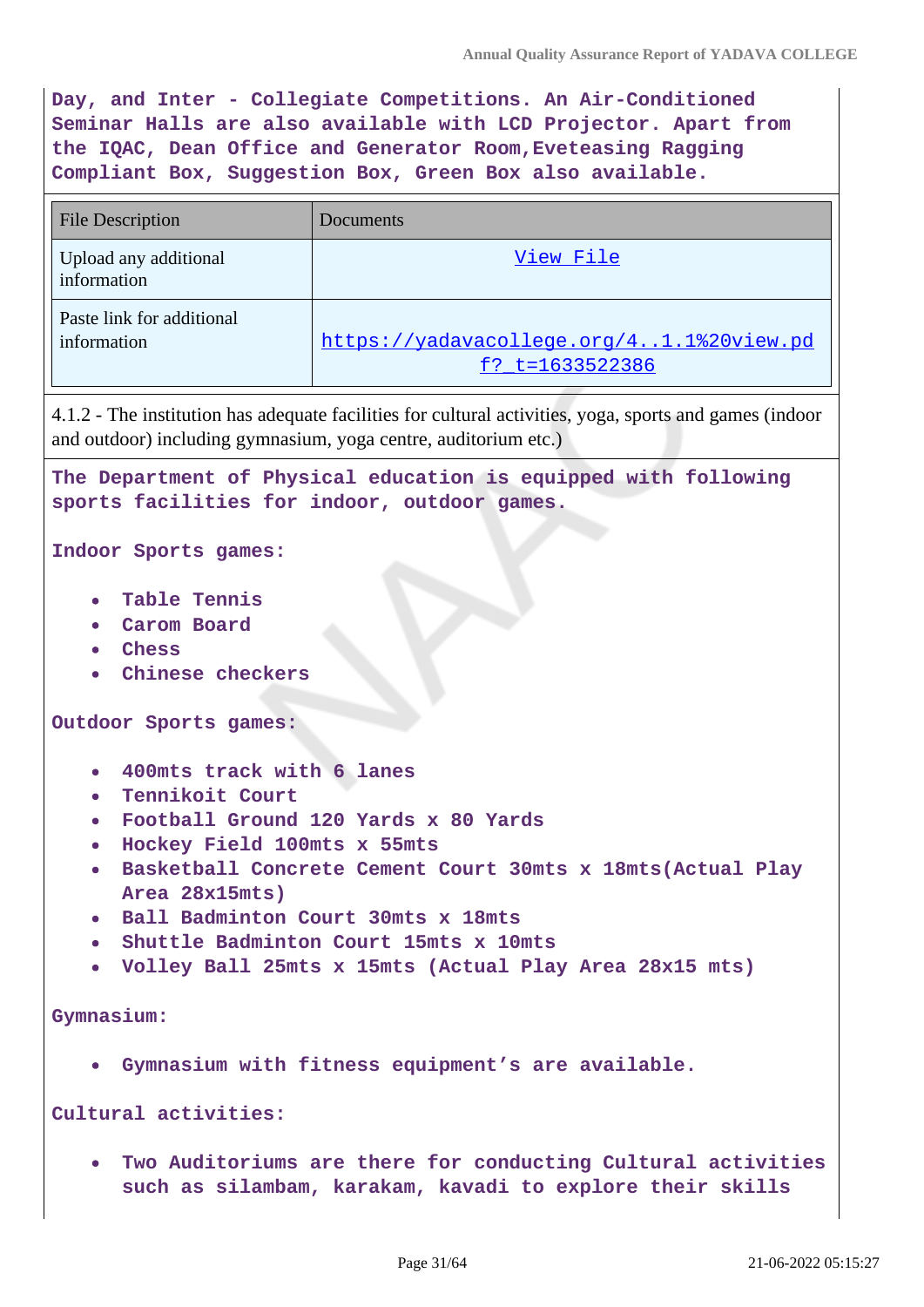### **and refresh their minds.**

### **NCC:**

**Flag area and sufficient place is available for carrying out institutional training activities.**

| <b>File Description</b>                  | Documents        |  |
|------------------------------------------|------------------|--|
| Geotagged pictures                       | View File        |  |
| Upload any additional<br>information     | No File Uploaded |  |
| Paste link for additional<br>information | Nil              |  |

### **4.1.3 - Number of classrooms and seminar halls with ICT-enabled facilities**

### **101**

| <b>File Description</b>                                                                                   | <b>Documents</b> |
|-----------------------------------------------------------------------------------------------------------|------------------|
| Upload any additional<br>information                                                                      | View File        |
| <b>Upload Number of classrooms</b><br>and seminar halls with ICT<br>enabled facilities (Data<br>Template) | View File        |

# **4.1.4 - Expenditure for infrastructure augmentation, excluding salary, during the year (INR in Lakhs)**

#### **65.84**

| <b>File Description</b>                                          | Documents        |
|------------------------------------------------------------------|------------------|
| Upload audited utilization<br>statements                         | View File        |
| Details of Expenditure,<br>excluding salary, during the<br>years | View File        |
| Any additional information                                       | No File Uploaded |

# **4.2 - Library as a Learning Resource**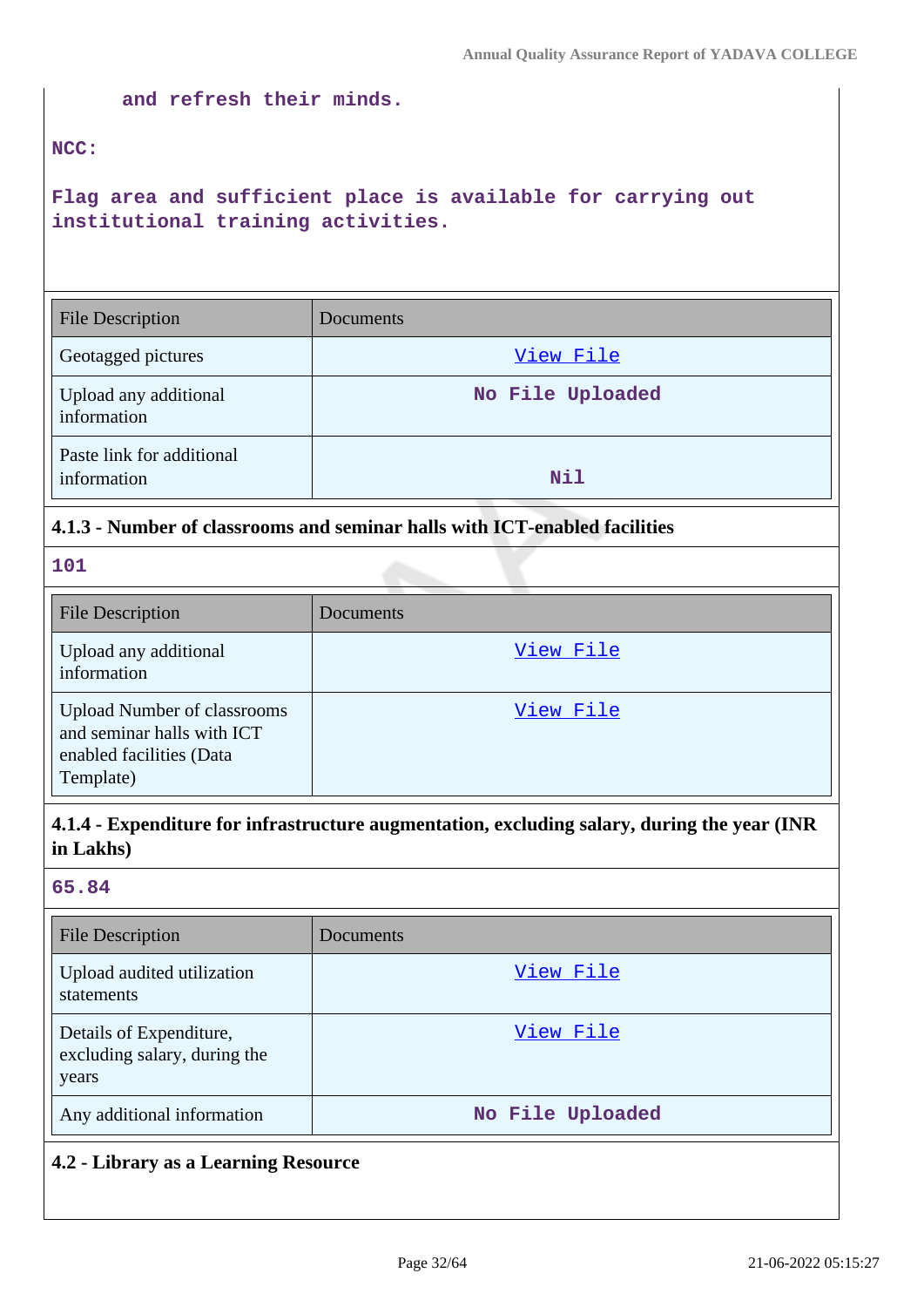4.2.1 - Library is automated using Integrated Library Management System (ILMS)

**Name of the ILMS Software : Flair Nature of Automation : Partially Version : 7.1 Year of Automation : 2008**

**The Central Library is partially automated and uses the Integrated Library Management System. The Central Library which is as old as the college (since 1969) houses 55569Books. In the Department Libraries10957 books are available. E-Books and E-journals also available. The house keeping operations are partially automated with 2 Desktop Computers kept in the library and connected to the main server to store retrieve data regarding the resources users and any other activities.**

**The Software is deployed in a web centric environment. Some of the major components of the software are**

- **1. Gate Entry Monitoring Systems**
- **2. Library Usage Statistics Module**
- **Separate Digital section is available for accessing digital resources in the form of CD's, DVD's and kindle devices.**
- **Free Wi-Fi access is available in the library**
- **E Library feature is an integral part of the software. This feature is used to build the Digital Library.**
- **E- Resourcesare hyperlinked to provide convenient access for students and researchers.**

| <b>File Description</b>                                                                                                                                        | Documents |                       |
|----------------------------------------------------------------------------------------------------------------------------------------------------------------|-----------|-----------------------|
| Upload any additional<br>information                                                                                                                           |           | View File             |
| Paste link for additional<br>information                                                                                                                       |           | <b>Nil</b>            |
| 4.2.2 - Institution has access to the following:<br>e-journals e-ShodhSindhu Shodhganga<br><b>Membership e-books Databases Remote</b><br>access to e-resources |           | C. Any 2 of the above |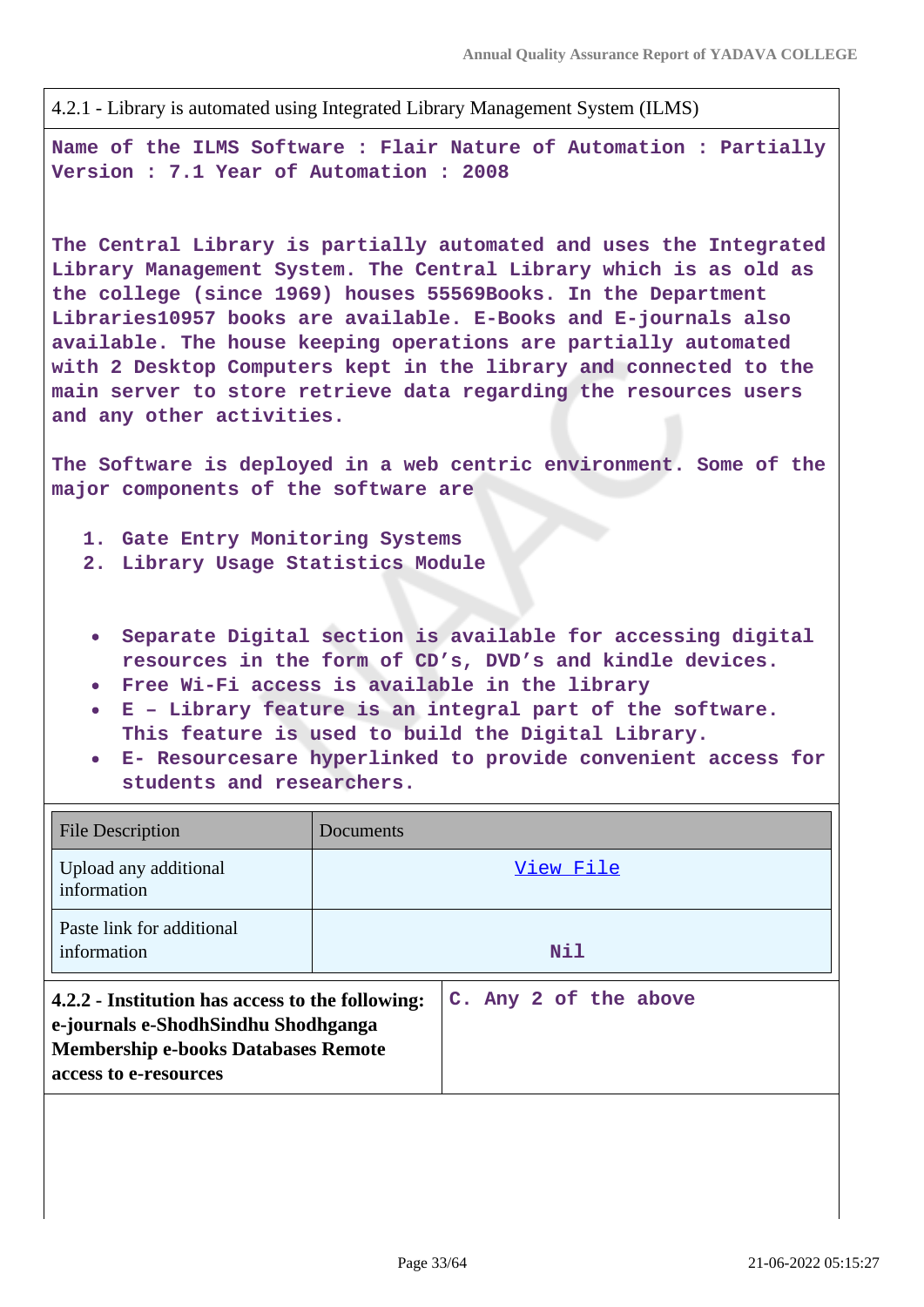| <b>File Description</b>                                                                            | Documents |
|----------------------------------------------------------------------------------------------------|-----------|
| Details of subscriptions like e-<br>journals, e-books, e-<br>ShodhSindhu, Shodhganga<br>membership | View File |
| Upload any additional<br>information                                                               | View File |

# **4.2.3 - Expenditure on purchase of books/ e-books and subscription to journals/e-journals during the year (INR in lakhs)**

### **7473**

| <b>File Description</b>                                                                                                       | Documents        |
|-------------------------------------------------------------------------------------------------------------------------------|------------------|
| Audited statements of accounts                                                                                                | View File        |
| Any additional information                                                                                                    | No File Uploaded |
| Details of annual expenditure<br>for purchase of books/e-books<br>and journals/e- journals during<br>the year (Data Template) | <u>View File</u> |

### **4.2.4 - Usage of library by teachers and students (footfalls and login data for online access)**

### **4.2.4.1 - Number of teachers and students using the library per day during the year**

### **49**

| <b>File Description</b>                                     | Documents        |
|-------------------------------------------------------------|------------------|
| Upload details of library usage<br>by teachers and students | View File        |
| Any additional information                                  | No File Uploaded |

### **4.3 - IT Infrastructure**

4.3.1 - Institution has an IT policy covering Wi-Fi, cyber security, etc. and has allocated budget for updating its IT facilities

**The college updates IT facilities for academics, research and administrative services..**

**Computer Configuration updation**

**Dell OptiPlex 3050 Micro**

**Intel core i3 – 7100T (DC/3MB/4T/3.4GHz/35W**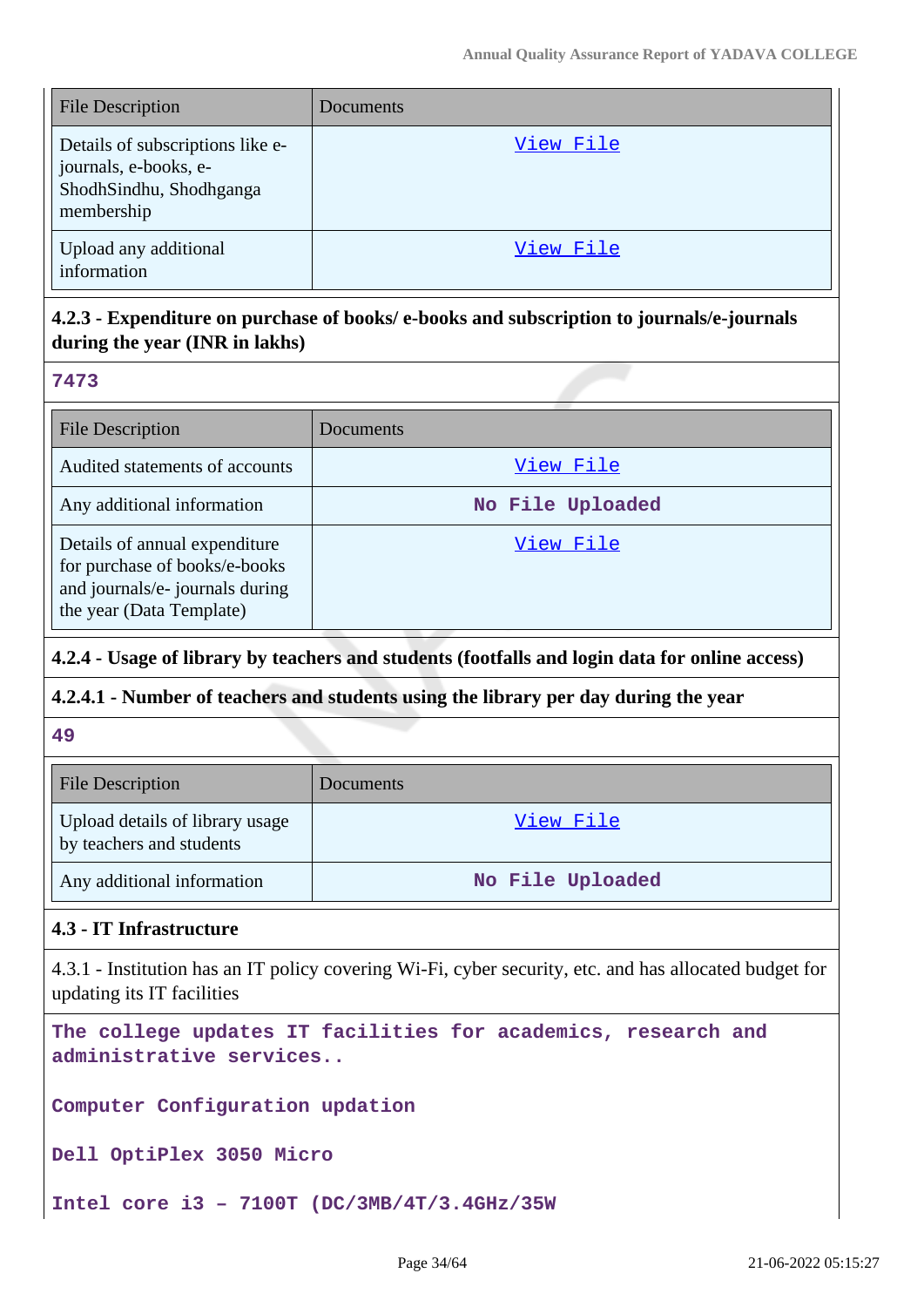**4GB RAM 2400MHz DDR4**

**500 GB Hard Disk**

**65W AC Adapter.**

**Dell 19 inch Monitor E1916HE**

**Dell Wired Keyboard KB216**

**Dell Wired Mouse MS116**

**(Purchased on 11-05-2018)**

**ICT Facilities**

- **The language lab was updated for listening, speaking and**  $\bullet$ **Communication Skill Development**
- **Smart Class rooms are maintaining to enrich the teaching and learning process.**
- **Several controlled Wi-Fi access points and 50 mbps optical fibre connected network are available around the campus.**
- **Free Wi-Fi access is provided for staff and students**
- **The campus security is strengthened with surveillance**  $\bullet$ **cameras**
- **Seminar Halls and Auditorium are equipped with ICT Facilities.**
- **5 Servers are available in the Computer Labs.**

| <b>File Description</b>                  | Documents                                                                                            |
|------------------------------------------|------------------------------------------------------------------------------------------------------|
| Upload any additional<br>information     | No File Uploaded                                                                                     |
| Paste link for additional<br>information | https://yadavacollege.org/wp-content/uploa<br>ds/2021/10/policy-of-IT-covering-wifi-<br>security.pdf |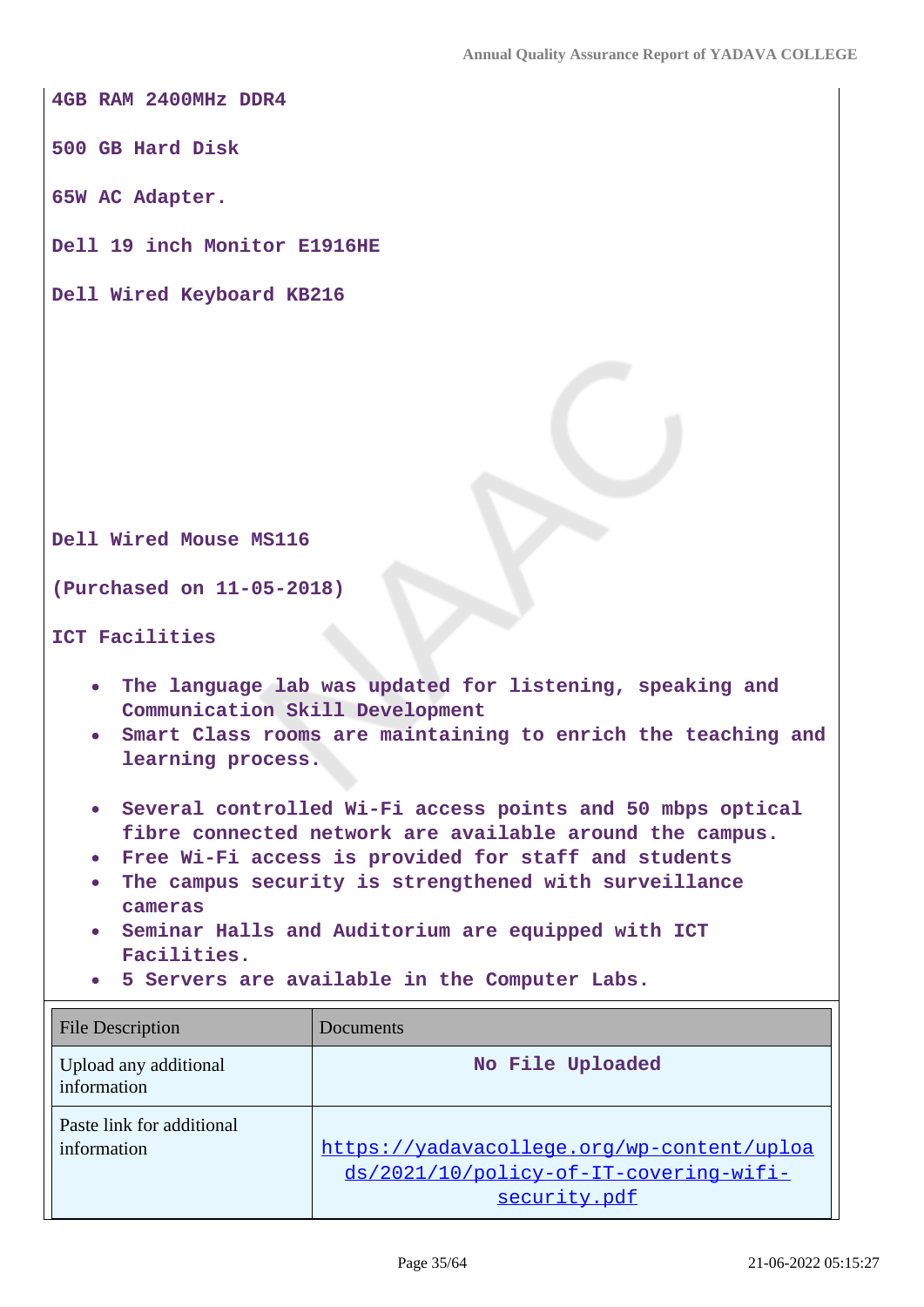| 4.3.2 - Student - Computer ratio                                                                                                                                                                                                                                                          |           |                      |
|-------------------------------------------------------------------------------------------------------------------------------------------------------------------------------------------------------------------------------------------------------------------------------------------|-----------|----------------------|
| Number of Students                                                                                                                                                                                                                                                                        |           | Number of Computers  |
| 3488                                                                                                                                                                                                                                                                                      |           | 370                  |
| <b>File Description</b>                                                                                                                                                                                                                                                                   | Documents |                      |
| Upload any additional<br>information                                                                                                                                                                                                                                                      |           | <u>View File</u>     |
| 4.3.3 - Bandwidth of internet connection in<br>the Institution and the number of students on<br>campus                                                                                                                                                                                    |           | B. 35 Mbps - 50 Mbps |
| <b>File Description</b>                                                                                                                                                                                                                                                                   | Documents |                      |
| Details of bandwidth available<br>in the Institution                                                                                                                                                                                                                                      |           | View File            |
| Upload any additional<br>information                                                                                                                                                                                                                                                      |           | View File            |
| 4.3.4 - Institution has facilities for e-content<br>D. Any one of the above<br><b>Facilities available</b><br>development:<br>for e-content development Media Centre<br><b>Audio-Visual Centre Lecture Capturing</b><br><b>System (LCS) Mixing equipments and</b><br>software for editing |           |                      |
| <b>File Description</b>                                                                                                                                                                                                                                                                   | Documents |                      |
| Upload any additional<br>information                                                                                                                                                                                                                                                      |           | View File            |
| Paste link for additional<br>information                                                                                                                                                                                                                                                  |           | Nil                  |
| List of facilities for e-content<br>development (Data Template)                                                                                                                                                                                                                           |           | View File            |
| 4.4 - Maintenance of Campus Infrastructure                                                                                                                                                                                                                                                |           |                      |
|                                                                                                                                                                                                                                                                                           |           |                      |

**4.4.1 - Expenditure incurred on maintenance of physical and academic support facilities, excluding salary component, during the year (INR in lakhs)**

**21.71**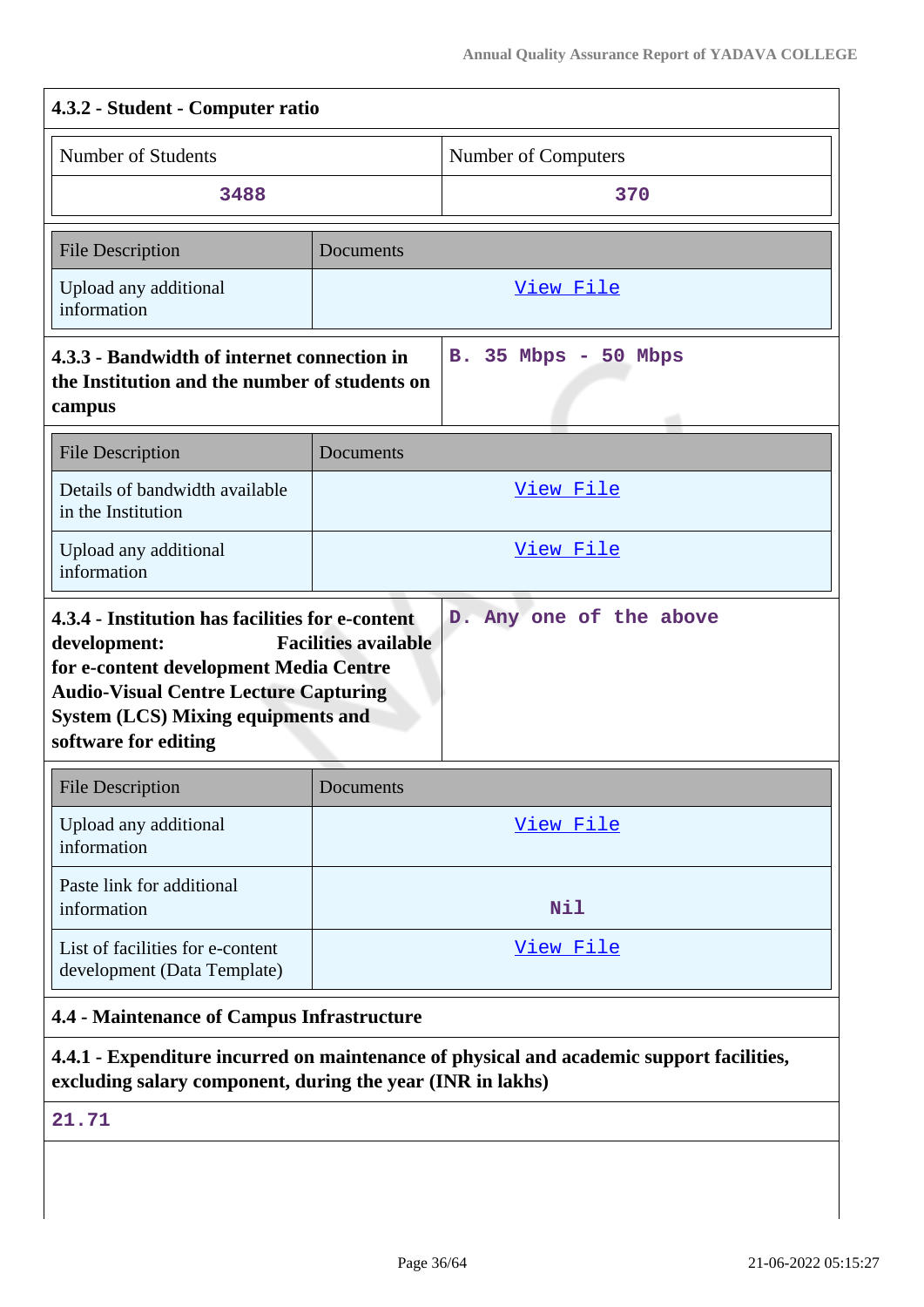| <b>File Description</b>              | Documents |
|--------------------------------------|-----------|
| Audited statements of accounts       | View File |
| Upload any additional<br>information | View File |

4.4.2 - There are established systems and procedures for maintaining and utilizing physical, academic and support facilities – classrooms, laboratory, library, sports complex, computers, etc.

**1. Maintenance and Utilization of Laboratory**

- **Stock Register and equipment's are maintained under the supervision of the respective department Heads and staff members.**
- **Preparing following lab timetable to accommodate all the students in their practical classes without any overlapping**

**2. Maintenance and Utilization of College Library**

- **Maintaining Thesis in a separate rack as reference books.**
- **Library is function between 9.30 am to 05.00 pm on all working days.**
- **A separate reading room is available for Ph.D. Scholars.**

**3. Sports Complex**

**a) Maintenance and Utilization of Sports Complex**

- **Sports and Ground facilities play grounds and play court are fully maintained and utilized throughout the year.**
- **Promising players in Basketball, Khabadi, Athletes, and Cricket and volley ball undergo regular practice in respective places.**
- **NCC cadets use ground facilities for their training.**

**4. Maintenanceand Utilization of Computer**

- **Computers and Air Conditioners in labs are serviced by trained technicians from private companies.**
- **To ensure the ideal utilization of Computers, Time Table for practical classes is prepared.**

**a. Maintenance and Utilizationof Classrooms.**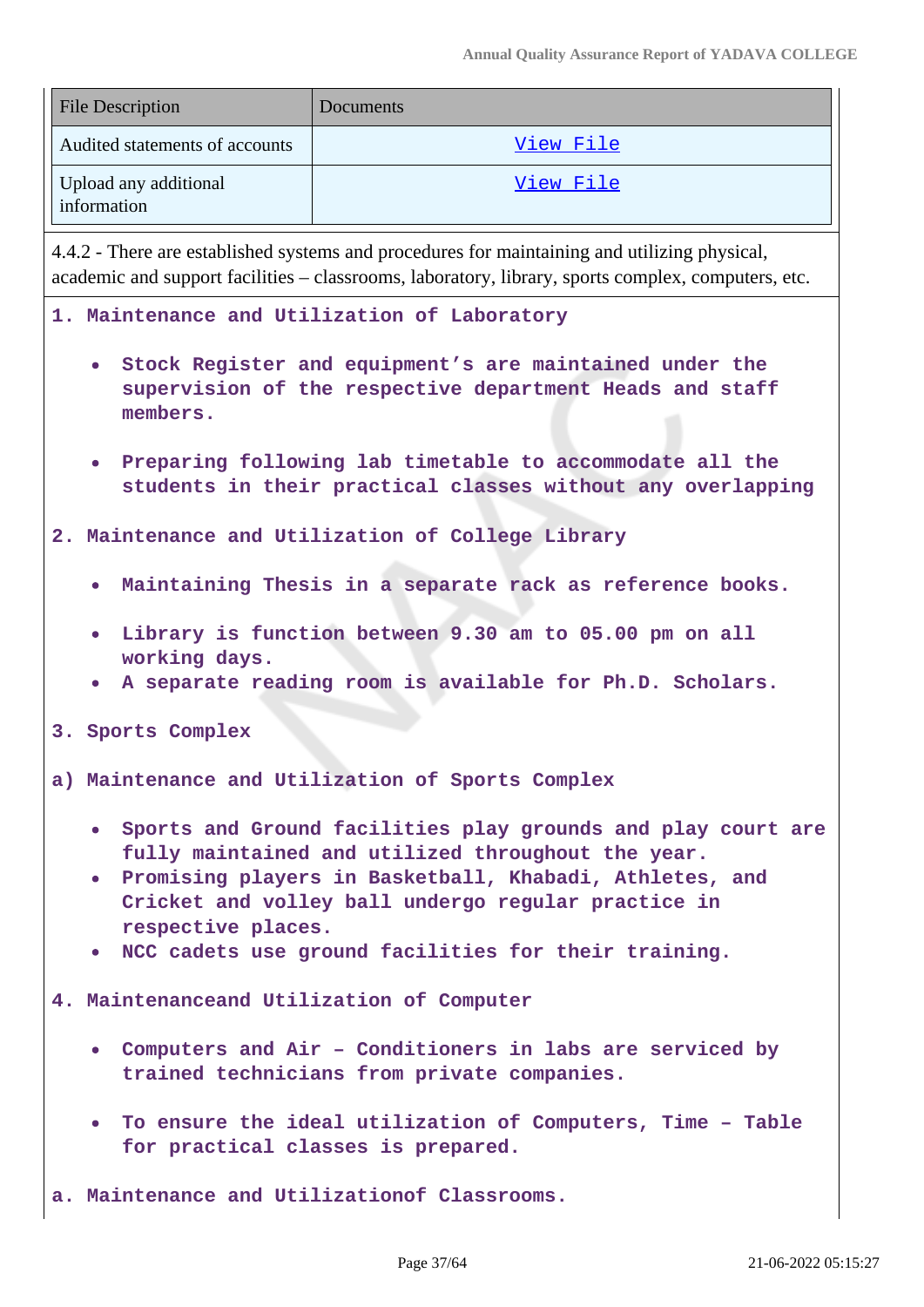- **Civil Department of the college takes care of building maintenance and repair works inside the campus.**
- **Class rooms are cleaned and maintained regularly by our custodians.**

| <b>File Description</b>                  | Documents                               |
|------------------------------------------|-----------------------------------------|
| Upload any additional<br>information     | No File Uploaded                        |
| Paste link for additional<br>information | https://www.yadavacollege.org/4.4.2.pdf |

### **STUDENT SUPPORT AND PROGRESSION**

### **5.1 - Student Support**

# **5.1.1 - Number of students benefitted by scholarships and freeships provided by the Government during the year**

#### **697**

| <b>File Description</b>                                                             | Documents |
|-------------------------------------------------------------------------------------|-----------|
| Upload self-attested letters with<br>the list of students receiving<br>scholarships | View File |
| Upload any additional<br>information                                                | View File |

### **5.1.2 - Number of students benefitted by scholarships and freeships provided by the institution and non-government agencies during the year**

| 12                                                                                                                                                                                                                                                                                                             |           |                     |
|----------------------------------------------------------------------------------------------------------------------------------------------------------------------------------------------------------------------------------------------------------------------------------------------------------------|-----------|---------------------|
| <b>File Description</b>                                                                                                                                                                                                                                                                                        | Documents |                     |
| Upload any additional<br>information                                                                                                                                                                                                                                                                           |           | View File           |
| Institutional data in prescribed<br>format                                                                                                                                                                                                                                                                     |           | View File           |
| 5.1.3 - The following Capacity Development<br>and Skill Enhancement activities are<br>organised for improving students'<br>capabilities Soft Skills Language and<br><b>Communication Skills Life Skills (Yoga,</b><br><b>Physical fitness, Health and Hygiene)</b><br><b>Awareness of Trends in Technology</b> |           | A. All of the above |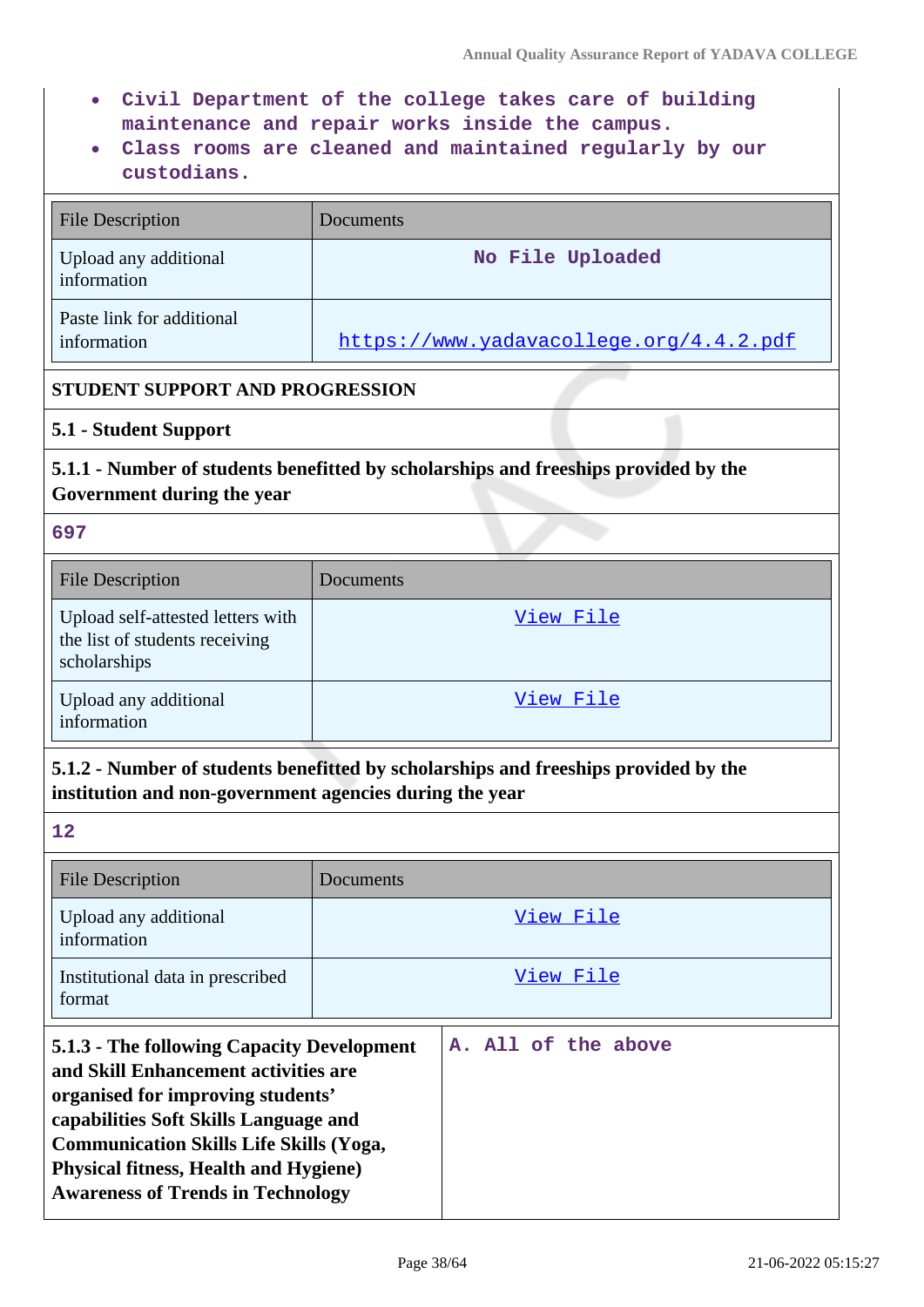| <b>File Description</b>       | Documents                                                                       |
|-------------------------------|---------------------------------------------------------------------------------|
| Link to Institutional website |                                                                                 |
|                               | https://yadavacollege.org/wp-content/uploa<br>ds/2022/05/5.1.3-Additional-1.pdf |
| Details of capability         | View File                                                                       |
| development and schemes       |                                                                                 |
| Any additional information    | View File                                                                       |

# **5.1.4 - Number of students benefitted from guidance/coaching for competitive examinations and career counselling offered by the institution during the year**

| <b>File Description</b>                                                                                                                                                                                                                                                                                                                                                                                                           | Documents             |
|-----------------------------------------------------------------------------------------------------------------------------------------------------------------------------------------------------------------------------------------------------------------------------------------------------------------------------------------------------------------------------------------------------------------------------------|-----------------------|
| Any additional information                                                                                                                                                                                                                                                                                                                                                                                                        | No File Uploaded      |
| Number of students benefited by<br>guidance for competitive<br>examinations and career<br>counseling during the year (Data<br>Template)                                                                                                                                                                                                                                                                                           | <u>View File</u>      |
| 5.1.5 - The institution adopts the following<br>mechanism for redressal of students'<br>grievances, including sexual harassment and<br>ragging: Implementation of guidelines of<br>statutory/regulatory bodies Creating<br>awareness and implementation of policies<br>with zero tolerance Mechanism for<br>submission of online/offline students'<br>grievances Timely redressal of grievances<br>through appropriate committees | C. Any 2 of the above |

| <b>File Description</b>                                                                                                                               | Documents        |
|-------------------------------------------------------------------------------------------------------------------------------------------------------|------------------|
| Minutes of the meetings of<br>students' grievance redressal<br>committee, prevention of sexual<br>harassment committee and Anti-<br>ragging committee | View File        |
| Details of student grievances<br>including sexual harassment and<br>ragging cases                                                                     | View File        |
| Upload any additional<br>information                                                                                                                  | No File Uploaded |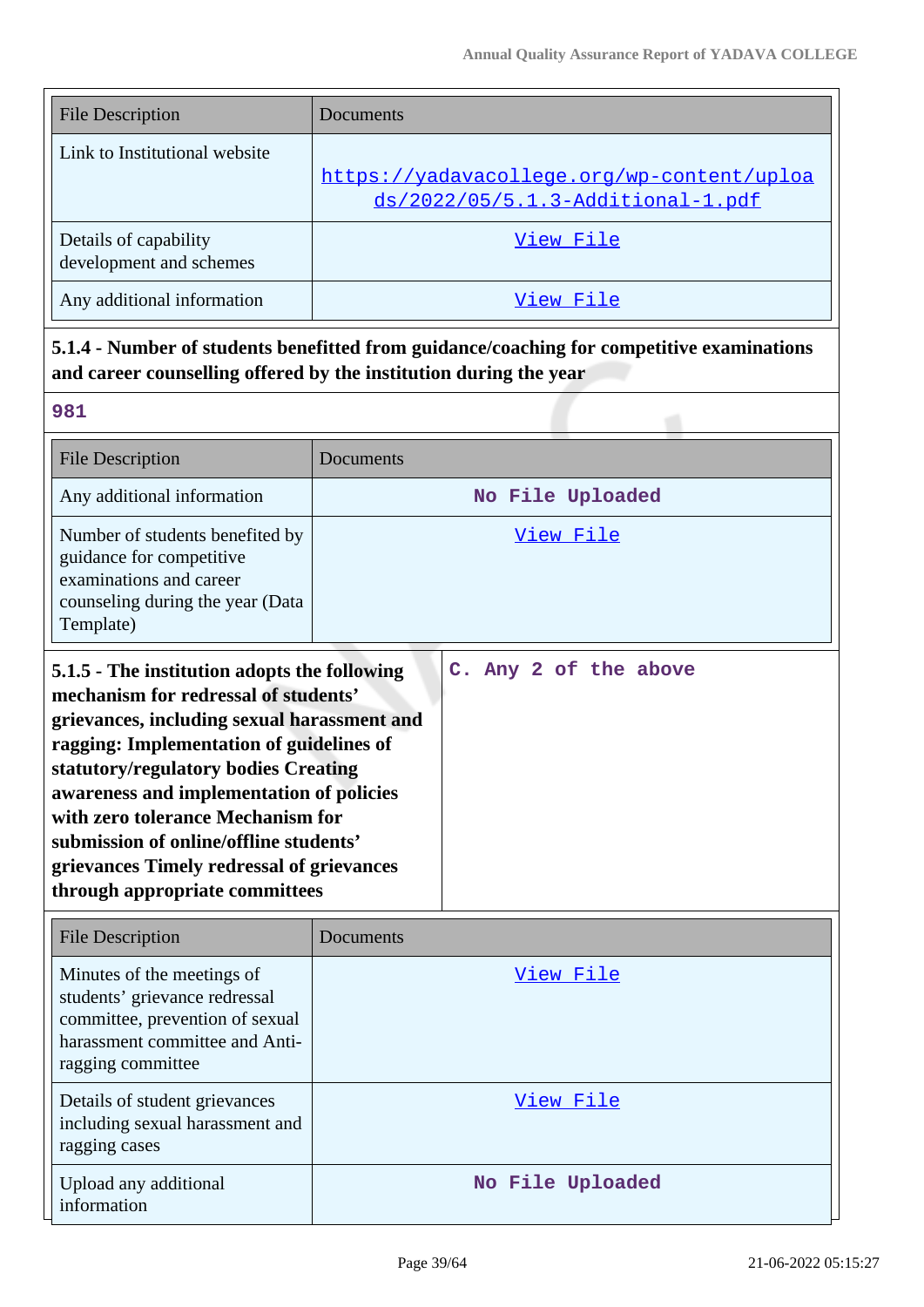#### **5.2 - Student Progression**

### **5.2.1 - Number of outgoing students who got placement during the year**

**31**

| <b>File Description</b>                  | Documents |
|------------------------------------------|-----------|
| Self-attested list of students<br>placed | View File |
| Upload any additional<br>information     | View File |

### **5.2.2 - Number of outgoing students progressing to higher education**

**119**

| <b>File Description</b>                              | Documents        |
|------------------------------------------------------|------------------|
| Upload supporting data for<br>students/alumni        | View File        |
| Details of students who went for<br>higher education | View File        |
| Any additional information                           | No File Uploaded |

### **5.2.3 - Number of students qualifying in state/ national/ international level examinations during the year**

# **5.2.3.1 - Number of students who qualified in state/ national/ international examinations (e.g.: IIT-JAM/NET/SET/JRF/ GATE /GMAT /CAT/ GRE/ TOEFL/Civil Services/State government examinations) during the year**

**0**

| <b>File Description</b>                       | <b>Documents</b> |
|-----------------------------------------------|------------------|
| Upload supporting data for<br>students/alumni | No File Uploaded |
| Any additional information                    | No File Uploaded |

#### **5.3 - Student Participation and Activities**

**5.3.1 - Number of awards/medals for outstanding performance in sports and/or cultural activities at inter-university / state /national / international events (award for a team event should be counted as one) during the year**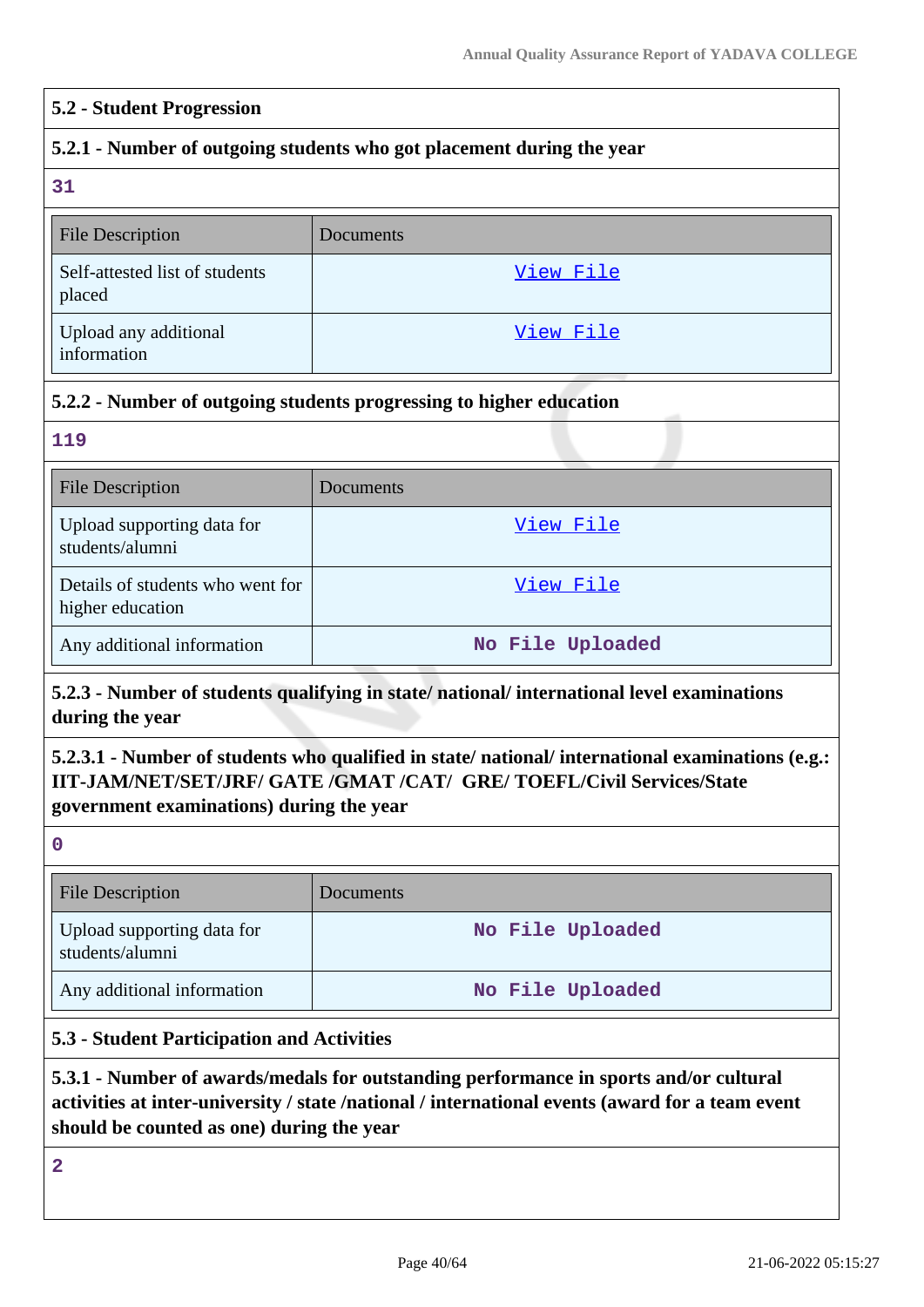| <b>File Description</b>                       | Documents |
|-----------------------------------------------|-----------|
| e-copies of award letters and<br>certificates | View File |
| Any additional information                    | View File |

5.3.2 - Presence of an active Student Council and representation of students in academic and administrative bodies/committees of the institution

**Yadava College believes in creating space for students' increased participation in the activities of the institution. Students play an active role in, Board of Studies, Department Associations, Hostel college level committees such as Students Service Committee, NCC committee, NSS committee, Library Committee, Anti-Ragging Committee, and Rotaract Club. Academic Activities Students play a dynamic role in designing the curriculum. Each class topper representing undergraduate, postgraduate and MPhil programme participate in the Board of Studies of each department and provides valuable inputs in shaping the Curriculum.**

**The counseling services done to students are a feather to the cap of the institution. Having a great concern for all round developments of the students, career counseling programmes at frequent intervals are conducted. Towards this purpose, counselors from M.S.Chellamuthu trust Madurai run by internationally renowned psychiatrist Dr.C.Ramasubramanian offer suggestions.**

**The students have representation in Anti Ragging committee, Magazine committee, Purchasing committee and Women Welfare committee etc. The Constructive suggestions given by the student's representation has been implemented in enhancing the campus environment to develop Yadava college of Excellence.**

**So the student's representive actively play an important role in upgrading the image of the college.**

| Upload any additional<br>information     | No File Uploaded |
|------------------------------------------|------------------|
| Paste link for additional<br>information | <b>Nil</b>       |

**5.3.3 - Number of sports and cultural events / competitions organised by the institution**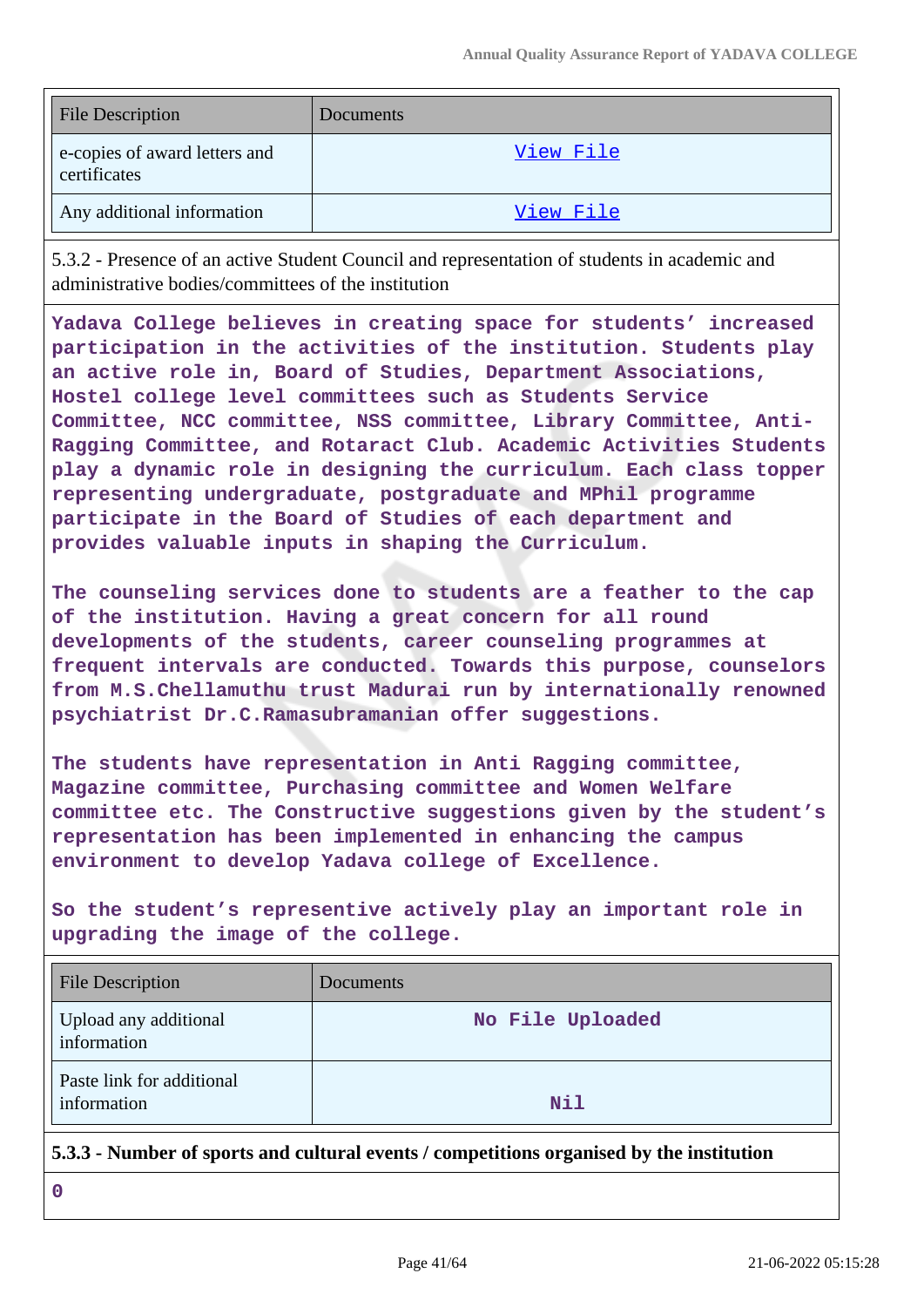| <b>File Description</b>                                                    | Documents        |
|----------------------------------------------------------------------------|------------------|
| Report of the event                                                        | No File Uploaded |
| List of sports and cultural events<br>/ competitions organised per<br>year | No File Uploaded |
| Upload any additional<br>information                                       | No File Uploaded |

#### **5.4 - Alumni Engagement**

5.4.1 - The Alumni Association and its Chapters (registered and functional) contribute significantly to the development of the institution through financial and other support services

**The Alumni Association of Yadava college is a registered since 20 . The Association is comprised of President, Vice Presidents, Secretary, Joint Secretary, Treasurer and Executive Committee Members elected on a democratic basis. Yadava College Alumni Cell is facilitating old students of the college through maintaining a separate office. The alumni association helps to understand the profile of Alumni, to make effective Social/Academic network, to create Documentation/Database, to help our Alumni, Faculty and students, to empower our Alumni in terms of democratic participation in the college activities, knowledge sharing with the academic community, and to strengthen Alumni. Alumni are participating in decision making processes at the Academic Council, Boards of Studies to make relevant curriculum. Alumni are part of the college IQAC and they are helping the college to plan for innovative curriculum and new programmes. Technology, particularly social media is effectively harvested for the purpose of easy and immediate contact between the College Community and the alumni who are present all over the world.**

| <b>File Description</b>                                    | Documents |                |
|------------------------------------------------------------|-----------|----------------|
| Upload any additional<br>information                       |           | View File      |
| Paste link for additional<br>Information                   |           | <b>Nil</b>     |
| 5.4.2 - Alumni's financial contribution<br>during the year |           | $E. < 2$ Lakhs |
|                                                            |           |                |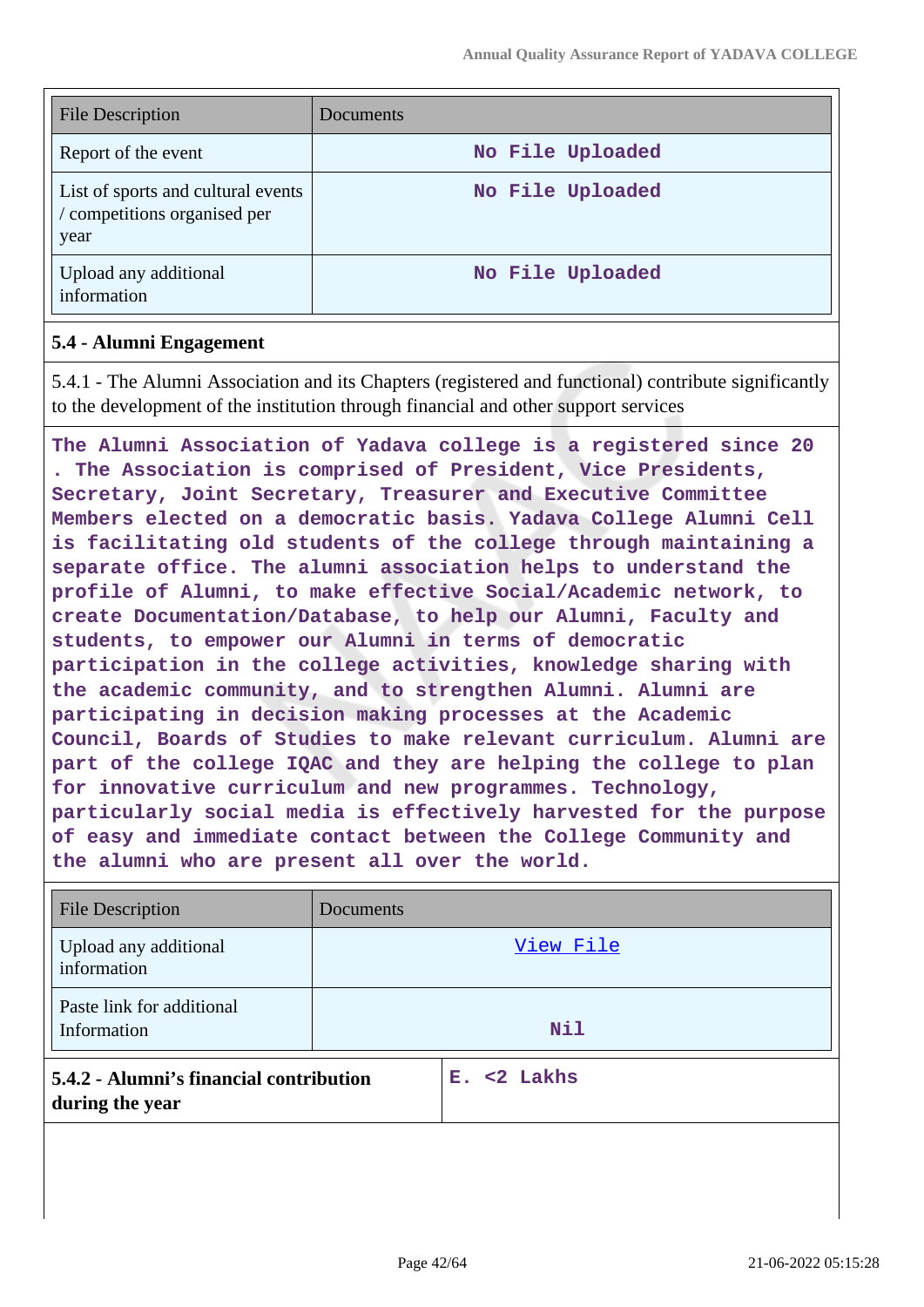| <b>File Description</b>                                                                                                                                                                                                                                                                                                                                                                                                                                                          | Documents |  |
|----------------------------------------------------------------------------------------------------------------------------------------------------------------------------------------------------------------------------------------------------------------------------------------------------------------------------------------------------------------------------------------------------------------------------------------------------------------------------------|-----------|--|
| Upload any additional<br>information                                                                                                                                                                                                                                                                                                                                                                                                                                             | View File |  |
| <b>GOVERNANCE, LEADERSHIP AND MANAGEMENT</b>                                                                                                                                                                                                                                                                                                                                                                                                                                     |           |  |
| 6.1 - Institutional Vision and Leadership                                                                                                                                                                                                                                                                                                                                                                                                                                        |           |  |
| 6.1.1 - The governance of the institution is reflective of an effective leadership in tune with the<br>vision and mission of the Institution                                                                                                                                                                                                                                                                                                                                     |           |  |
| The vision and mission statement of the Institution are in tuning<br>with the objective of higher education. Yadava College is being<br>surrounded by villages. The mission of taking higher education to<br>the first generation students and underprivileged sections of the<br>society with secular attitude receives priority with the founders<br>of the college. The student of the college are moulded<br>intellectually, socially, ethically and rendered as responsible |           |  |

**citizens.**

**The college strives to achieve the goals by providing the student community with useful curricula so as to increase their opportunities for the employment. This in turn is supposed to contribute to the growth and economic development of the region.**

**The management of Yadava College, comprising of the Secretary and other elected members from Yadhavar Kavi Nidhi had been filing multiple writ petitions before the Hon'ble High Court, Madurai, as a result and consequence of which the institution has been without proper and stable management since 2011. The Hon'ble High Court, Madras Madurai Bench Judgment in W.P.(MD) No.14362 of 2018 dated 31.03.2021 has appointed Hon'ble Judge (Retired), Madras High Court, Shri.S.RAJESWARAN, as an Administrator of the society viz., Yadhavar Kalvi Nidhi as well as Yadhava College, Madurai.**

| <b>File Description</b>                  | Documents  |
|------------------------------------------|------------|
| Upload any additional<br>information     | View File  |
| Paste link for additional<br>Information | <b>Nil</b> |

6.1.2 - Effective leadership is reflected in various institutional practices such as decentralization and participative management

**Curriculum Development The curriculum development is the case study for decentralisation and participative management. It**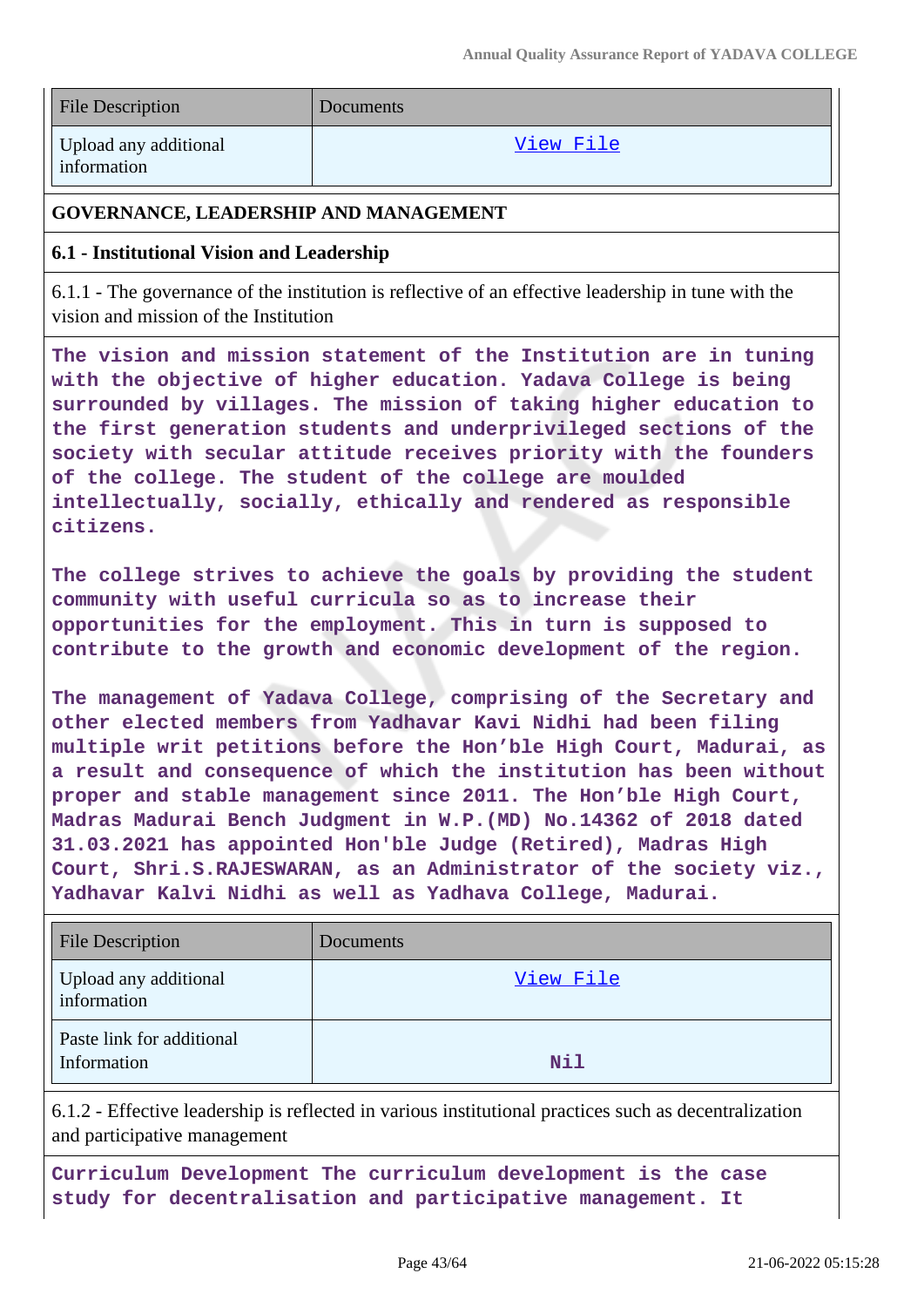**includes a bottom-up approach as the college collects opinions and suggestions from various stakeholders viz. students, parents, alumni, industrialists, government etc. on academic and administrative activities of the college during Parents TeachersAssociation (PTA) meetings, Board of Studies, Academic council, and Alumni meetings. These things form the bases for designing a new curriculum for various programmes towards the demands of the employment market in the society.**

**Board of Studies Board of studies is comprising Head of the Department as a Chair Person, University Nominees, Subject experts, Representative from industry/corporate sector/allied area relating to placement, Faculty Members of the Department and Student Representatives. It approves the syllabus and submits suggestions which are carried out and then placed at the Academic Council for approval. The suggestions are given by the board are then carried out into the programme before being presented at the Academic Council for its approval.**

**Academic Council**

#### **Composition**

- **1. Administrator(Appointed by High Court)**
- **2. Administrative officer(Appointed by administrator)**
- **3. Principal**
- **4. University Nominees**
- **5. Dean Academic affairs**
- **6. Subject Experts**
- **7. Heads of the Departments**
- **8. Office Superintendents**
- **9. Student representatives from various disciplines**

| File Description                                                    | Documents                               |
|---------------------------------------------------------------------|-----------------------------------------|
| Upload strategic plan and<br>deployment documents on the<br>website | No File Uploaded                        |
| Upload any additional<br>information                                | View File                               |
| Paste link for additional<br>Information                            | https://yadavacollege.org/?page_id=2711 |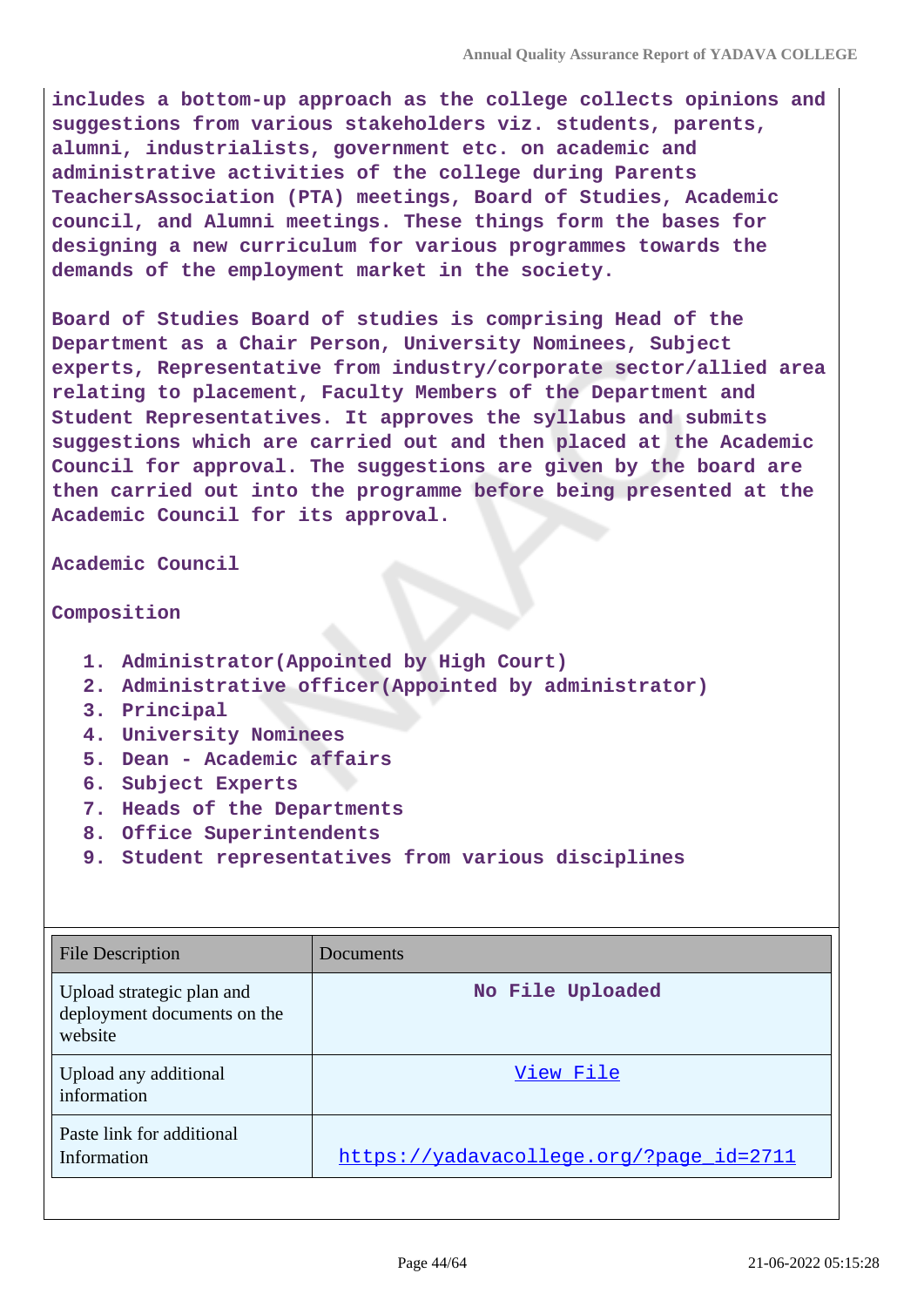### **6.2 - Strategy Development and Deployment**

6.2.1 - The institutional Strategic/ Perspective plan has been clearly articulated and implemented

**A sound financial support is necessary and the institution generates the sources such as State Government Salary Grant, Autonomy grant from UGC, Management grant, tuition fee and term fee from self-financing courses and Other grants such as seminar/workshop grants, etc. Financial statements are prepared and it is brought under the official auditing by a chartered accountant at end of the every assessment year.**

**The Financial Statements are prepared for the various sources that are segregated under headings like salary grant, fees from students, fund from UGC, autonomy grant are best utilized as salary to teaching and non-teaching staff members, repairs and upkeeping, contingencies and miscellaneous. In self-finance courses, financial statements are prepared for the incomes received from student fees and the expenses that are met with such as salary, electricity, equipment maintenance, printing and stationery, fee payable to university, seminar cum workshop expenses, and affiliation fees etc., This process of preparing the financial statements for the current financial year helps in mobilising the needed resources and also facilitates allocation of funds for various activities of the institution.**

| <b>File Description</b>                                   | Documents                                                          |
|-----------------------------------------------------------|--------------------------------------------------------------------|
| Strategic Plan and deployment<br>documents on the website | No File Uploaded                                                   |
| Paste link for additional<br>information                  | https://yadavacollege.org/wp-<br>content/uploads/2022/05/6.4.1.pdf |
| Upload any additional<br>information                      | View File                                                          |

6.2.2 - The functioning of the various institutional bodies is effective and efficient as visible from the policies, administrative set-up, appointment and service rules, procedures, etc.

**The administration and execution of functions lies with the charge of the Principal. The roles and responsibilities of the Principal are supported by the faculty members and the non-teaching staff.**

**The Principal of the college manages and coordinating the overall**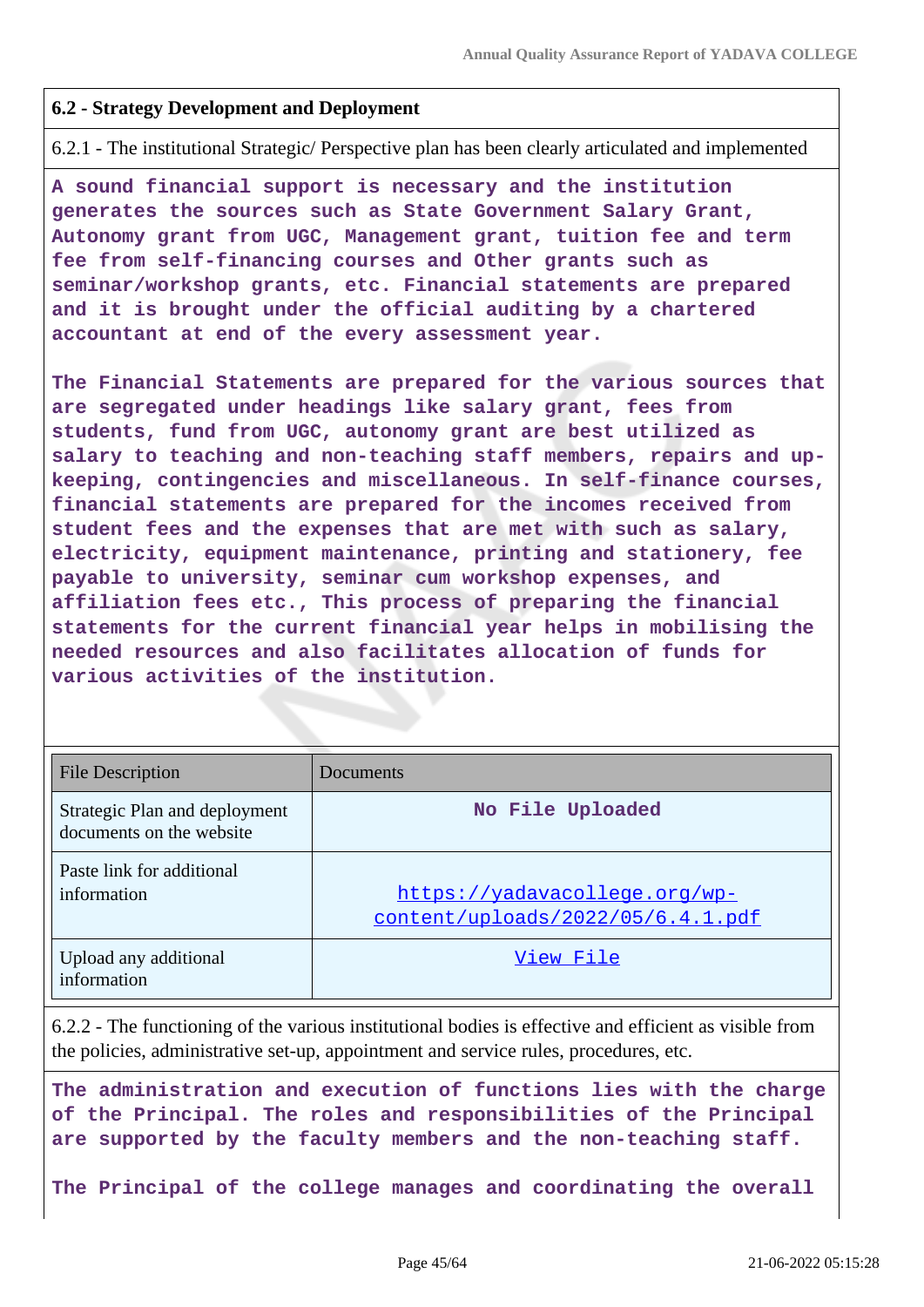**functioning of the institution.**

**Administrative decisions related to academics, workload, time table, admissions, discipline and code of conduct, curricular and extracurricular aspects of the college, subject to the provisions and ordinances of the UGC and Madurai Kamaraj University.**

**The heads of the departments work in coordination with the Principal and their respective departments**

**The external audit is conducted by audit team from Joint Director of Collegiate education Madurai region in every financial year.**

**The IQAC of the college plays a key role in assessing and assuring quality in the teaching - learning and evaluation process.**

**Structure with positions according to the University rules and the UGC guidelines.The administrative decisions are implemented by the Administrator, who is assisted by an administrative officer and his assistant. The Estate officer supervises the maintenance of the infrastructure and the working of housekeeping staff, electricians, gardeners, etc.**

| <b>File Description</b>                                | Documents                                                                                      |
|--------------------------------------------------------|------------------------------------------------------------------------------------------------|
| Paste link to Organogram on the<br>institution webpage | https://yadavacollege.org/wp-<br>content/uploads/2021/10/ORGANOGRAM.pdf                        |
| Upload any additional<br>information                   | View File                                                                                      |
| Paste link for additional<br>Information               | https://yadavacollege.org/wp-content/uploa<br>ds/2021/10/Policy-Documents-E-<br>Governance.pdf |

**6.2.3 - Implementation of e-governance in areas of operation: Administration Finance and Accounts Student Admission and Support Examination A. All of the above**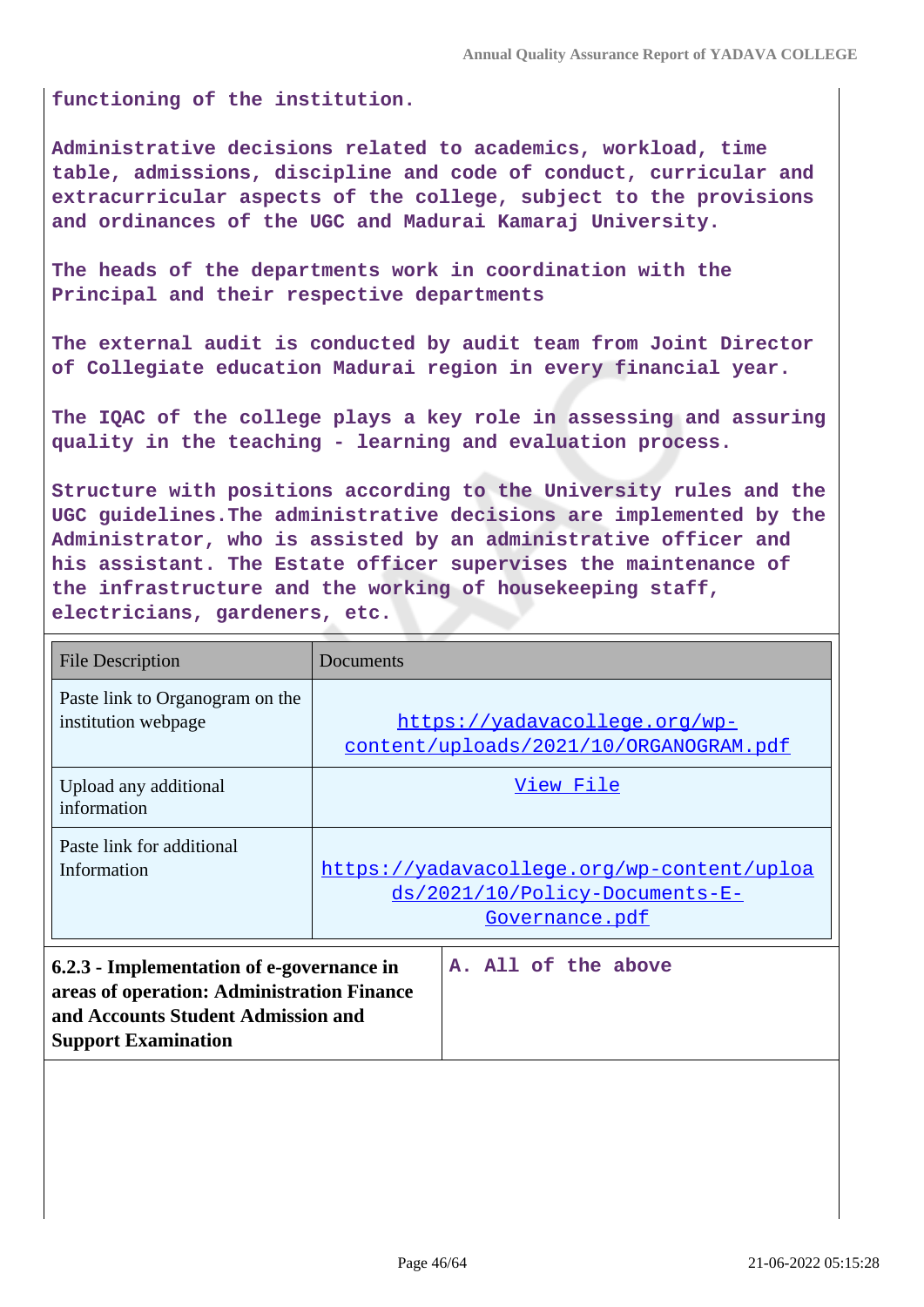| <b>File Description</b>                                             | Documents        |
|---------------------------------------------------------------------|------------------|
| <b>ERP</b> (Enterprise Resource)<br>Planning) Documen               | No File Uploaded |
| Screen shots of user interfaces                                     | View File        |
| Details of implementation of e-<br>governance in areas of operation | View File        |
| Any additional information                                          | View File        |

### **6.3 - Faculty Empowerment Strategies**

6.3.1 - The institution has effective welfare measures for teaching and non-teaching staff and avenues for their career development/ progression

**Yadava College implements several policies that support the welfare of the teaching and nonteaching staff. Festival advance, staff society for receiving deposits and providing loan to staff members.**

#### **Aided Staff**

- **1. Waived of fees and charges for research and auditorium for viva voce to our Staff who are all pursuing their research degrees in our institution**
- **2. Maternity leave with salary for women faculty members.**
- **3. Yadava College provides a healthy and clean work environment conducive for enhancing productivity at work.**
- **4. Annual Health check-up and eye check-up camps.**
- **5. Health Insurance Scheme.**
- **6. Seminars, conferences and training programmes are organised by Yadava College at national and international level for faculty enrichment and cultivating a competitive and thriving academic environment.**
- **7. Permission to attend FDP, Orientation and Refresher programs**

#### **Self-financed Staff**

- **1. Maternity leave with salary for women faculty members**
- **2. Advance to meet festival expenditure.**
- **3. Yadava College provides a healthy and clean work environment conducive for enhancing productivity at work.**
- **4. Annual Health check-up and eye check-up camps.**
- **5. Health Insurance Scheme (ESI).**
- **6. Seminars, conferences and training programmes are organised**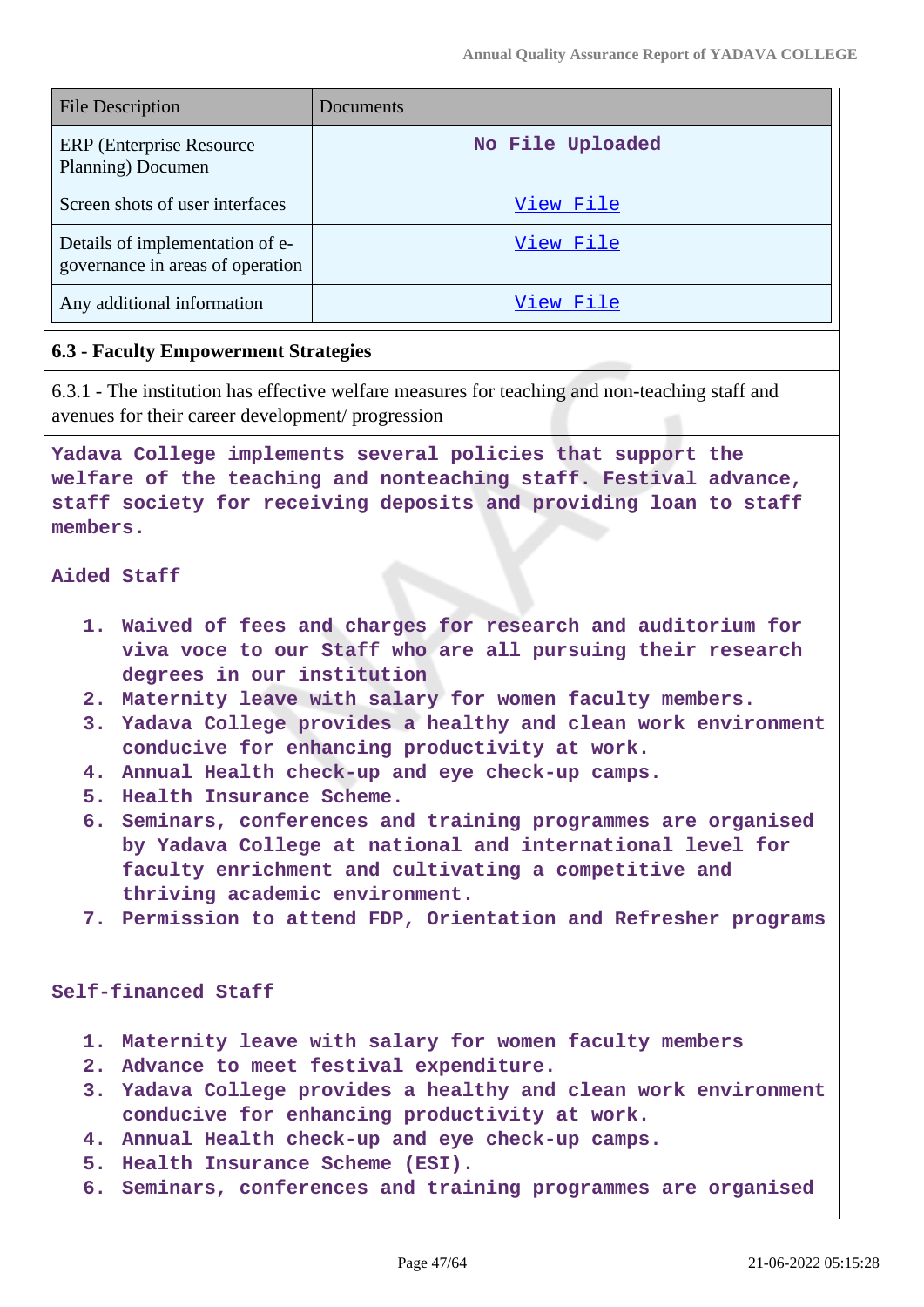**by Yadava College at national and international level for faculty enrichment and cultivating a competitive and thriving academic environment.**

**7. Permission to attend FDP, Orientation and Refresher programs**

| <b>File Description</b>                  | Documents                                                                                                        |
|------------------------------------------|------------------------------------------------------------------------------------------------------------------|
| Upload any additional<br>information     | No File Uploaded                                                                                                 |
| Paste link for additional<br>information | https://yadavacollege.org/wp-content/uploa<br>ds/2021/10/policy-of-welfare-teaching-<br>nonteaching-employee.pdf |

**6.3.2 - Number of teachers provided with financial support to attend conferences / workshops and towards payment of membership fee of professional bodies during the year**

### **48482**

| <b>File Description</b>                                                                                                          | Documents |
|----------------------------------------------------------------------------------------------------------------------------------|-----------|
| Upload any additional<br>information                                                                                             | View File |
| Details of teachers provided<br>with financial support to attend<br>conference, workshops etc<br>during the year (Data Template) | View File |

**6.3.3 - Number of professional development / administrative training programmes organized by the Institution for its teaching and non-teaching staff during the year**

**0**

| <b>File Description</b>                                                                             | Documents        |
|-----------------------------------------------------------------------------------------------------|------------------|
| Reports of the Human Resource<br>Development Centres (UGC<br>HRDC/ASC or other relevant<br>centres) | No File Uploaded |
| Upload any additional<br>information                                                                | No File Uploaded |

**6.3.4 - Number of teachers who have undergone online/ face-to-face Faculty Development Programmes during the year: (Professional Development Programmes, Orientation / Induction Programmes, Refresher Courses, Short-Term Course, etc.)**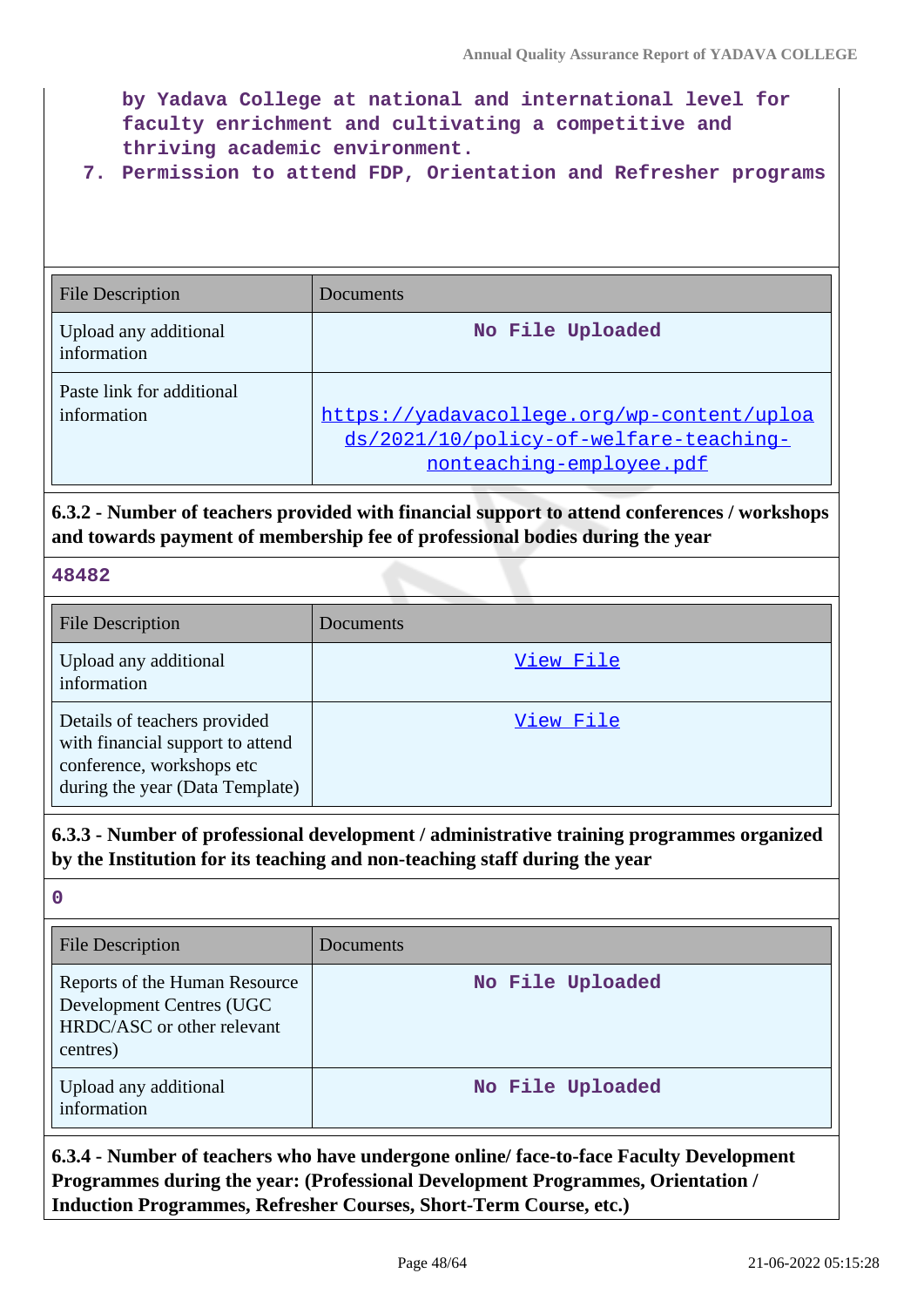**16**

| --                                                                                          |           |
|---------------------------------------------------------------------------------------------|-----------|
| <b>File Description</b>                                                                     | Documents |
| Summary of the IQAC report                                                                  | View File |
| Reports of the Human Resource<br>Development Centres (UGC<br>ASC or other relevant centers) | View File |
| Upload any additional<br>information                                                        | View File |

### **6.4 - Financial Management and Resource Mobilization**

6.4.1 - Institution conducts internal and external financial audits regularly

**The Institution has established a mechanism for conducting internal and external audits on the financial transactions every year to ensure financial compliance. Internal and external financial audits are conducted at the end of every financial year. Internal audit is conducted for self-financing accounts by a chartered accountant at the end of every assessment year. It is carried out by checking and verifying the income and expenditure and preparing the compliance financial report of audit for the respective year.**

**1.Receipts and payments accounts, 2.Income and expenditure accounts, 3. Sale of application register, 4.Tution fee, special fee, book fee, exam fee collection register, 5.Register for Cheque payments, 6.Cash and bank books, 7.Contingencies account, 8.Ledgers for various heads of accounts, 9.Stock register.**

**External audit is conducted by audit team from Joint Director of Collegiate Education, Madurai region in every financial year end**

**1.Recepit and payments of staff salary accounts**

**2.Non salary accounts;**

**3.Special fee accounts;**

**4..Register for government scholarship;**

**5.UGC accounts for grants**

**6.Examinations accounts;**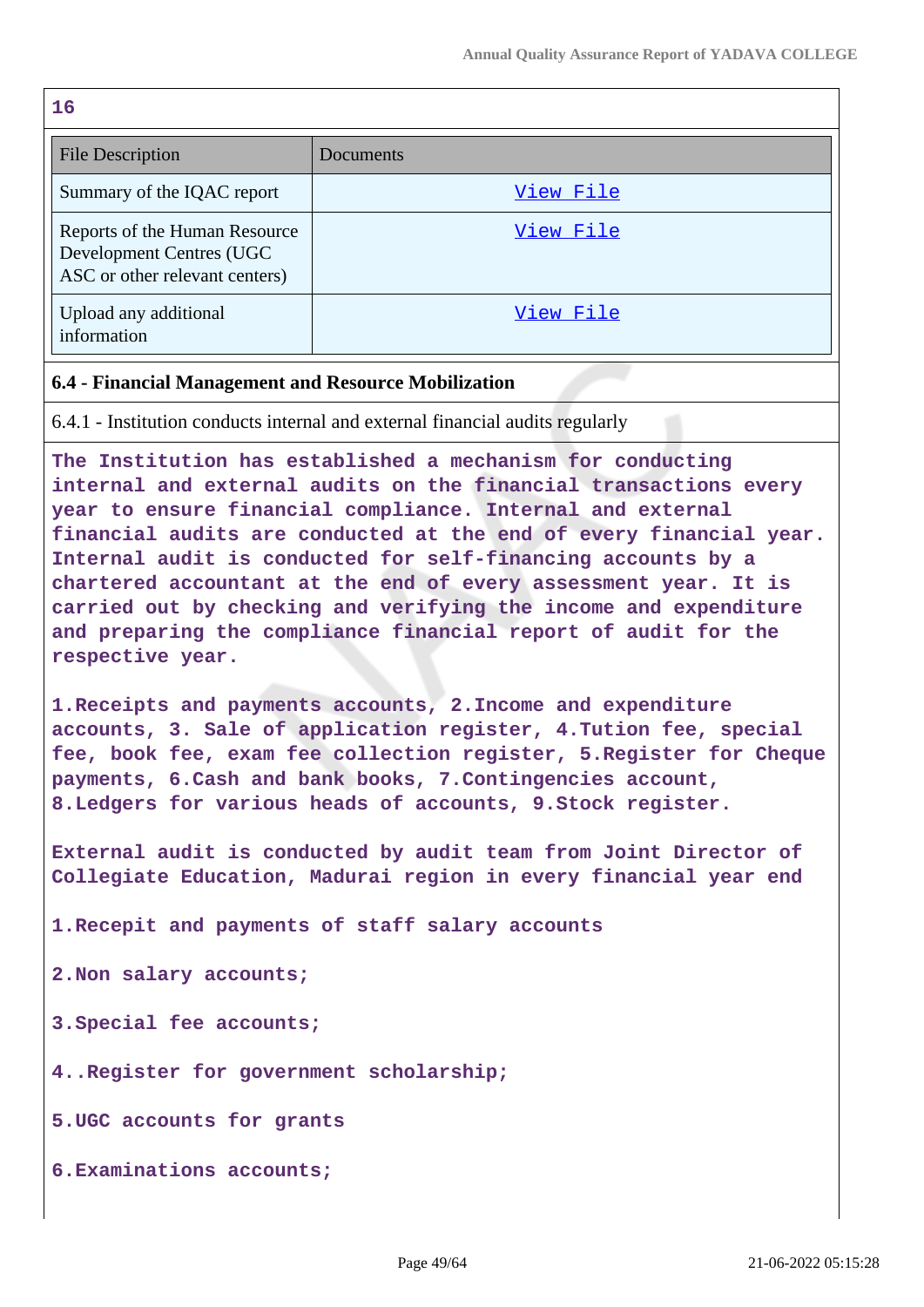| 7. Convocation accounts;                 |
|------------------------------------------|
| 8. Sale of application register          |
| 9. Admission register                    |
| 10. Register for payment through cheque, |
| 11. Vouchers for payments,               |
| 12. Cash books,                          |
| 13. Bank statements,                     |
| 14. Accounts for Contingencies,          |
| 15. Ledgers for various account heads    |
| 16. Stock register.                      |

| <b>File Description</b>                  | Documents                                                          |
|------------------------------------------|--------------------------------------------------------------------|
| Upload any additional<br>information     | View File                                                          |
| Paste link for additional<br>information | https://yadavacollege.org/wp-<br>content/uploads/2022/05/6.4.1.pdf |

**6.4.2 - Funds / Grants received from non-government bodies, individuals, and philanthropists during the year (not covered in Criterion III and V) (INR in lakhs)**

**0**

| <b>File Description</b>                                                                                              | Documents        |
|----------------------------------------------------------------------------------------------------------------------|------------------|
| Annual statements of accounts                                                                                        | No File Uploaded |
| Details of funds / grants<br>received from non-government<br>bodies, individuals,<br>philanthropists during the year | No File Uploaded |
| Any additional information                                                                                           | No File Uploaded |

6.4.3 - Institutional strategies for mobilisation of funds and the optimal utilisation of resources

**Yadava College is generating funds from the Government and also from self-financing courses.Apart from the above sources, funds**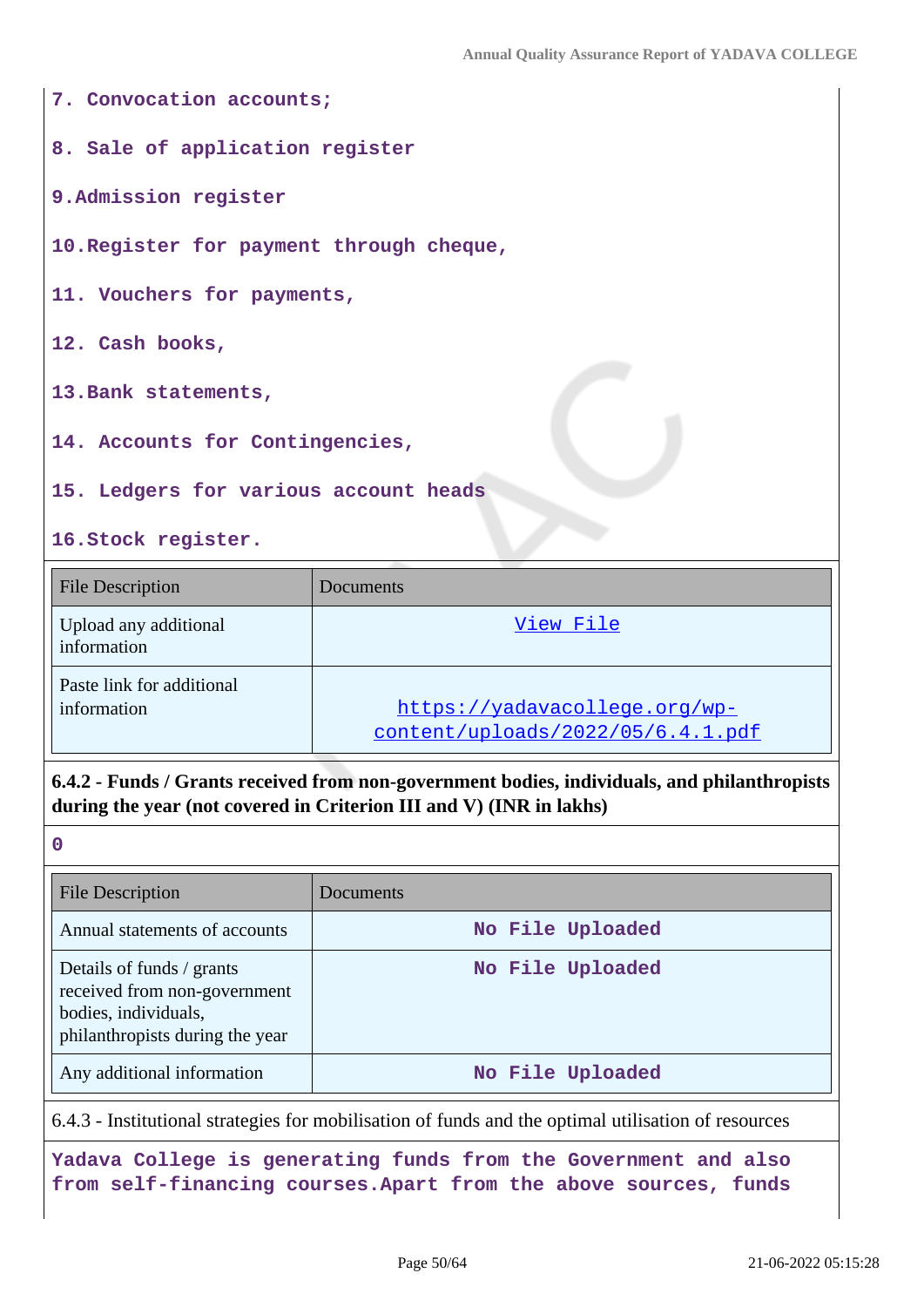**are also mobilised from various government and non-government sources for the purpose of research. Faculty from departments apply for research projects under various schemes.**

**The government and autonomous bodies are approached for sponsorship of national and international conferences and workshops. Yadava College sports ground is outsourced under publicproperty partnership mode. The fund thus raised is earmarked for maintenance of sports grounds and sports activities.**

**For efficient and optimum utilisation of resources available, convenors of various committees and teachers-in-charge are asked to provide their requirements at the beginning of the academic year. This is to ensure timely and routine maintenance and upgradation of laboratories, library, computing facilities, classrooms, equipment and facilities.**

**According to the requirements submitted by conveners of committees and teachers-in-charge, a proposal is prepared and submitted to the Competent Authority for approval. The college committees follow the procedure of procurement of funds as per the general financial rules. All financial documents and bills are processed by the accounts section, the Office superintendent and the principal. Transparency is maintained through the entire process and allocated funds are optimally utilised.**

| <b>File Description</b>                  | Documents        |
|------------------------------------------|------------------|
| Upload any additional<br>information     | No File Uploaded |
| Paste link for additional<br>Information | <b>Nil</b>       |

### **6.5 - Internal Quality Assurance System**

6.5.1 - Internal Quality Assurance Cell (IQAC) has contributed significantly for institutionalizing quality assurance strategies and processes visible in terms of incremental improvements made during the preceding year with regard to quality (in case of the First Cycle): Incremental improvements made during the preceding year with regard to quality and post-accreditation quality initiatives (Second and subsequent cycles)

**Two practices institutionalised at Yadava college with IQAC initiatives are**

**(i) Academic and Administrative Audit (AAA)**

**The IQAC initiated the academic and administrative audit (AAA)**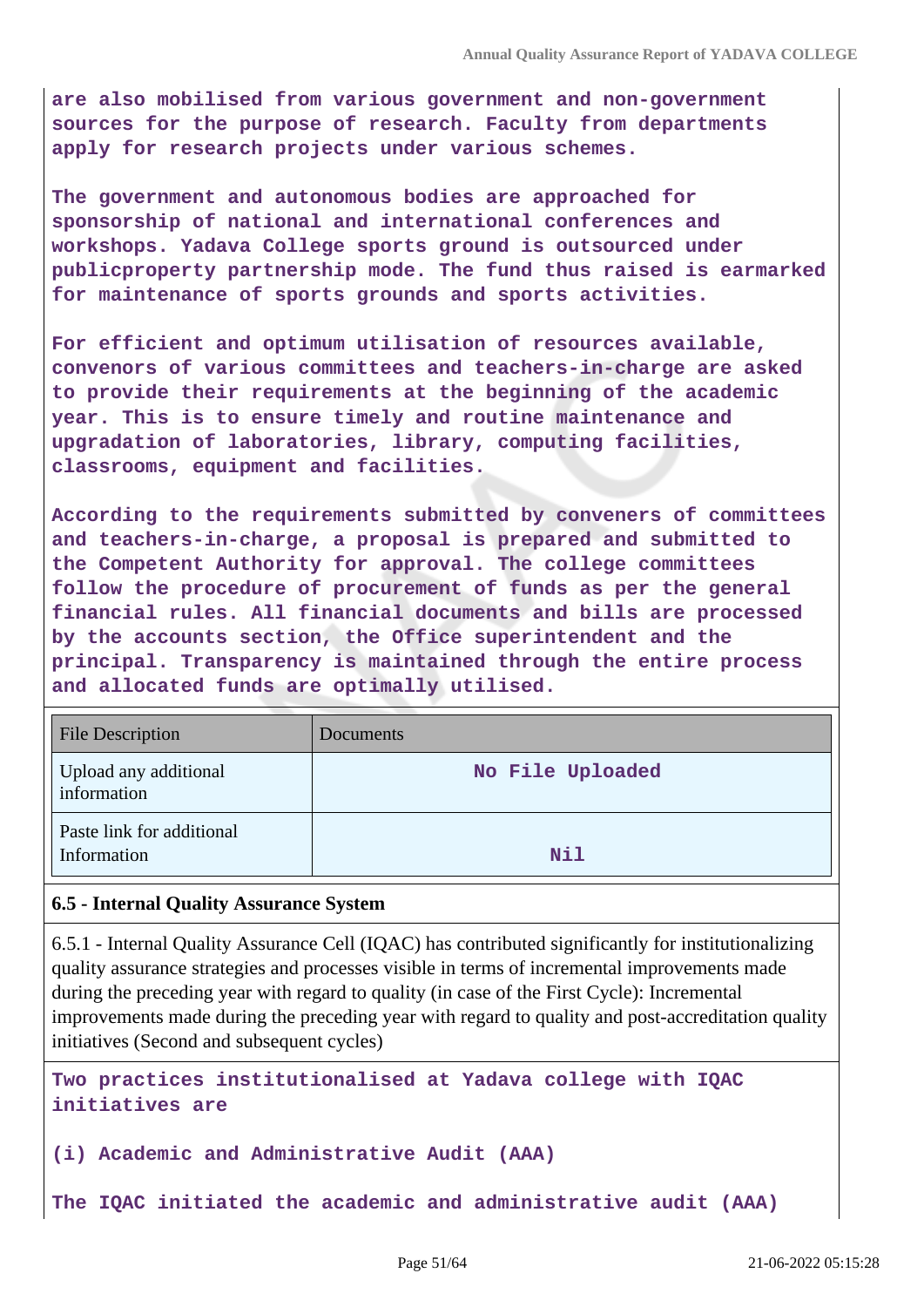**primarily to take account of teachinglearning processes in all disciplines. Documentation of all academic and administrative matters of every department is done. This process requires a selfassessment of teaching-learning processes and a systematic documentations.**

- **Preparation of academic calendar, Selection of papers, Distribution of time table and delegation of responsibilities and formation of internal committees for department activities**
- **Teachers use ICT facilities and opportunities for experiential learning are also assessed during the audit.**
- **Records of continuous internal assessment, policy guidelines for awarding of marks, iniatives taken to help slow learners, and analysis of the results of end-semester examinations are examined meticulously as part of the audit process.**
- **It also examine the mentor-mentee programmes.**

**II. Feedback system:** 

**The IQAC at Yadava College has implemented a feedback system for students based on institutional parameters .Feedback system is institutional progression as it allows for review and reform.**

**They function as the catalyst for up-gradation of teachinglearning processes, developments in infrastructure and facilities, skill-enhancement and professional development of the staff, capacity building and enrichment of students.**

| <b>File Description</b>                  | Documents                                                                                     |
|------------------------------------------|-----------------------------------------------------------------------------------------------|
| Upload any additional<br>information     | No File Uploaded                                                                              |
| Paste link for additional<br>information | https://yadavacollege.org/Academic%20admin<br>strative%20audit%20report.pdf? t=163341552<br>8 |

6.5.2 - The institution reviews its teaching-learning process, structures and methodologies of operation and learning outcomes at periodic intervals through its IQAC as per norms

**Two institutional reviews and implementation of teaching learning reforms facilitated by the IQAC are:**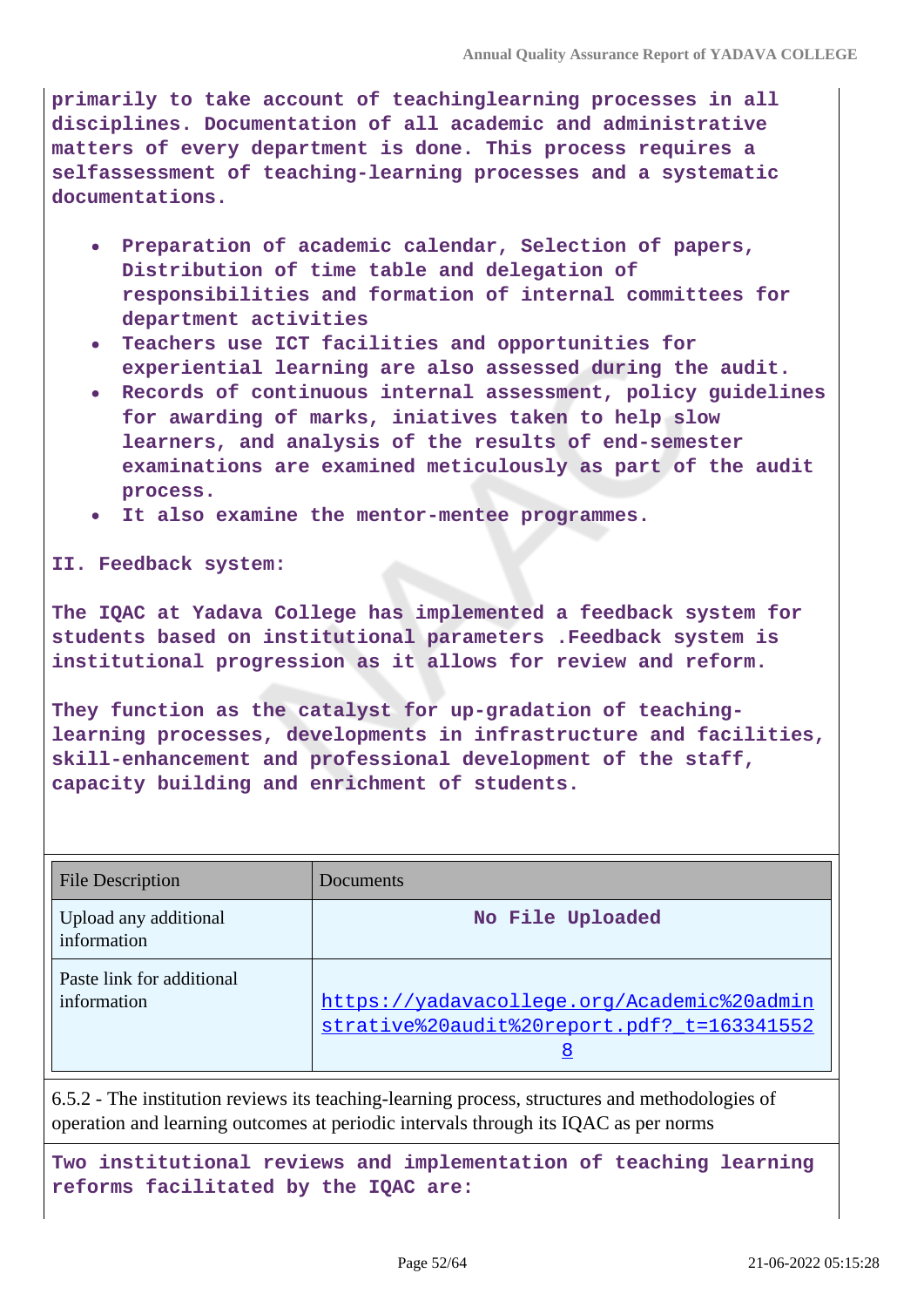**(I) Academic Review (II) Implementation of ICT and Experiential Learning Academic Review**

**Academic Review** 

**The college follows a comprehensive mechanism of reviewing the teaching-learning processes and learning outcomes:**

**All the departments in the college abide by the institutional norms (initiated by the IQAC) such as submission of staff requirement for forthcoming session, distribution of time table among facultymembers, academic and extracurricular work delegation within the department, use of ICT in teaching practices, execution and moderation of internal assessments, assessment of learningoutcome by identifying fast learners and slow learners, analysis of endsemester examinations results etc.**

**Teaching and Learning reforms:** 

**The IQAC at Yadava College encourages and ensures continual reforms in teaching-learning methodologies. It places impetus on the adoption of ICT in teaching practices.**

- **These tools are used for video-lecture and interaction, sharing study materials, and assessing assignments.**
- **To complement curricular learning, experiential learning takes place through educational tours, industrial visits, field study, skill-based workshops and webinars. Apart from this, capacity building programmes organised by NSS, NCC enhance the entrepreneurial, leadership and organisational skills.**

| <b>File Description</b>                                                                                                                                                                                                                                                           | Documents |                       |
|-----------------------------------------------------------------------------------------------------------------------------------------------------------------------------------------------------------------------------------------------------------------------------------|-----------|-----------------------|
| Upload any additional<br>information                                                                                                                                                                                                                                              |           | View File             |
| Paste link for additional<br>information                                                                                                                                                                                                                                          |           | <b>Nil</b>            |
| 6.5.3 - Quality assurance initiatives of the<br>institution include Regular meeting of the<br><b>IQAC Feedback collected, analysed and used</b><br>for improvement of the institution<br>Collaborative quality initiatives with other<br>institution(s) Participation in NIRF Any |           | B. Any 3 of the above |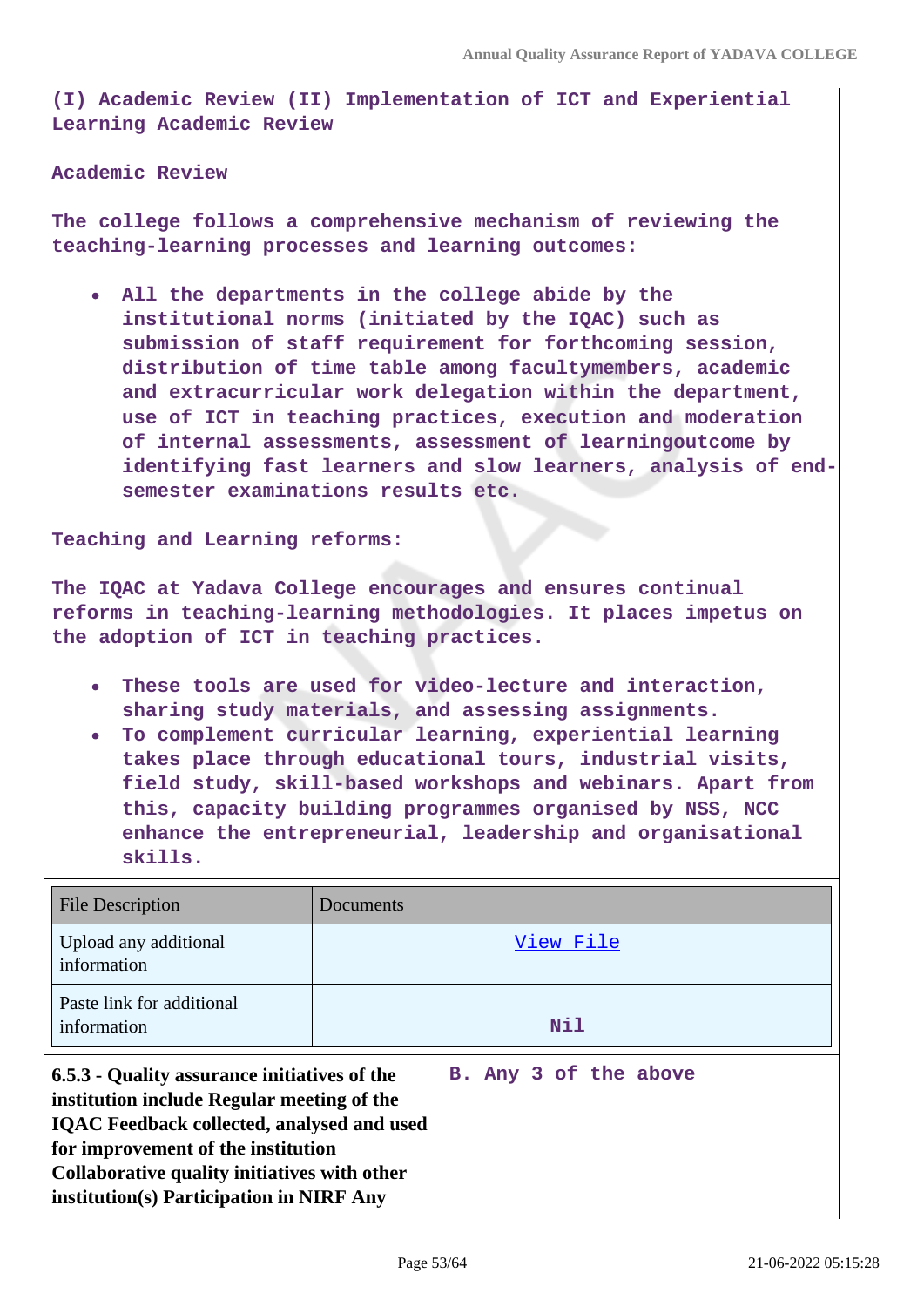# **other quality audit recognized by state, national or international agencies (such as ISO Certification)**

| <b>File Description</b>                                                  | Documents                                                                        |
|--------------------------------------------------------------------------|----------------------------------------------------------------------------------|
| Paste the web link of annual<br>reports of the Institution               | https://www.yadavacollege.org/Complete%20F<br>eedback%20Analysis%202020-2021.pdf |
| Upload e-copies of<br>accreditations and certification                   | View File                                                                        |
| Upload details of quality<br>assurance initiatives of the<br>institution | View File                                                                        |
| Upload any additional<br>information                                     | View File                                                                        |

### **INSTITUTIONAL VALUES AND BEST PRACTICES**

### **7.1 - Institutional Values and Social Responsibilities**

7.1.1 - Measures initiated by the Institution for the promotion of gender equity during the year

**Yadava College is the advancement of gender equality in all spaces, including the classroom. The College maintains the gender equality both in and outside the classroom. The college declares its main mission is to accompany community members in the conception, realization, and promotion of their actions and initiatives working to promote meaningful gender equality. In a single classroom, we are more than likely to encounter students representing several socio economic cultural, linguistic and academic backgrounds. Our differences only strengthen that which unites us: our collective commitment to excellence and rigor as well as to mutual respect, dignity and equality.**

**Curricular Activities:**

**The Department of History has included a paper on Women through Ages (History Curriculum-Part III) at UG level. This subject carries credit-4, Semester –IV. The Department of English has included a paper on Women Writers (English S/F Curriculum-Part III) at UG level. This subject carries credit -5, Semester –VI.**

**Institution Organized programme 2020-2021**

**On 24.07.2020 A special lecture given on the topic "Gender**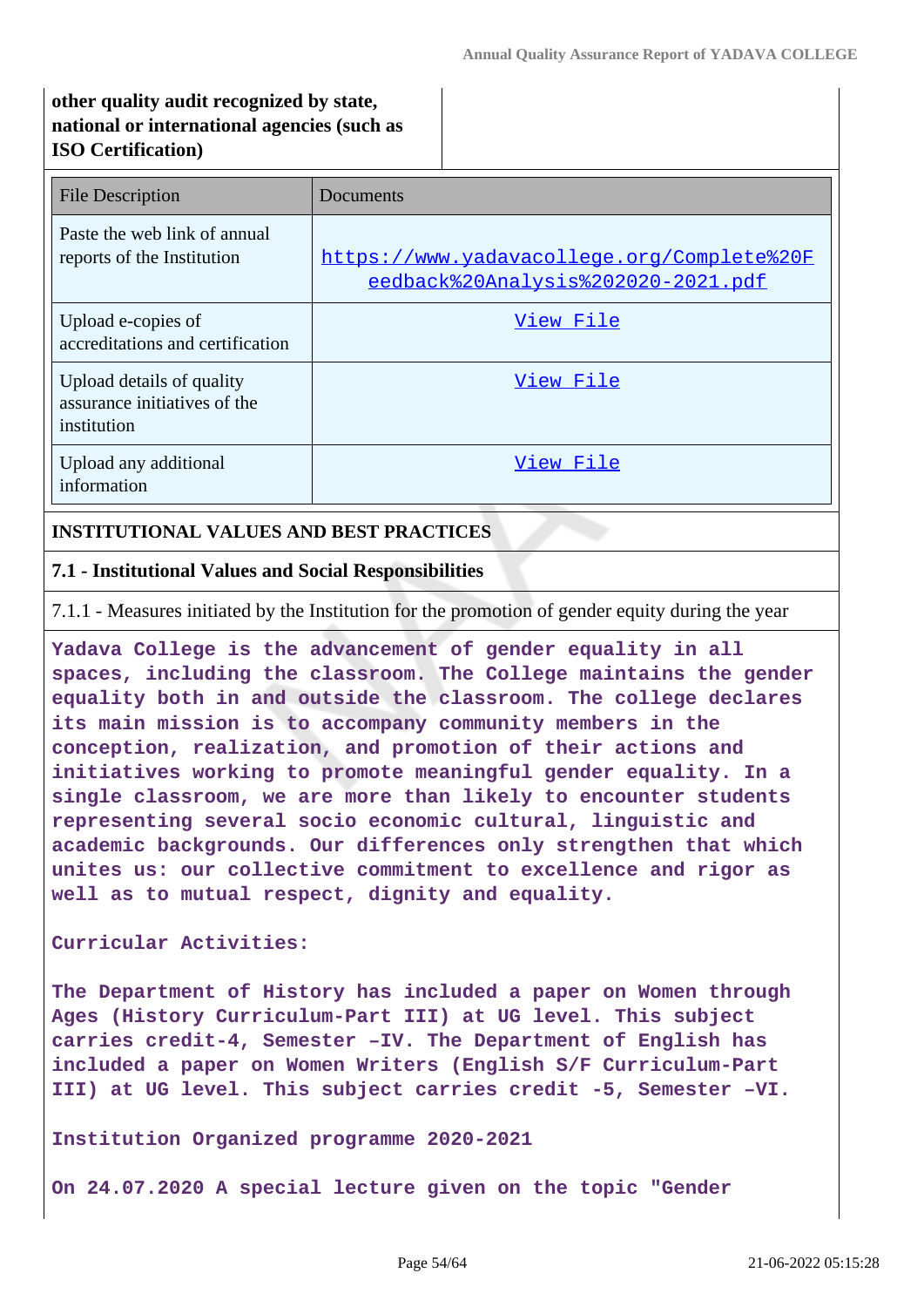# **Sensitization : A Feminist Approach in Literature"organised by The Department of English (Aided).**

| <b>File Description</b>                                                                                                                                                                                                             | Documents                                                                                                                                                                       |  |  |
|-------------------------------------------------------------------------------------------------------------------------------------------------------------------------------------------------------------------------------------|---------------------------------------------------------------------------------------------------------------------------------------------------------------------------------|--|--|
| Upload any additional<br>information                                                                                                                                                                                                | View File                                                                                                                                                                       |  |  |
| Paste link for additional<br>Information                                                                                                                                                                                            | https://www.yadavacollege.org/7.1.1.pdf                                                                                                                                         |  |  |
| 7.1.2 - The Institution has facilities for<br>alternate sources of energy and energy<br>conservation: Solar energy<br>plant Wheeling to the Grid Sensor-based<br>energy conservation Use of LED bulbs/<br>power-efficient equipment | C. Any 2 of the above<br><b>Biogas</b>                                                                                                                                          |  |  |
| <b>File Description</b>                                                                                                                                                                                                             | Documents                                                                                                                                                                       |  |  |
| Geotagged Photographs                                                                                                                                                                                                               | View File                                                                                                                                                                       |  |  |
| Any other relevant information                                                                                                                                                                                                      | No File Uploaded                                                                                                                                                                |  |  |
| 7.1.3 - Describe the facilities in the institution for the management of the following types of<br>degradable and non-degradable waste (within a maximum of 200 words)                                                              |                                                                                                                                                                                 |  |  |
| Degradable Waste                                                                                                                                                                                                                    |                                                                                                                                                                                 |  |  |
| 1. Routine waste is daily collected in dustbins at different<br>locations at which emptied in movable containers & cart<br>segregated into different types of bio and non - bio<br>degradable waste and taken to the dumping yard.  |                                                                                                                                                                                 |  |  |
| 2. A vermicomposting yard is highly essential for the treatment<br>of bio degradable waste generated from thecanteen, hostel,<br>office, herbal garden and from the college campus cleaning<br>operations                           |                                                                                                                                                                                 |  |  |
|                                                                                                                                                                                                                                     | 3. Women empowerment cell of our college create awareness on<br>the need of the waste management by conducting competition                                                      |  |  |
|                                                                                                                                                                                                                                     | Art from waste every year to the women students.<br>4. Waste water from Canteen, hostel is used for watering the<br>gardens & trees planted in the campus. Spent water released |  |  |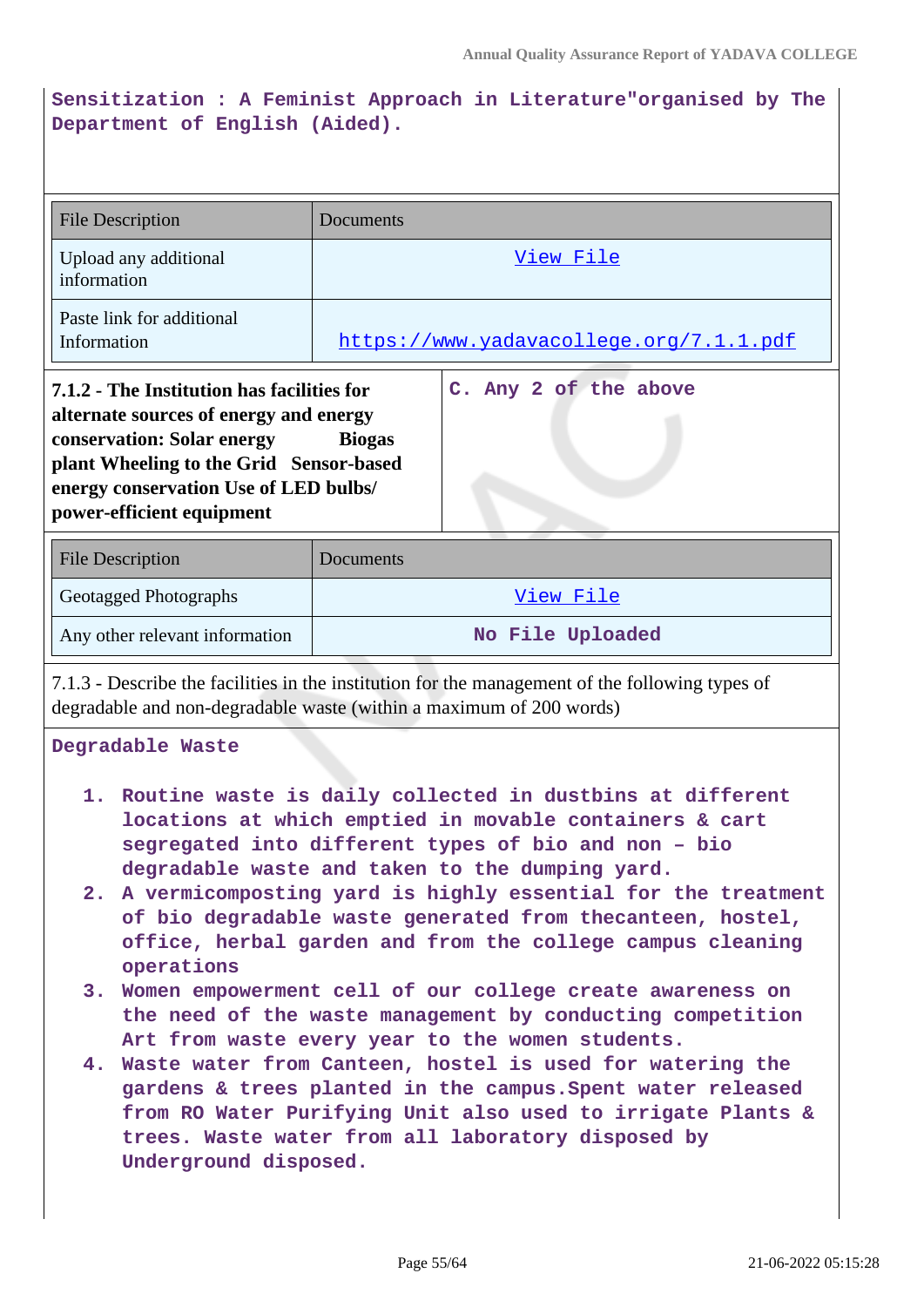**Non-Degradable Waste**

- **1. Every year physical stock verification has been carried out. Equipment which is beyond servicing repairs are identified & are approved for disposal. Electronic Equipment are service properly and are restored to working condition. UPS, batteries are recharged / repaired by the suppliers.**
- **2. Live (Hazardous) waste is discarded after autoclaving (killing the microbes before discarding)**

| <b>File Description</b>                                                                                                                                                                                                                                               | Documents                    |  |
|-----------------------------------------------------------------------------------------------------------------------------------------------------------------------------------------------------------------------------------------------------------------------|------------------------------|--|
| Relevant documents like<br>agreements/MoUs with<br>Government and other approved<br>agencies                                                                                                                                                                          | No File Uploaded             |  |
| Geotagged photographs of the<br>facilities                                                                                                                                                                                                                            | View File                    |  |
| Any other relevant information                                                                                                                                                                                                                                        | No File Uploaded             |  |
| 7.1.4 - Water conservation facilities available<br>in the Institution: Rain water harvesting<br><b>Bore well /Open well recharge Construction</b><br>of tanks and bunds Waste water recycling<br>Maintenance of water bodies and distribution<br>system in the campus | A. Any 4 or all of the above |  |
| <b>File Description</b>                                                                                                                                                                                                                                               | Documents                    |  |
| Geotagged photographs / videos<br>of the facilities                                                                                                                                                                                                                   | View File                    |  |
| Any other relevant information                                                                                                                                                                                                                                        | No File Uploaded             |  |
| 7.1.5 - Green campus initiatives include                                                                                                                                                                                                                              |                              |  |
| 7.1.5.1 - The institutional initiatives for<br>greening the campus are as follows:<br>1. Restricted entry of automobiles<br>2. Use of bicycles/ Battery-powered<br>vehicles<br>3. Pedestrian-friendly pathways<br>4. Ban on use of plastic<br>5. Landscaping          | A. Any 4 or All of the above |  |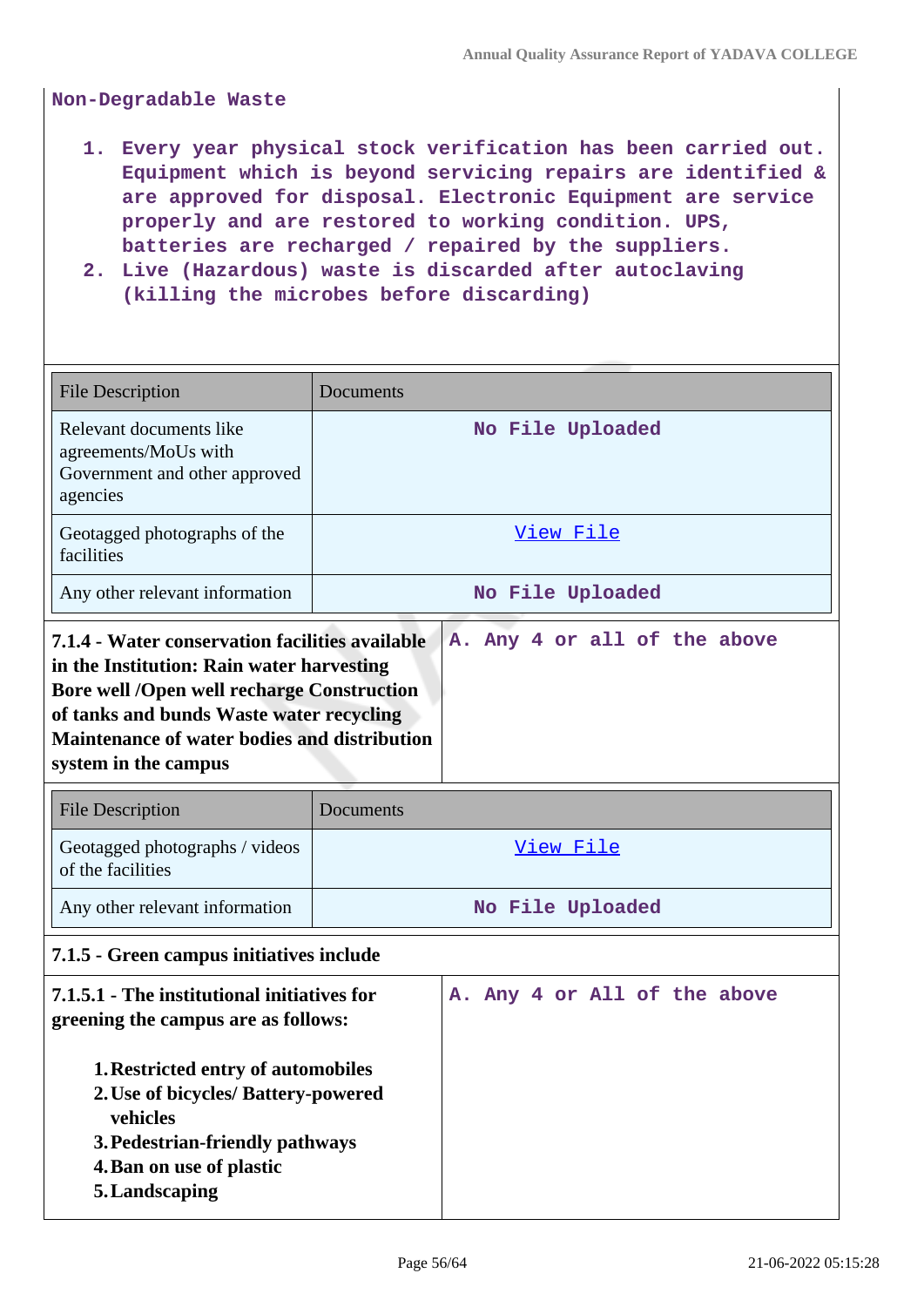| <b>File Description</b>                                                  | Documents        |
|--------------------------------------------------------------------------|------------------|
| Geotagged photos / videos of<br>the facilities                           | View File        |
| Various policy documents /<br>decisions circulated for<br>implementation | No File Uploaded |
| Any other relevant documents                                             | View File        |

| 7.1.6 - Quality audits on environment and energy undertaken by the institution                                                                                                                                                                                                                                                           |                       |
|------------------------------------------------------------------------------------------------------------------------------------------------------------------------------------------------------------------------------------------------------------------------------------------------------------------------------------------|-----------------------|
| 7.1.6.1 - The institution's initiatives to<br>preserve and improve the environment and<br>harness energy are confirmed through the<br>following:<br>1. Green audit<br>2. Energy audit<br><b>3. Environment audit</b><br>4. Clean and green campus<br>recognitions/awards<br>5. Beyond the campus environmental<br>promotional activities | C. Any 2 of the above |
| <b>File Description</b>                                                                                                                                                                                                                                                                                                                  | Documents             |
| Reports on environment and<br>energy audits submitted by the<br>auditing agency                                                                                                                                                                                                                                                          | View File             |
| Certification by the auditing<br>agency                                                                                                                                                                                                                                                                                                  | No File Uploaded      |
| Certificates of the awards<br>received                                                                                                                                                                                                                                                                                                   | No File Uploaded      |
| Any other relevant information                                                                                                                                                                                                                                                                                                           | View File             |
| 7.1.7 - The Institution has a disabled-friendly<br>and barrier-free environment: Ramps/lifts                                                                                                                                                                                                                                             | C. Any 2 of the above |

**and barrier-free environment: Ramps/lifts for easy access to classrooms and centres Disabled-friendly washrooms Signage including tactile path lights, display boards and signposts Assistive technology and facilities for persons with disabilities: accessible website, screen-reading software, mechanized equipment, etc. Provision for enquiry and information: Human assistance,**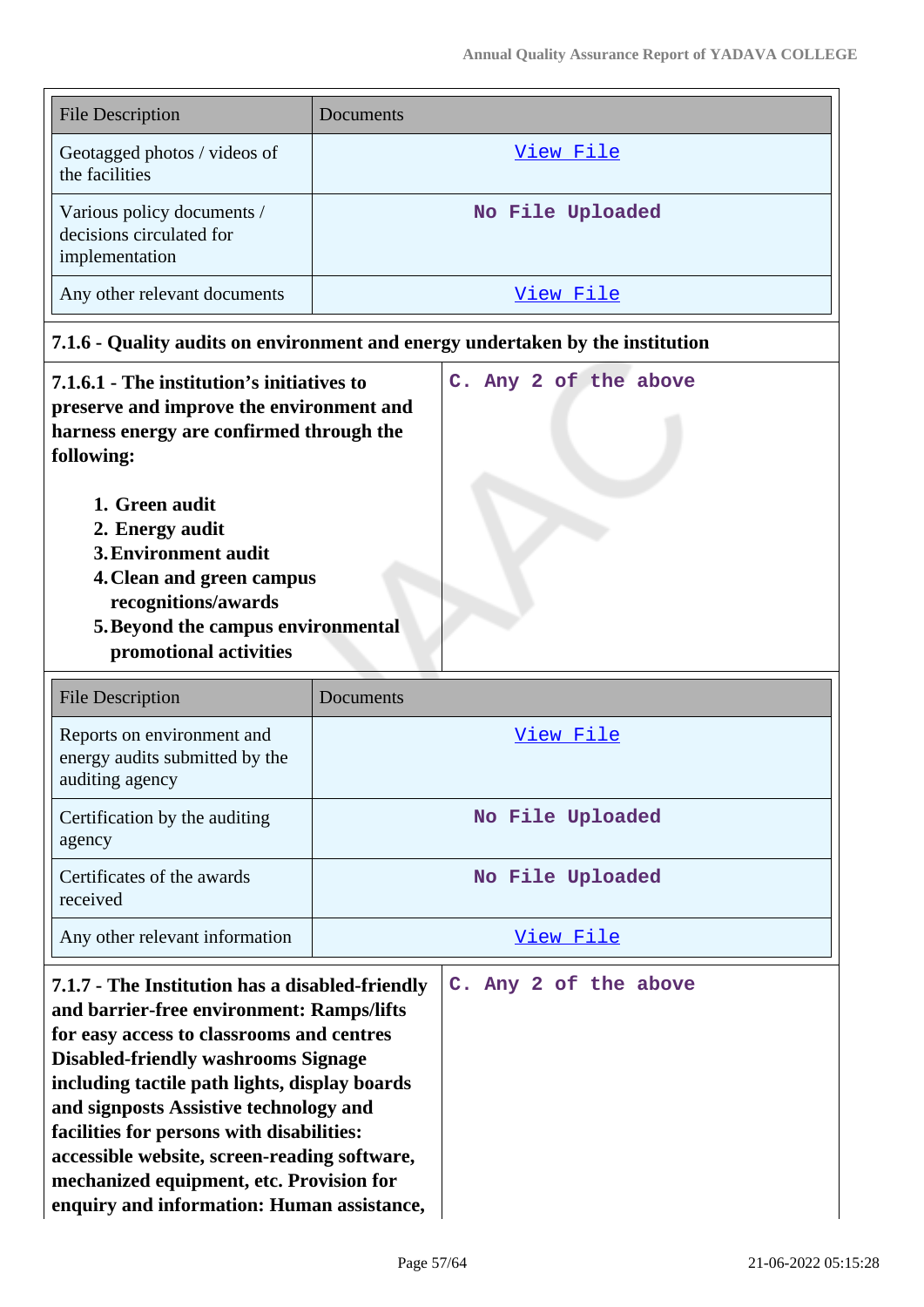# **reader, scribe, soft copies of reading materials, screen reading, etc.**

| <b>File Description</b>                                         | Documents        |
|-----------------------------------------------------------------|------------------|
| Geotagged photographs / videos<br>of facilities                 | View File        |
| Policy documents and brochures<br>on the support to be provided | View File        |
| Details of the software procured<br>for providing assistance    | View File        |
| Any other relevant information                                  | No File Uploaded |

7.1.8 - Describe the Institutional efforts/initiatives in providing an inclusive environment i.e. tolerance and harmony towards cultural, regional, linguistic, communal, socio-economic and other diversities (within a maximum of 200 words).

**The college is very much concerned bringing an inclusive environment which promotes tolerance and harmony towards cultural, regional linguistic, communal, socioeconomic and other diversities in the institution. Many students get admitted to the college, who belongs to a different religion, linguistic community and socioeconomic background. The institution gives equal importance to academic sports and extension activities, So that all students get equal holistic education. Towards this aim the curricular are supported by co- curricular and extracurricular programmes.**

**Spiritual development of students.**

- **1. Ganesh temple and Krishna temple inside the campus develops spiritual area of the students.**
- **2. All religious festivals are celebrated at the campus**

**Tolerance and Harmony**

**Our institution conducts the Gandhian thought exam**

| <b>File Description</b>                                                                                                                      | Documents |
|----------------------------------------------------------------------------------------------------------------------------------------------|-----------|
| Supporting documents on the<br>information provided (as<br>reflected in the administrative<br>and academic activities of the<br>Institution) | View File |

7.1.9 - Sensitization of students and employees of the institution to constitutional obligations: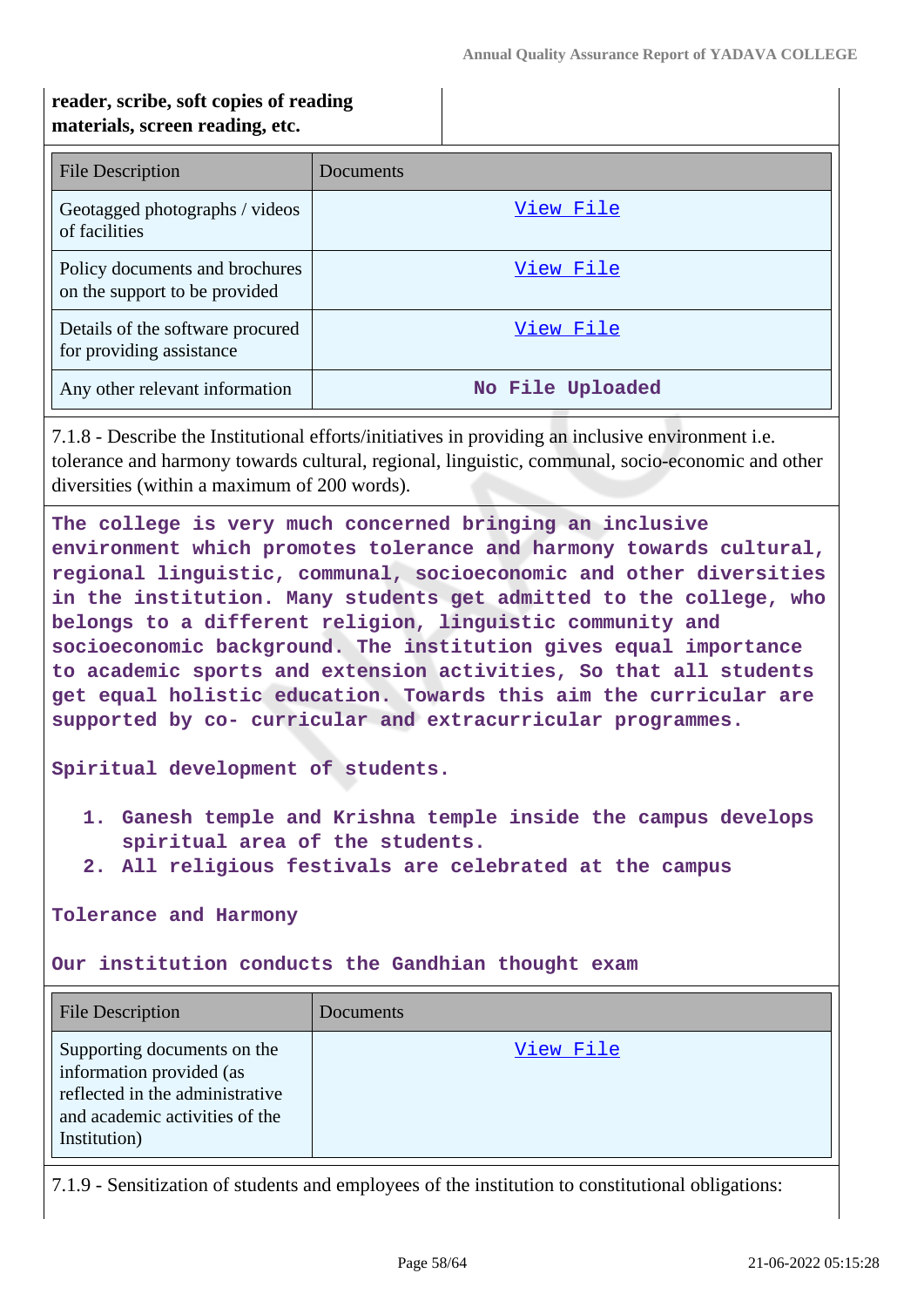values, rights, duties and responsibilities of citizens:

**Soft Skill**

**Department of Mathematics organized a Webinar on "Rough Set: A Tool for Qualitative Knowledge Data Discovery" on 04.07.2020. 748 Students were participated.**

**Department of Chemistry organized an E- Quiz on General Chemistry based on competitive Examinations on 16 – 18 July 2020. 410 students participated in the Programme.**

**Department of Microbiology organized an E-Quiz on Life Sciences 2020 on 24.05.20. 228 students participated in the Programme.**

**Tamil Department organized a motivational programme "Nadhipolaoodikondiru" on 25.02.2021 by Mr.RamkumarSanthanam – Writer and Speaker, Singapore in which 121 students participated.**

**Department of Business Administration organized a special Lecture on "Leadership Quality" by Dr. B. Selvarajan, Principal and Professor, OAA MAVMM School of Management, Madurai on 23.03.2021 in which 112 students were participated.**

**Environmental Awareness**

**"Solar Photovoltaics overview"- Skill based webinar was conducted by Department of Physics on 04.06.2020 by Dr.P.Jayabal, Assistant Professor of Physics, Gobi Arts & Science College, Erode.**

**"Awareness on Pollution Control" was conducted by Department of Chemistry on 02.12.2020 by Dr.P.S.Navaraj, Former Principal, AnnaiFathima College of Arts & Science, Thirumangalam, Madurai & Former Dean( Academic Affairs) & Associate Professor, PG & research Department of Zoology, Yadava College, Madurai – 14, in which 91 students participated.**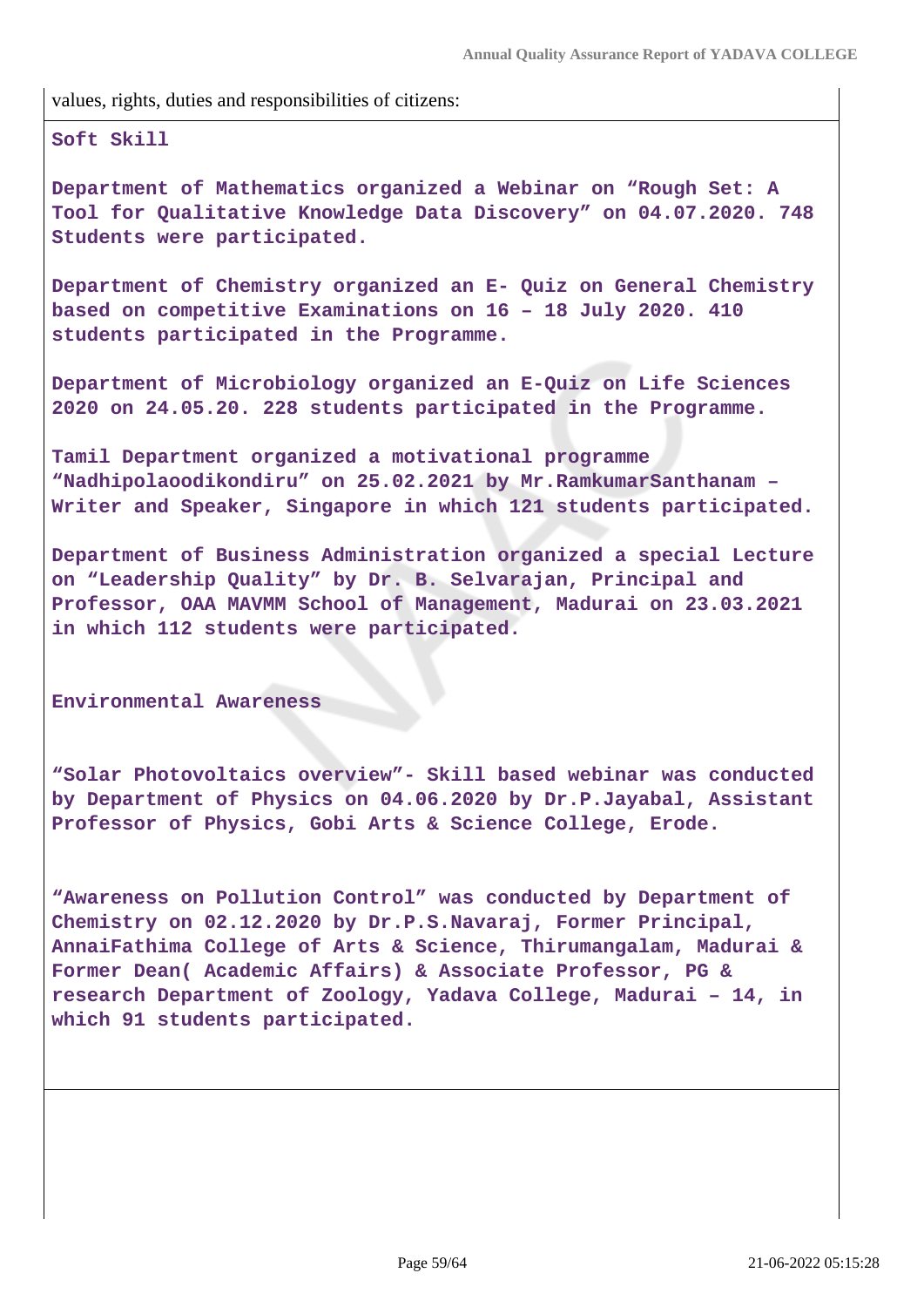| <b>File Description</b>                                                                                                                                                                                                                                                                                                                                                                                                                                                                                            | Documents |                       |
|--------------------------------------------------------------------------------------------------------------------------------------------------------------------------------------------------------------------------------------------------------------------------------------------------------------------------------------------------------------------------------------------------------------------------------------------------------------------------------------------------------------------|-----------|-----------------------|
| Details of activities that<br>inculcate values necessary to<br>transform students into<br>responsible citizens                                                                                                                                                                                                                                                                                                                                                                                                     |           | View File             |
| Any other relevant information                                                                                                                                                                                                                                                                                                                                                                                                                                                                                     |           | View File             |
| 7.1.10 - The institution has a prescribed code<br>of conduct for students, teachers,<br>administrators and other staff and conducts<br>periodic sensitization programmes in this<br>regard: The Code of Conduct is displayed on<br>the website There is a committee to monitor<br>adherence to the Code of Conduct Institution<br>organizes professional ethics programmes for<br>students, teachers, administrators and other<br>staff Annual awareness programmes on the<br><b>Code of Conduct are organized</b> |           | C. Any 2 of the above |
| <b>File Description</b>                                                                                                                                                                                                                                                                                                                                                                                                                                                                                            | Documents |                       |
| Code of Ethics - policy<br>document                                                                                                                                                                                                                                                                                                                                                                                                                                                                                |           | View File             |
| Details of the monitoring<br>committee composition and<br>minutes of the committee<br>meeting, number of programmes                                                                                                                                                                                                                                                                                                                                                                                                |           | View File             |
| organized, reports on the<br>various programmes, etc. in<br>support of the claims                                                                                                                                                                                                                                                                                                                                                                                                                                  |           |                       |

7.1.11 - Institution celebrates / organizes national and international commemorative days, events and festivals

**The College organizers activities on these days of national importance to recall the events or contribution of our leaders in building the nation & imbibe moral & ethical behaviour of students in their Professional &Personal lives.**

**Independence & Republic Day**

**On every year NCC,NSS units with staff members and students celebrates Independence Day and Republic Day.**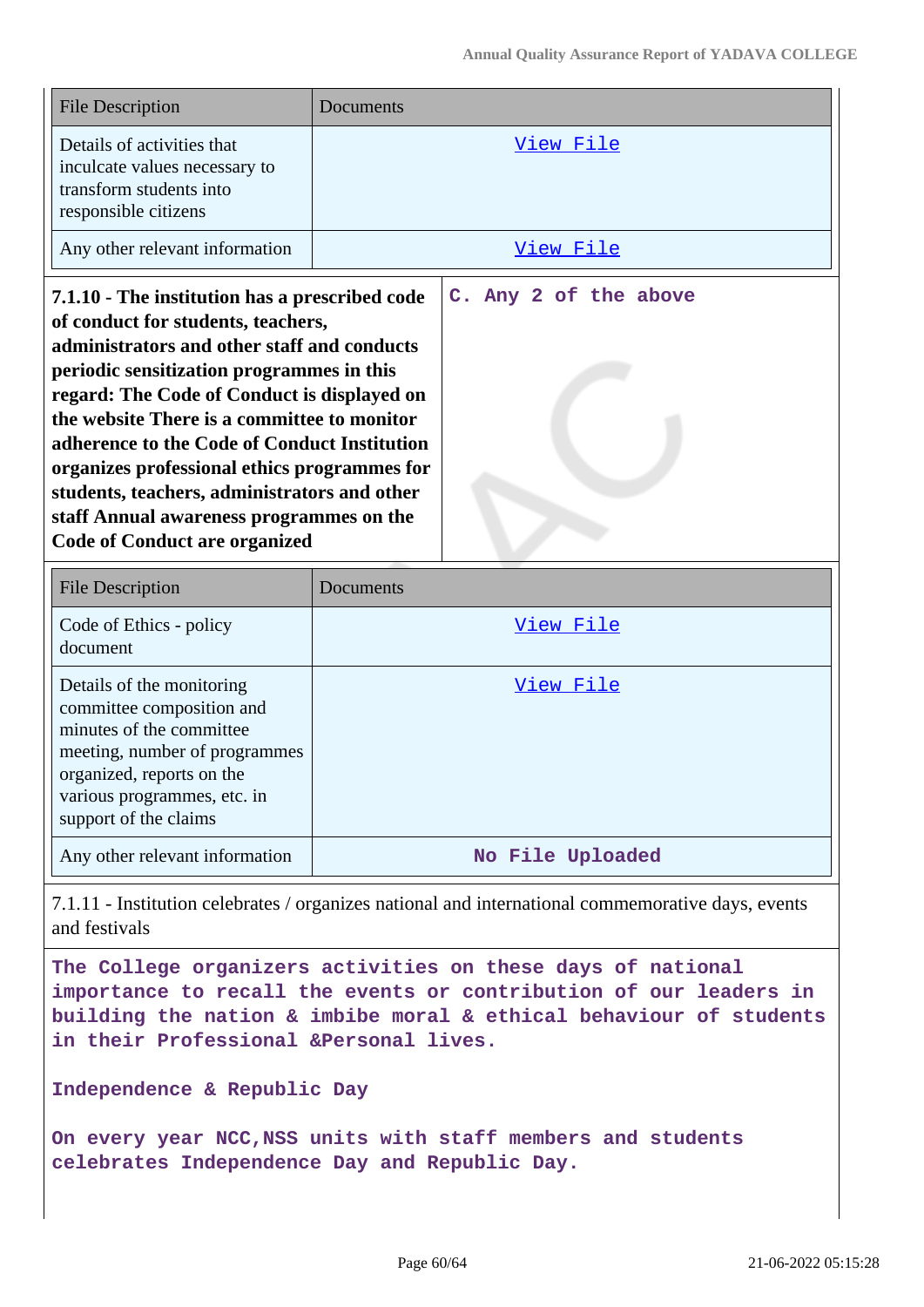**International Women's Day**

**International Women's day Celebrated on March 8 Every year, this day is symbolic of the historic journey women around the world have taken to better their life. Women empowerment cell and other department women students celebrate every year acknowledging the greatness of women hood.**

**Women Empowerment Cell**

- **1. "International Day for the Elimination of Violence against Women" Webinar was conducted on 25.11.2020.**
- **2. "Our Food is Our Medicine"Webinar was conducted on 05.12.2020.**
- **3. "International Women's Day Celebration" Seminar was conducted on 08.03.2021.**

**Department Activities**

**1. National Science Day was celebrated on 26.02.2021 by Physics Department.**

**"One day Awareness Programme on nuclear energy and radiation safety & it's Application"was conducted by Department of Physics on 26-02-2021**

**2. "UlagaThaaimozhiDhinaVizha" was celebrated by Department of Tamil on 20.02.2021.**

**3. "TamilukkumAmuthendru Per" was celebrated by Department of Tamil(S/F) on 22.02.2021.**

**4. Pongal Festival celebrated in our College.**

| <b>File Description</b>                                                                 | Documents        |
|-----------------------------------------------------------------------------------------|------------------|
| Annual report of the<br>celebrations and<br>commemorative events for<br>during the year | View File        |
| Geotagged photographs of some<br>of the events                                          | No File Uploaded |
| Any other relevant information                                                          | No File Uploaded |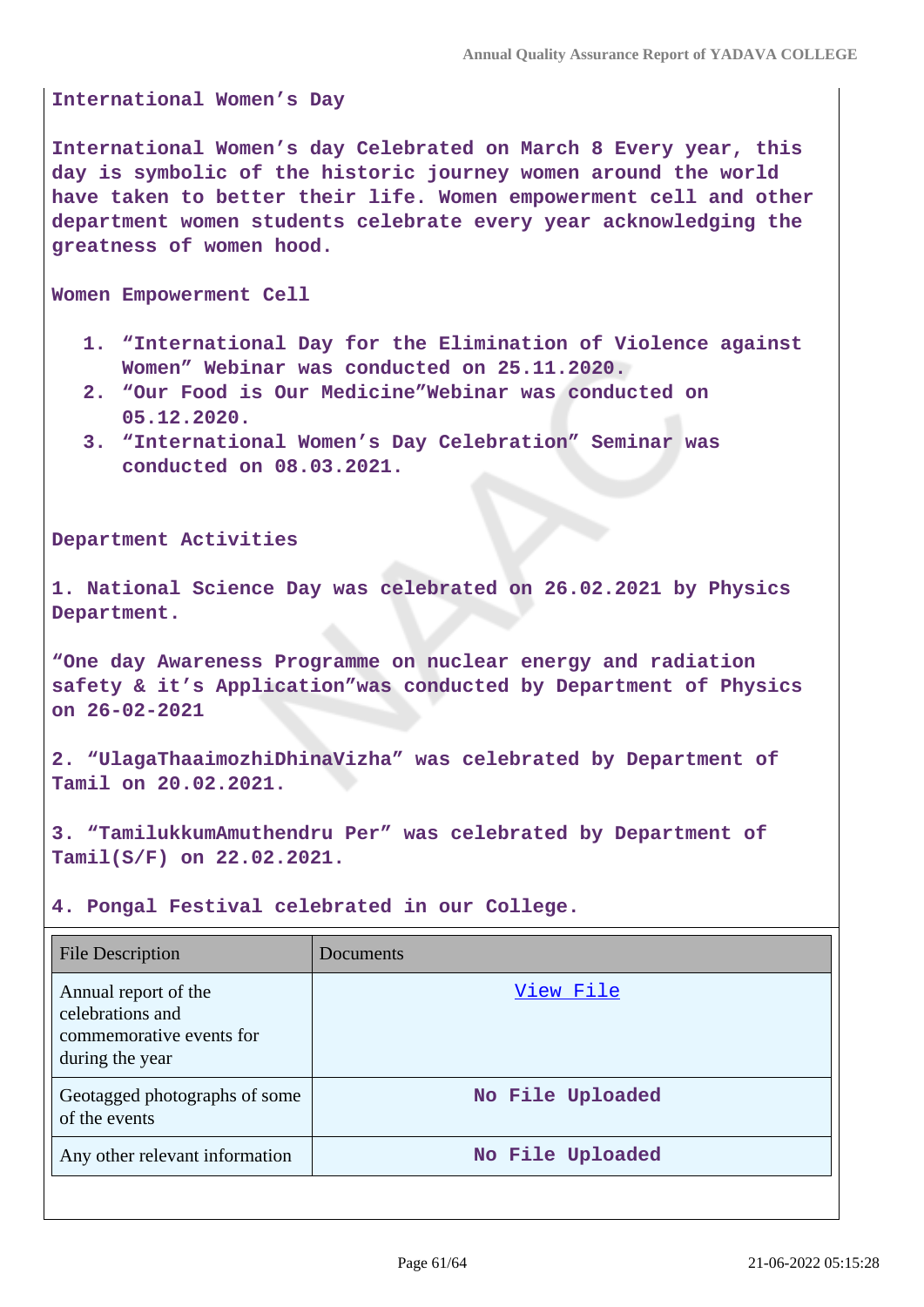### **7.2 - Best Practices**

7.2.1 - Provide the weblink on the Institutional website regarding the Best practices as per the prescribed format of NAAC

#### **1. GREEN CARD SYSTEM**

**The Green card is the report card informing the student's achievements in the curricular activities. It also reflects the student's attendance in the college. Being the first mentor of the student, the parent is given a chance to get interacted with the teacher who monitors the progress of his ward. Thus parents are also given responsibility and accountability to have a thorough check their ward participation in the college activities. Based on the available report on the particular student, the parent is advised to encourage their ward to take up remedial.**

**2. PROVIDING HYGIENIC FOOD AT THE LOW COST RATE IN THE COLLEGE HOSTELS** 

**The college has hostels both for boys and girls separately. The inmates are mostly from the most backward rural family living below the poverty line. The student run mess is the best practice provided by the college to lessen the burden of the poor parents to pay the mess bill of their respective students.**

**Due to pandemic students were admit in the hostel restricted as per government norm. So the average mess bill for the Boy's Hostel is 78.94 and Girl's Hostel is 60.61 which is slightly more than our previous average.**

| <b>File Description</b>                        | Documents                                                                           |
|------------------------------------------------|-------------------------------------------------------------------------------------|
| Best practices in the<br>Institutional website | https://yadavacollege.org/wp-content/uploa<br>ds/2022/05/best-practices-2020-21.pdf |
| Any other relevant information                 | https://yadavacollege.org/wp-content/uploa<br>ds/2022/05/GREEN-CARD-PROOF.pdf       |

#### **7.3 - Institutional Distinctiveness**

7.3.1 - Highlight the performance of the institution in an area distinct to its priority and thrust (within a maximum of 200 words)

**Yadava College aims at providing affordable, quality higher education to the rural masses, who mostly happen to be First**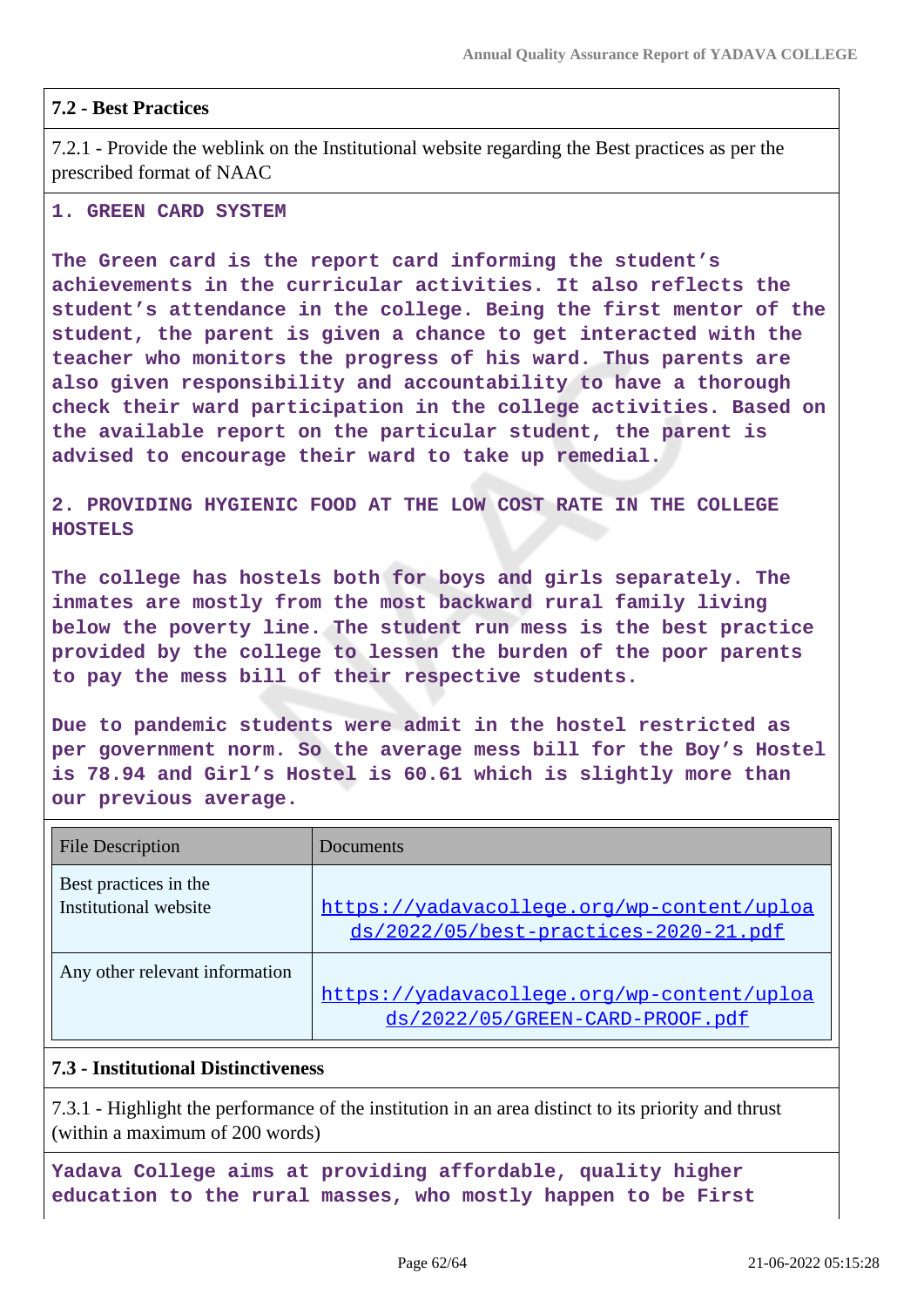**generation learners.**

**Student's Co-operative store pleads to sell commodities at no loss no gain policy for the benefit of the students. Student representatives audit the margin.**

**Our college has been rendering a free coaching for all the students to reach their destiny in governmental sectors. Many students were placed in the several departments of the government of Tamilnadu.**

**A Good Environment with Excellent infrastructure**

- **Wi-Fi enabled campus with 30-50 internet speed.**
- **Digitalized library with 55,569 Books and 45 Journals / Magazines with Intranet.**
- **370 Computers for academic purposes.**

**Curricular Support**

**Mandatory interdisciplinary papers for elective courses and Non-Major elective papers are from other departments.\**

**Co-Curricular Support**

- **7 NSS Units organize Awareness Camp in the nearby villages.**
- **16 job oriented certificate courses and 1 Post Graduate Diploma courses of our College.**
- **NCC and Physical Education are offered as mandatory courses to ensure well being youth.**

**Extra Curricular Support**

**Department level and State level inter collegiate**  $\circ$ **competitions- to provide a platform to exhibit their innate talents.**

**Support for Soft skill Development**

**Coaching for Competitive Exams.**